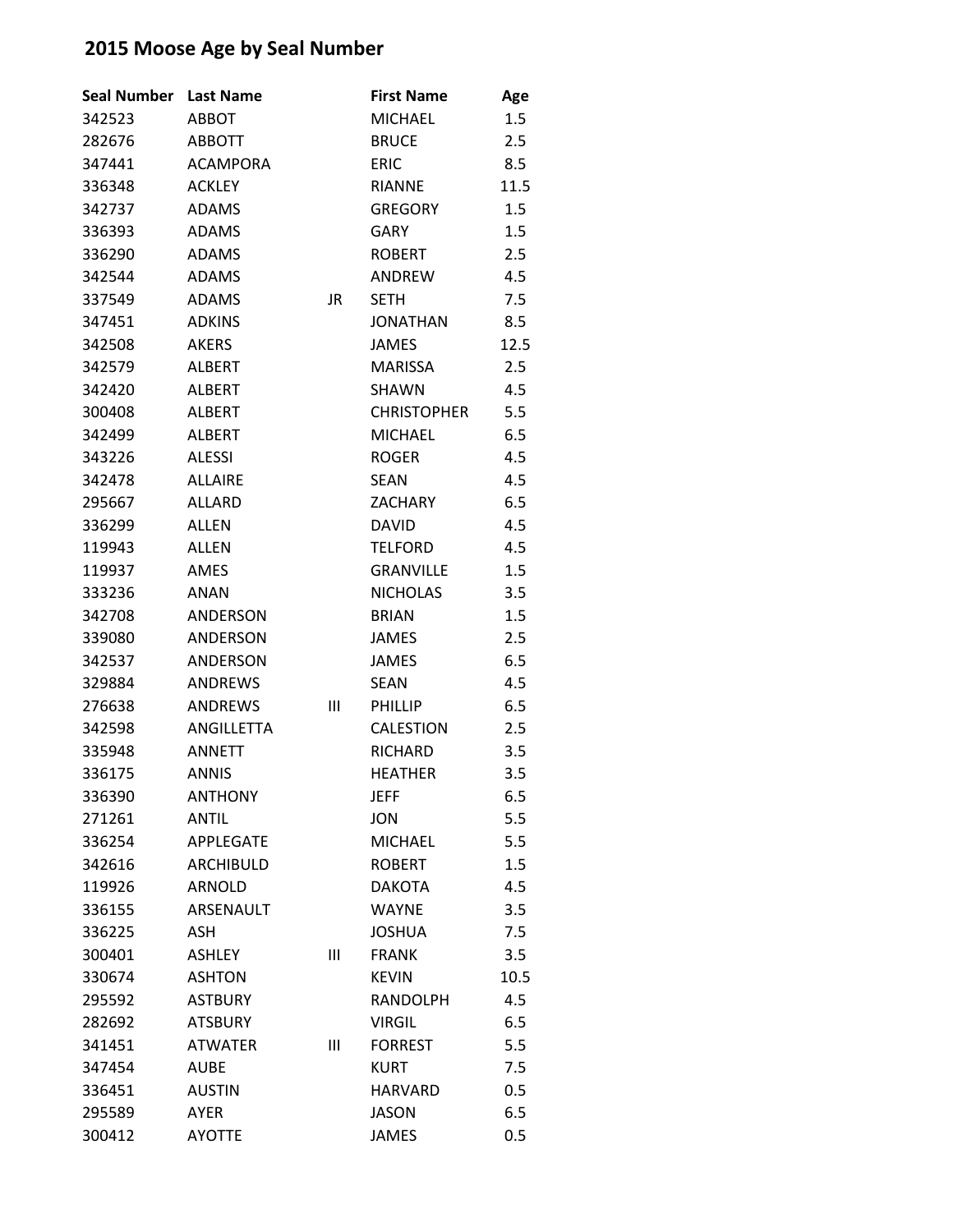| <b>Seal Number</b> | <b>Last Name</b>   |    | <b>First Name</b> | Age  |
|--------------------|--------------------|----|-------------------|------|
| 295585             | <b>AYOTTE</b>      |    | JEANETTE          | 5.5  |
| 342706             | <b>BABCOCK</b>     |    | <b>FRANK</b>      | 1.5  |
| 342619             | <b>BACHELDER</b>   |    | <b>TOM</b>        | 1.5  |
| 342423             | <b>BACHELDER</b>   |    | <b>TONY</b>       | 2.5  |
| 276701             | <b>BACKET</b>      |    | <b>JASON</b>      | 4.5  |
| 119983             | <b>BAILLARGEON</b> | Ш  | <b>JAMES</b>      | 0.5  |
| 336503             | <b>BAKER</b>       |    | <b>CLYDE</b>      | 2.5  |
| 342715             | <b>BAKER</b>       |    | <b>CLIFFORD</b>   | 13.5 |
| 300420             | <b>BALSANO</b>     |    | <b>JOSEPH</b>     | 0.5  |
| 283575             | <b>BARBER</b>      |    | <b>CHARLES</b>    | 1.5  |
| 347456             | <b>BARBER</b>      |    | <b>DAWSON</b>     | 8.5  |
| 338561             | <b>BARBOUR</b>     |    | <b>AARON</b>      | 1.5  |
| 336498             | <b>BARBOUR</b>     |    | <b>KEVIN</b>      | 13.5 |
| 333223             | <b>BARD</b>        |    | <b>BERTRAND</b>   | 2.5  |
| 295655             | <b>BARKER</b>      | JR | <b>RICHARD</b>    | 4.5  |
| 276700             | <b>BARNABY</b>     |    | <b>GILBERT</b>    | 5.5  |
| 342511             | <b>BARNETT</b>     |    | ANDREW            | 3.5  |
| 342502             | <b>BARRETT</b>     |    | <b>JEREMY</b>     | 4.5  |
| 282669             | <b>BARRETT</b>     |    | <b>NATALIE</b>    | 8.5  |
| 284100             | <b>BARRINGTON</b>  |    | <b>MARY</b>       | 4.5  |
| 283571             | <b>BARROWS</b>     |    | <b>MICHELLE</b>   | 1.5  |
| 342490             | <b>BART</b>        |    | <b>NOLAN</b>      | 8.5  |
| 342640             | <b>BARTER</b>      |    | <b>ALLYSON</b>    | 1.5  |
| 342676             | <b>BARTER</b>      |    | <b>BETH</b>       | 5.5  |
| 342562             | <b>BARTER</b>      |    | <b>ELIZABETH</b>  | 6.5  |
| 295605             | <b>BARTLETT</b>    |    | <b>LUCAS</b>      | 1.5  |
| 336387             | <b>BARTLETT</b>    |    | <b>MARK</b>       | 2.5  |
| 119897             | <b>BATY</b>        |    | <b>MICHAEL</b>    | 3.5  |
| 336262             | <b>BAUER</b>       |    | <b>DEANNA</b>     | 5.5  |
| 276705             | <b>BAVER</b>       |    | <b>DENNIS</b>     | 6.5  |
| 342740             | <b>BEATON</b>      |    | <b>ZACHORY</b>    | 0.5  |
| 342739             | <b>BEATON</b>      |    | <b>TYLER</b>      | 7.5  |
| 284066             | <b>BEAUCHESNE</b>  |    | <b>ROBERT</b>     | 5.5  |
| 335633             | <b>BEAULIEU</b>    |    | <b>MYCHAL</b>     | 3.5  |
| 300417             | <b>BEAULIEU</b>    |    | <b>CYPRIAN</b>    | 3.5  |
| 119952             | <b>BEAULIEU</b>    |    | <b>CONNOR</b>     | 4.5  |
| 342610             | <b>BEAULIEU</b>    |    | <b>JEREMY</b>     | 5.5  |
| 336391             | <b>BECK</b>        |    | ANDREW            | 8.5  |
| 300446             | <b>BECKER</b>      |    | NATHANIEL         | 1.5  |
| 347443             | <b>BEEDY</b>       |    | <b>RONALD</b>     | 3.5  |
| 347455             | <b>BEEDY</b>       |    | <b>CHAD</b>       | 4.5  |
| 119779             | <b>BEEDY</b>       |    | <b>MARK</b>       | 11.5 |
| 342522             | <b>BEGIN</b>       |    | <b>RANSFORD</b>   | 4.5  |
| 342535             | <b>BEILER</b>      |    | <b>MYLON</b>      | 4.5  |
| 276689             | <b>BELANGER</b>    |    | <b>JOSEPH</b>     | 2.5  |
| 329169             | <b>BELANGER</b>    |    | <b>ROBERT</b>     | 6.5  |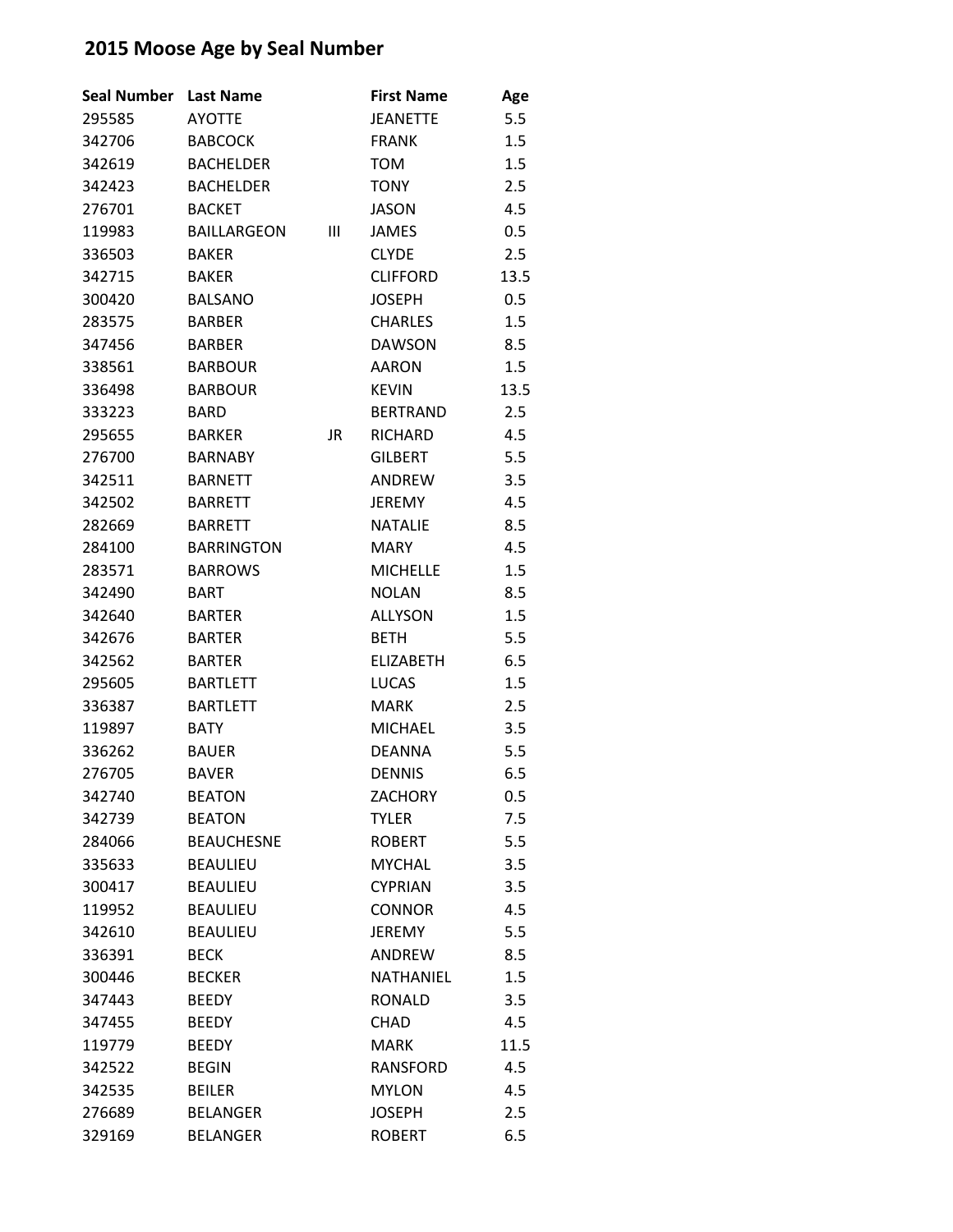| <b>Seal Number</b> | <b>Last Name</b>  | <b>First Name</b> | Age  |
|--------------------|-------------------|-------------------|------|
| 336271             | <b>BELL</b>       | JESSE             | 2.5  |
| 217751             | <b>BELL</b>       | ABIGAIL           | 4.5  |
| 252204             | <b>BELL</b>       | <b>GARY</b>       | 5.5  |
| 329139             | <b>BELLIVEAU</b>  | <b>RICHARD</b>    | 7.5  |
| 336474             | <b>BEMIS</b>      | <b>DANIEL</b>     | 4.5  |
| 342680             | <b>BENNER</b>     | <b>GARY</b>       | 8.5  |
| 119948             | <b>BENNETT</b>    | <b>BRIAN</b>      | 1.5  |
| 335635             | <b>BERIVIER</b>   | <b>JOHN</b>       | 1.5  |
| 336306             | <b>BERNIER</b>    | <b>DAVID</b>      | 1.5  |
| 336157             | <b>BERNIER</b>    | <b>AARON</b>      | 2.5  |
| 336286             | <b>BERRY</b>      | <b>ROBERT</b>     | 2.5  |
| 119988             | <b>BERRY</b>      | <b>BRUCE</b>      | 2.5  |
| 119652             | <b>BERUBE</b>     | PAUL              | 3.5  |
| 347432             | <b>BERUBE</b>     | <b>RAYMOND</b>    | 4.5  |
| 338528             | <b>BERUBE</b>     | <b>DAVID</b>      | 4.5  |
| 119796             | <b>BERUBE</b>     | <b>ERNEST</b>     | 7.5  |
| 333231             | <b>BEXON</b>      | <b>IAN</b>        | 1.5  |
| 342690             | <b>BEZANSON</b>   | <b>STEVEN</b>     | 10.5 |
| 336133             | <b>BIERMAN</b>    | <b>COURTNEY</b>   | 4.5  |
| 329170             | <b>BILLING</b>    | <b>NANCY</b>      | 8.5  |
| 329166             | <b>BILLINGS</b>   | <b>JAMES</b>      | 2.5  |
| 336121             | <b>BILODEAU</b>   | SANDRA            | 10.5 |
| 336279             | <b>BINNETT</b>    | <b>DAVID</b>      | 4.5  |
| 336293             | <b>BISCOE</b>     | <b>GARY</b>       | 3.5  |
| 323138             | <b>BISHOP</b>     | <b>DANIEL</b>     | 2.5  |
| 330558             | <b>BISHOP</b>     | <b>TAYLOR</b>     | 2.5  |
| 342661             | <b>BISHOP</b>     | <b>PETER</b>      | 5.5  |
| 342395             | <b>BISHOP</b>     | <b>MICHAEL</b>    | 6.5  |
| 295591             | <b>BISSON</b>     | JEANPAUL          | 1.5  |
| 282662             | <b>BITHER</b>     | <b>DAVID</b>      | 3.5  |
| 282675             | <b>BLACK</b>      | <b>ROBERT</b>     | 3.5  |
| 300410             | <b>BLACKWELL</b>  | <b>TIMOTHY</b>    | 7.5  |
| 343229             | <b>BLAKE</b>      | <b>CATHERINE</b>  | 4.5  |
| 342639             | <b>BLODGETT</b>   | <b>TODD</b>       | 5.5  |
| 283551             | <b>BLOOD</b>      | <b>KENNETH</b>    | 2.5  |
| 342723             | <b>BOERGER</b>    | <b>STEPHEN</b>    | 6.5  |
| 336401             | <b>BOINSKE</b>    | <b>LONDY</b>      | 4.5  |
| 342517             | <b>BOIS</b>       | <b>RICHARD</b>    | 10.5 |
| 336336             | <b>BOLDUC</b>     | <b>KEVIN</b>      | 3.5  |
| 329175             | <b>BOLDUC</b>     | <b>MATTHEW</b>    | 6.5  |
| 336135             | <b>BOLSTER</b>    | <b>CHAD</b>       | 2.5  |
| 279549             | <b>BOND</b>       | <b>DIANE</b>      | 2.5  |
| 282677             | <b>BONNENFANT</b> | <b>BRENT</b>      | 1.5  |
| 342393             | <b>BONVILLE</b>   | <b>BRYCE</b>      | 5.5  |
| 119899             | <b>BOOTH</b>      | <b>JACOB</b>      | 3.5  |
| 336484             | <b>BORDEAUX</b>   | <b>DONALD</b>     | 11.5 |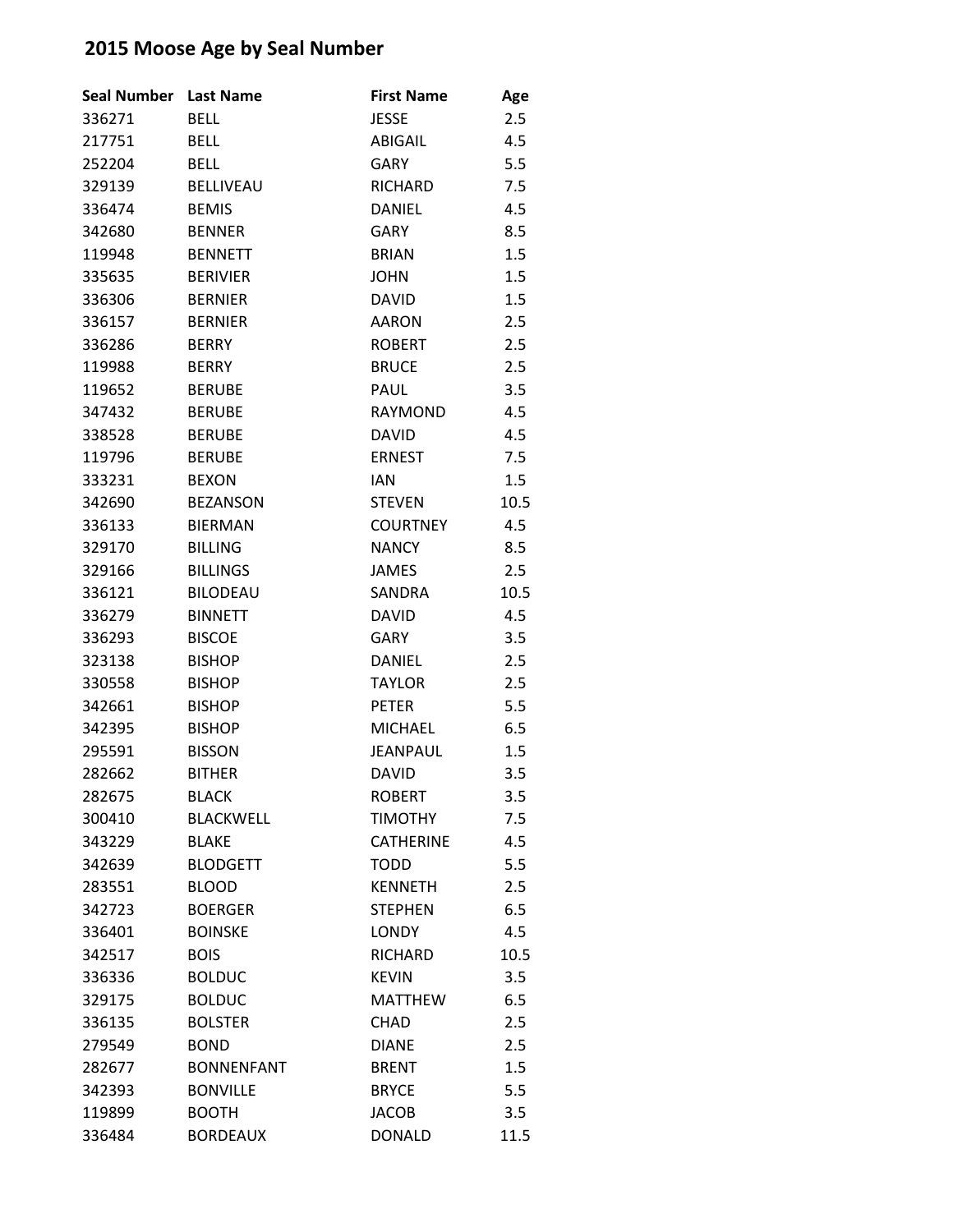| <b>Seal Number</b> | <b>Last Name</b> |    | <b>First Name</b> | Age  |
|--------------------|------------------|----|-------------------|------|
| 119934             | <b>BORKOWSKI</b> |    | <b>KEITH</b>      | 1.5  |
| 342652             | <b>BOUCHARD</b>  |    | <b>RICHARD</b>    | 2.5  |
| 342492             | <b>BOUCHARD</b>  |    | <b>DAVID</b>      | 2.5  |
| 342580             | <b>BOUCHARD</b>  |    | JILL              | 2.5  |
| 342647             | <b>BOUCHARD</b>  | JR | <b>NORMAN</b>     | 4.5  |
| 279550             | <b>BOUCHER</b>   |    | SHERIDAN          | 3.5  |
| 284082             | <b>BOUCHERE</b>  |    | <b>JOHN</b>       | 4.5  |
| 342710             | <b>BOULEY</b>    |    | <b>BECKY</b>      | 0.5  |
| 342467             | <b>BOULEY</b>    |    | <b>LANCE</b>      | 1.5  |
| 342707             | <b>BOULEY</b>    |    | <b>AURELE</b>     | 4.5  |
| 295596             | <b>BOURGET</b>   | SR | <b>BRUCE</b>      | 8.5  |
| 342654             | <b>BOUTILIER</b> |    | <b>BENJAMIN</b>   | 3.5  |
| 252241             | <b>BOWDEN</b>    |    | <b>DUSTIN</b>     | 3.5  |
| 336349             | <b>BOWMAN</b>    |    | <b>JOSEPH</b>     | 4.5  |
| 333255             | <b>BOWMAN</b>    |    | <b>KEALEY</b>     | 6.5  |
| 336266             | <b>BOYD</b>      |    | <b>JACKIE</b>     | 5.5  |
| 342625             | <b>BOYER</b>     |    | <b>MICHAEL</b>    | 5.5  |
| 338542             | <b>BOZEMAN</b>   |    | PAUL              | 2.5  |
| 342614             | <b>BRADFORD</b>  |    | <b>ANDREW</b>     | 2.5  |
| 119770             | <b>BRADY</b>     |    | JAMES             | 1.5  |
| 342473             | <b>BRADY</b>     |    | <b>SHANE</b>      | 7.5  |
| 336189             | <b>BRAGDON</b>   |    | <b>JEFFREY</b>    | 1.5  |
| 336317             | <b>BRAGDON</b>   |    | <b>KELLEY</b>     | 3.5  |
| 276691             | <b>BRAGG</b>     |    | RANDALL           | 4.5  |
| 336258             | <b>BRAGG</b>     |    | <b>BRUCE</b>      | 6.5  |
| 300411             | <b>BRAGG</b>     |    | ANNE              | 15.5 |
| 336376             | <b>BRAMMER</b>   | JR | <b>GERALD</b>     | 11.5 |
| 336136             | <b>BRANDT</b>    |    | <b>TODD</b>       | 5.5  |
| 342470             | <b>BRCKETT</b>   |    | KEITH             | 7.5  |
| 284085             | <b>BREAU</b>     |    | <b>MICHAEL</b>    | 5.5  |
| 339078             | <b>BRENER</b>    |    | ANDREW            | 3.5  |
| 252209             | <b>BRESETT</b>   |    | <b>JOSHUA</b>     | 7.5  |
| 276677             | <b>BRETON</b>    |    | <b>JASON</b>      | 4.5  |
| 276684             | <b>BREWER</b>    |    | <b>NEIL</b>       | 4.5  |
| 333245             | <b>BRIDGES</b>   |    | <b>ELIZABETH</b>  | 4.5  |
| 342620             | <b>BRISARD</b>   |    | <b>ROBERT</b>     | 4.5  |
| 119792             | <b>BROOKE</b>    |    | <b>ALLAN</b>      | 10.5 |
| 328816             | <b>BROOKS</b>    |    | <b>KYLE</b>       | 1.5  |
| 342556             | <b>BROOS</b>     |    | <b>RANDY</b>      | 4.5  |
| 343293             | <b>BROWES</b>    |    | <b>JEREMY</b>     | 4.5  |
| 329161             | <b>BROWN</b>     | JR | <b>SCOTT</b>      | 2.5  |
| 342400             | <b>BROWN</b>     |    | COLEMAN           | 2.5  |
| 284083             | <b>BROWN</b>     |    | <b>SHIRLEY</b>    | 3.5  |
| 342566             | <b>BROWN</b>     |    | <b>THOMAS</b>     | 3.5  |
| 119981             | <b>BROWN</b>     |    | <b>PETER</b>      | 3.5  |
| 347422             | <b>BROWN</b>     |    | <b>HAROLD</b>     | 5.5  |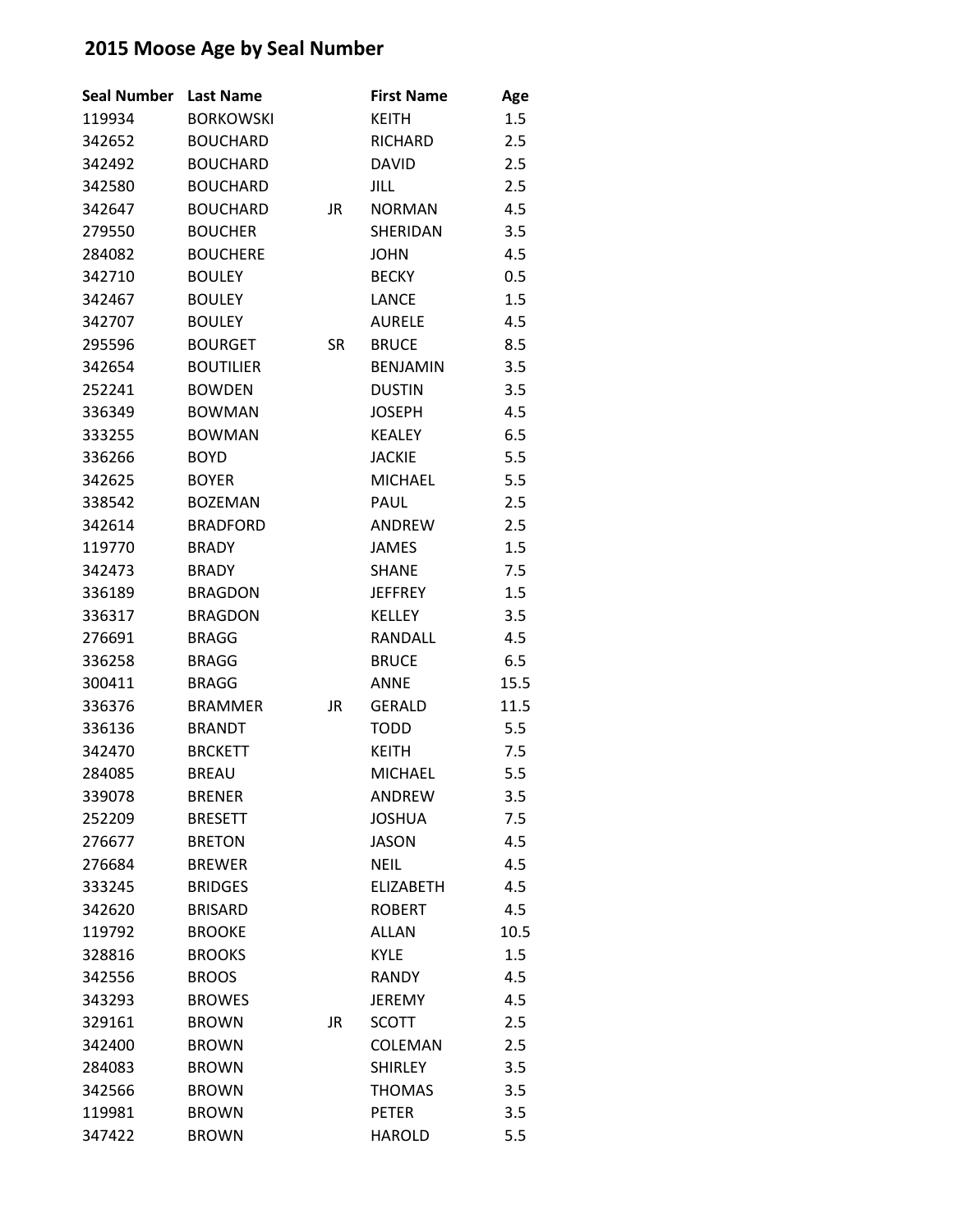| <b>Seal Number</b> | <b>Last Name</b>   |           | <b>First Name</b>  | Age  |
|--------------------|--------------------|-----------|--------------------|------|
| 276719             | <b>BROWN</b>       |           | <b>GRETA</b>       | 7.5  |
| 336256             | <b>BROWN</b>       |           | <b>NATHAN</b>      | 10.5 |
| 336147             | <b>BRUCHS</b>      |           | <b>COLBY</b>       | 8.5  |
| 279586             | <b>BRUNETTE</b>    |           | <b>PETER</b>       | 2.5  |
| 343299             | <b>BRYANT</b>      |           | <b>ROBERT</b>      | 2.5  |
| 252242             | <b>BRYANT</b>      |           | <b>SIRRA</b>       | 3.5  |
| 333240             | <b>BRYANT</b>      |           | <b>DANIEL</b>      | 5.5  |
| 336375             | <b>BRYANT</b>      |           | <b>CHRIS</b>       | 6.5  |
| 336341             | <b>BUBAR</b>       | JR        | <b>RODNEY</b>      | 1.5  |
| 333252             | <b>BUBAR</b>       | JR        | <b>TIMOTHY</b>     | 2.5  |
| 342581             | <b>BUBAR</b>       | <b>SR</b> | <b>TIMOTHY</b>     | 2.5  |
| 336220             | <b>BUBAR</b>       |           | <b>ROBIN</b>       | 5.5  |
| 336447             | <b>BUBAR</b>       |           | GAGE               | 7.5  |
| 279555             | <b>BUCKLEY</b>     |           | <b>COLBY</b>       | 2.5  |
| 279562             | <b>BUCKLEY</b>     |           | <b>JODIE</b>       | 4.5  |
| 336479             | <b>BUDNICK</b>     |           | <b>MICHAEL</b>     | 6.5  |
| 336260             | <b>BUETI</b>       |           | <b>EDWARD</b>      | 3.5  |
| 282671             | <b>BULE</b>        |           | <b>CHANDLER</b>    | 6.5  |
| 276721             | <b>BUMFORD</b>     |           | <b>ROGER</b>       | 1.5  |
| 347421             | <b>BUMILA</b>      |           | <b>PETER</b>       | 3.5  |
| 336509             | <b>BUNNELL</b>     |           | <b>HEIDI</b>       | 1.5  |
| 225590             | <b>BURHOE</b>      |           | <b>MANON</b>       | 4.5  |
| 336163             | <b>BURKE</b>       |           | <b>JACK</b>        | 2.5  |
| 342454             | <b>BURKHART</b>    |           | <b>KEVIN</b>       | 4.5  |
| 329893             | <b>BURNHAM</b>     |           | <b>DONALD</b>      | 3.5  |
| 119794             | <b>BURRELL</b>     |           | <b>RICHARD</b>     | 2.5  |
| 333248             | <b>BURRILL</b>     |           | <b>MATHEW</b>      | 3.5  |
| 279647             | <b>BURTCHELL</b>   |           | <b>ROBERT</b>      | 5.5  |
| 336243             | <b>BURTON</b>      |           | <b>DYLAN</b>       | 9.5  |
| 276680             | <b>BUSWELL</b>     |           | <b>GERALD</b>      | 4.5  |
| 342716             | <b>BUTLER</b>      |           | <b>DAVID</b>       | 2.5  |
| 295662             | <b>BUTLER</b>      |           | <b>OWEN</b>        | 6.5  |
| 336207             | <b>BUTTERFIELD</b> |           | <b>MALCOLM</b>     | 3.5  |
| 336132             | <b>BUTTISE</b>     |           | <b>ASHLEY</b>      | 2.5  |
| 279646             | <b>BUZA</b>        |           | <b>JONATHAN</b>    | 1.5  |
| 329890             | <b>BYERS</b>       |           | <b>BRENT</b>       | 2.5  |
| 333232             | CABRAL             |           | <b>JEFFREY</b>     | 8.5  |
| 342520             | <b>CAGNON</b>      |           | <b>JOHN</b>        | 1.5  |
| 279547             | <b>CAMDEN</b>      |           | <b>ROBERT</b>      | 2.5  |
| 317507             | CAMEOTA            |           | <b>ANTHONY</b>     | 2.5  |
| 336443             | <b>CAMERON</b>     | JR        | <b>JOHN</b>        | 9.5  |
| 347431             | <b>CAMPBELL</b>    |           | <b>AUSTIN</b>      | 4.5  |
| 336236             | <b>CAMPBELL</b>    |           | <b>SHANE</b>       | 10.5 |
| 283540             | <b>CAPPONI</b>     |           | <b>TONY</b>        | 2.5  |
| 336162             | <b>CAPRARA</b>     |           | <b>CHRISTOPHER</b> | 3.5  |
| 282687             | <b>CAREY</b>       |           | <b>RONALD</b>      | 1.5  |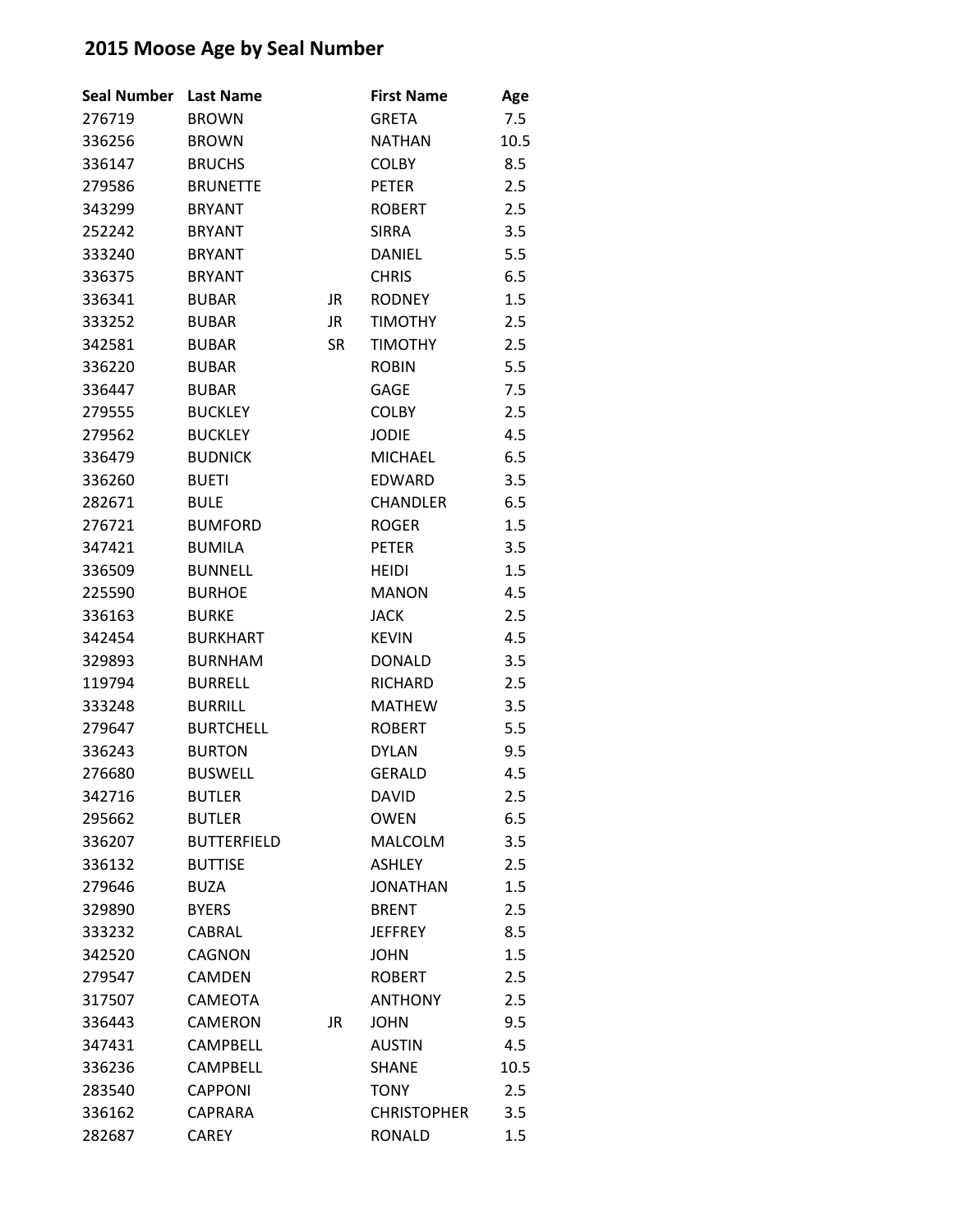| <b>Seal Number</b> | <b>Last Name</b>    |           | <b>First Name</b> | Age  |
|--------------------|---------------------|-----------|-------------------|------|
| 276696             | <b>CAREY</b>        |           | EDWARD            | 4.5  |
| 247171             | <b>CARLTON</b>      |           | <b>AIMEE</b>      | 6.5  |
| 276685             | <b>CARLTON</b>      |           | <b>ROBERT</b>     | 7.5  |
| 336533             | CARON               |           | <b>KYLER</b>      | 0.5  |
| 342401             | CARON               |           | <b>JEREMY</b>     | 4.5  |
| 342489             | CARON               |           | <b>NOAH</b>       | 6.5  |
| 276702             | <b>CARON</b>        |           | <b>JUSTIN</b>     | 9.5  |
| 342638             | <b>CARROLL</b>      |           | <b>ERIC</b>       | 2.5  |
| 328815             | <b>CARTER</b>       |           | <b>STACY</b>      | 1.5  |
| 317517             | <b>CARTO</b>        |           | <b>ALAN</b>       | 1.5  |
| 329176             | <b>CARVER</b>       |           | <b>DOLORES</b>    | 3.5  |
| 300451             | <b>CASEY</b>        |           | <b>JOSEPH</b>     | 2.5  |
| 342475             | <b>CASH</b>         |           | <b>ROBERT</b>     | 3.5  |
| 342557             | <b>CASKIN</b>       |           | <b>PATRICK</b>    | 4.5  |
| 282670             | CASS                | SR        | <b>FRED</b>       | 3.5  |
| 329094             | <b>CASTIA</b>       |           | <b>CRYSTAL</b>    | 6.5  |
| 342533             | <b>CASTONGUAY</b>   |           | <b>GABRIEL</b>    | 5.5  |
| 284073             | <b>CATELL</b>       |           | <b>JAMES</b>      | 3.5  |
| 342487             | <b>CERRATO</b>      |           | JAMES             | 2.5  |
| 342479             | CHAMBERLAIN         |           | <b>GORMAN</b>     | 4.5  |
| 342672             | CHAMBERLAND         |           | <b>JAMES</b>      | 1.5  |
| 252239             | <b>CHAMBERS</b>     |           | <b>ELSIE</b>      | 3.5  |
| 343296             | <b>CHANDLER</b>     |           | <b>BART</b>       | 5.5  |
| 342729             | <b>CHAPMAN</b>      |           | <b>MELVIN</b>     | 1.5  |
| 339084             | <b>CHAPMAN</b>      |           | <b>EVERETTE</b>   | 5.5  |
| 295666             | <b>CHAPMAN</b>      |           | LAURIE            | 8.5  |
| 342853             | CHARLAND            |           | <b>ARMAND</b>     | 5.5  |
| 329130             | <b>CHARRIER</b>     |           | LOUIS             | 2.5  |
| 282672             | <b>CHASE</b>        |           | <b>MATHEW</b>     | 1.5  |
| 342551             | <b>CHASE</b>        |           | <b>JAMES</b>      | 6.5  |
| 336142             | <b>CHASSE</b>       |           | <b>DAVID</b>      | 3.5  |
| 342612             | <b>CHASSE</b>       | <b>JR</b> | PHIL              | 3.5  |
| 323111             | <b>CHEN</b>         |           | <b>JIN</b>        | 3.5  |
| 175948             | <b>CHESSIE</b>      |           | <b>ROBERT</b>     | 7.5  |
| 347459             | <b>CHIANG</b>       |           | VALERIE           | 8.5  |
| 336209             | <b>CHIAPPETTA</b>   |           | <b>JOHN</b>       | 5.5  |
| 282694             | <b>CHOUINARD</b>    |           | <b>JOSHUA</b>     | 2.5  |
| 284064             | <b>CHRISTENSEN</b>  |           | <b>MOLLY</b>      | 3.5  |
| 336324             | <b>CHRISTIANSON</b> |           | PAUL              | 4.5  |
| 283546             | <b>CIARLEGLIO</b>   |           | <b>SCOTT</b>      | 13.5 |
| 343225             | <b>CILLEY</b>       |           | <b>CRAIG</b>      | 3.5  |
| 343238             | <b>CILLEY</b>       |           | <b>LUCAS</b>      | 3.5  |
| 336278             | <b>CLAPP</b>        |           | <b>TROY</b>       | 3.5  |
| 329887             | <b>CLARD</b>        |           | <b>JOHN</b>       | 3.5  |
| 295674             | <b>CLARK</b>        |           | <b>GLORIA</b>     | 2.5  |
| 329162             | <b>CLARK</b>        | Ш         | <b>GEORGE</b>     | 2.5  |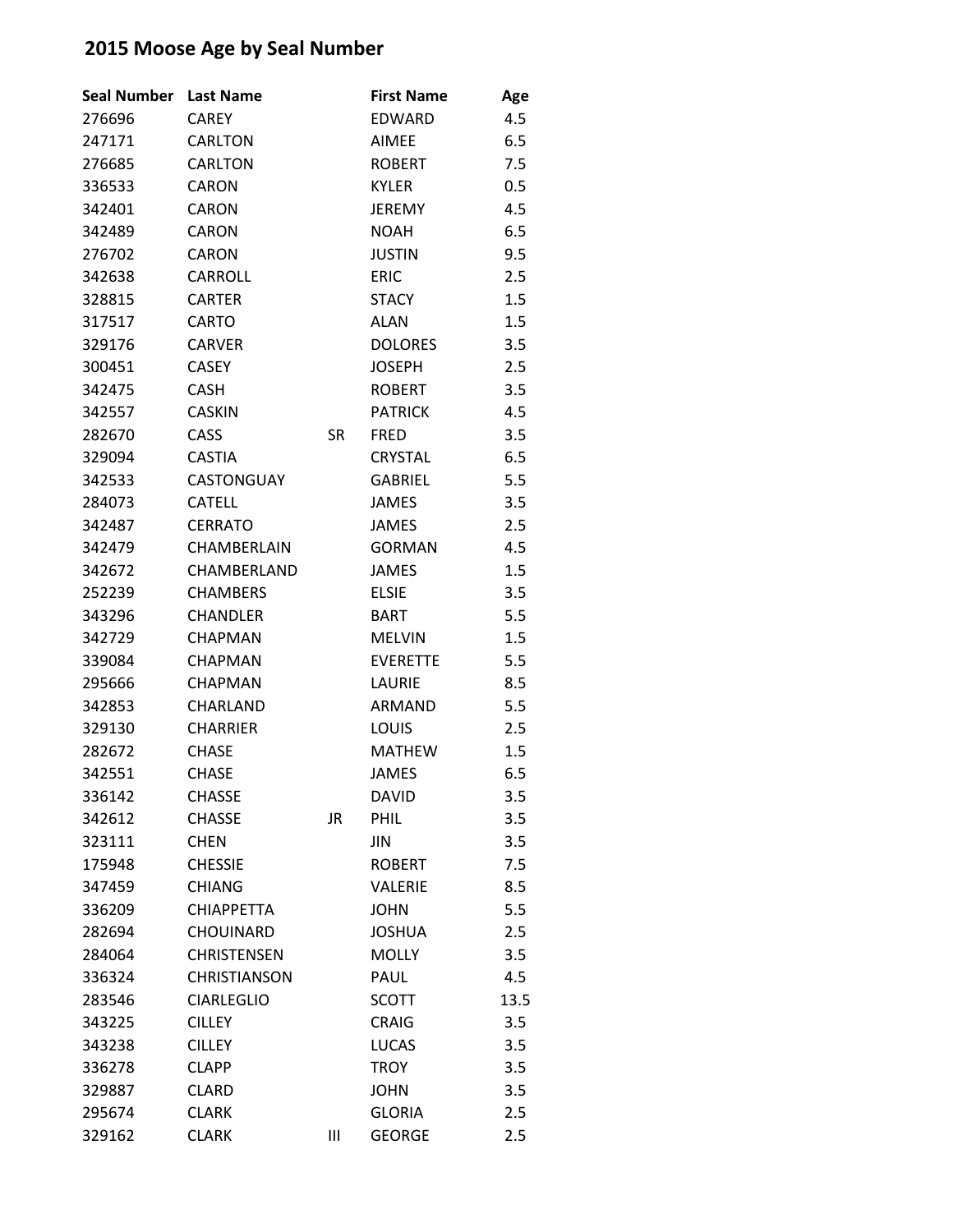| <b>Seal Number</b> | <b>Last Name</b>   |    | <b>First Name</b>  | Age  |
|--------------------|--------------------|----|--------------------|------|
| 312598             | <b>CLARK</b>       |    | WALTER             | 2.5  |
| 342726             | <b>CLARK</b>       |    | <b>JEREMY</b>      | 2.5  |
| 336224             | <b>CLARK</b>       | SR | <b>WAYNE</b>       | 4.5  |
| 336226             | <b>CLARK</b>       |    | <b>BRIAN</b>       | 4.5  |
| 342451             | <b>CLARK</b>       |    | <b>BRETT</b>       | 4.5  |
| 252249             | <b>CLARK</b>       |    | <b>EUGENIA</b>     | 5.5  |
| 283555             | <b>CLARK</b>       |    | <b>AUTUMN</b>      | 6.5  |
| 295593             | <b>CLARK</b>       |    | <b>BLAINES</b>     | 8.5  |
| 225592             | <b>CLAWSON</b>     |    | <b>MARY</b>        | 2.5  |
| 217742             | <b>CLEAVES</b>     |    | <b>BRIAN</b>       | 3.5  |
| 342856             | <b>CLEMENT</b>     |    | <b>RAYMOND</b>     | 3.5  |
| 276717             | <b>CLEVENSTINE</b> |    | <b>ROBERT</b>      | 3.5  |
| 283567             | <b>CLINTON</b>     |    | <b>HANNA</b>       | 7.5  |
| 336250             | <b>CLOUGH</b>      |    | <b>CLYDE</b>       | 2.5  |
| 328892             | <b>CNADLER</b>     |    | <b>ROBERT</b>      | 3.5  |
| 119798             | <b>COFFIN</b>      |    | <b>RUSSELL</b>     | 3.5  |
| 271264             | <b>COLBETH</b>     |    | <b>EVAN</b>        | 2.5  |
| 119772             | <b>COLBURN</b>     |    | <b>GARY</b>        | 2.5  |
| 317513             | <b>COLE</b>        |    | <b>TIMOTHY</b>     | 2.5  |
| 279614             | <b>COLE</b>        |    | <b>BRYAN</b>       | 2.5  |
| 279575             | <b>COLEMAN</b>     |    | <b>RANDY</b>       | 2.5  |
| 338525             | COLEMAN            |    | <b>RACHEL</b>      | 5.5  |
| 342442             | <b>COLEY</b>       |    | <b>MICHAEL</b>     | 8.5  |
| 336321             | <b>COLIN</b>       |    | <b>MCDONALD</b>    | 8.5  |
| 333258             | <b>COLLIER</b>     |    | <b>LUCAS</b>       | 3.5  |
| 342686             | <b>COLLIN</b>      |    | <b>ROBERT</b>      | 3.5  |
| 276676             | <b>COLLINS</b>     |    | <b>JOHN</b>        | 2.5  |
| 119940             | <b>COLLINS</b>     |    | <b>MICHAEKL</b>    | 2.5  |
| 336320             | <b>COLLINS</b>     |    | <b>ANTHONY</b>     | 13.5 |
| 347428             | <b>COLUMBE</b>     |    | <b>CRAIG</b>       | 1.5  |
| 279545             | <b>COMBS</b>       |    | <b>BREANNA</b>     | 2.5  |
| 342412             | <b>COMPTON</b>     |    | <b>DARREN</b>      | 9.5  |
| 225539             | CONCORD            |    | SCOTT              | 4.5  |
| 225582             | <b>CONKLIN</b>     |    | <b>JASON</b>       | 1.5  |
| 347446             | <b>COOK</b>        |    | <b>ROBERT</b>      | 4.5  |
| 336351             | <b>COOK</b>        | JR | <b>DAVID</b>       | 4.5  |
| 336267             | <b>COOKSON</b>     |    | <b>MARK</b>        | 2.5  |
| 336522             | <b>COOKSON</b>     |    | <b>EDWARD</b>      | 9.5  |
| 225534             | <b>COOLBROTH</b>   |    | <b>CHRISTOPHER</b> | 5.5  |
| 295645             | <b>COON</b>        |    | <b>BRADY</b>       | 12.5 |
| 336411             | <b>COOPER</b>      |    | SARA               | 5.5  |
| 342571             | <b>COPE</b>        |    | <b>JEFFREY</b>     | 8.5  |
| 329131             | <b>CORBIN</b>      |    | <b>TIMOTHY</b>     | 2.5  |
| 279616             | <b>CORBIN</b>      |    | <b>NICOLE</b>      | 4.5  |
| 283569             | <b>COREY</b>       |    | <b>MATTHEW</b>     | 4.5  |
| 333226             | <b>COREY</b>       |    | <b>BERT</b>        | 6.5  |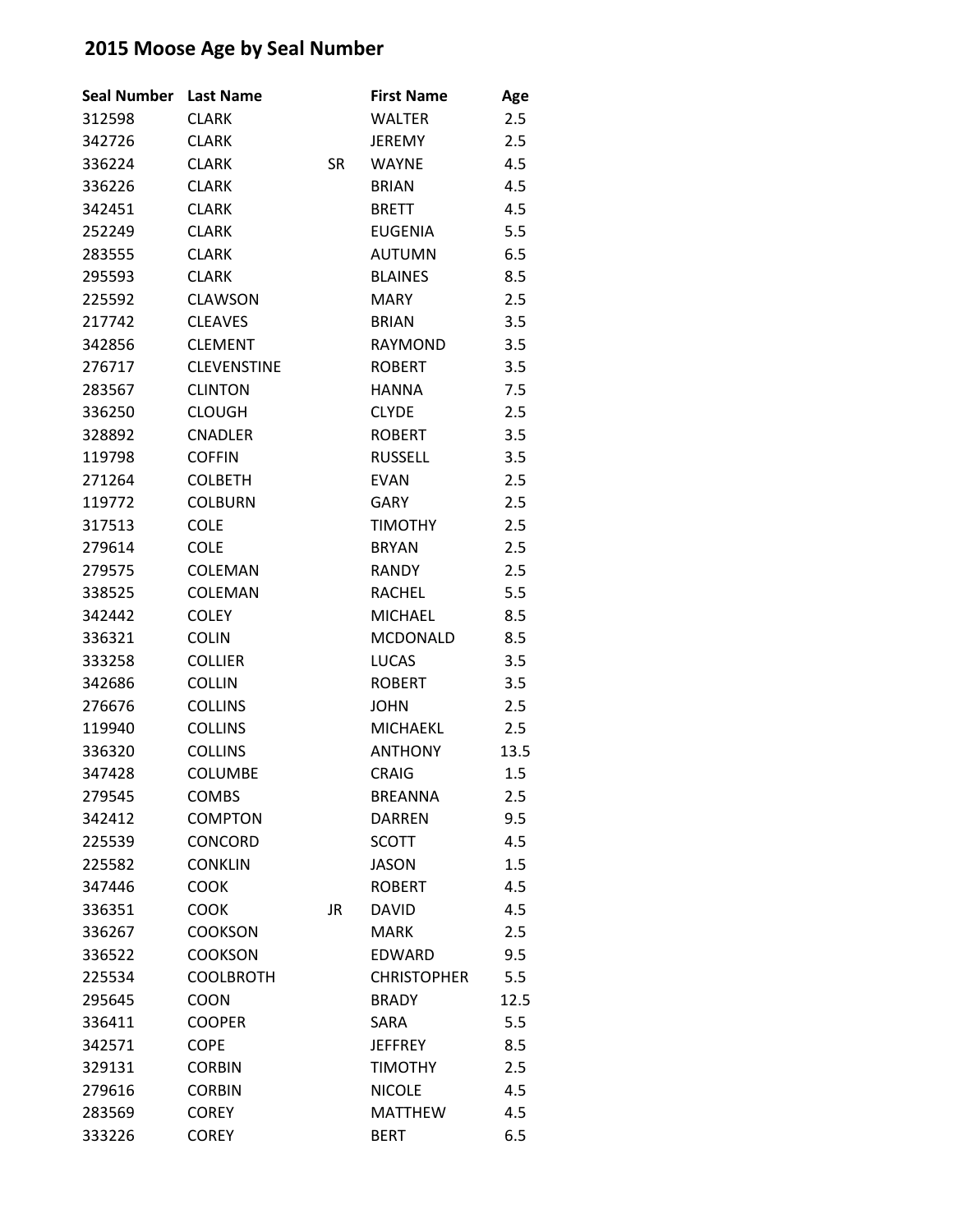| <b>Seal Number</b> | <b>Last Name</b>    |           | <b>First Name</b>  | Age     |
|--------------------|---------------------|-----------|--------------------|---------|
| 341457             | <b>CORIGNAN</b>     |           | <b>ARTHUR</b>      | 1.5     |
| 252237             | <b>CORNISH</b>      |           | <b>STEVEN</b>      | 2.5     |
| 336467             | <b>COTE</b>         |           | <b>TRAVIS</b>      | 1.5     |
| 336173             | COTE                |           | <b>DAVID</b>       | 2.5     |
| 336166             | <b>COTE</b>         |           | SAMANTHA           | 5.5     |
| 284065             | <b>COULOMBO</b>     |           | <b>JARED</b>       | 4.5     |
| 336384             | <b>COURAND</b>      |           | <b>CHARLES</b>     | 6.5     |
| 336210             | <b>COURTEMANCHE</b> |           | <b>MARCEL</b>      | 2.5     |
| 334254             | <b>CRAM</b>         |           | <b>ELISHA</b>      | 1.5     |
| 342477             | CRANDALL            |           | <b>ERICA</b>       | 3.5     |
| 279589             | <b>CRANE</b>        |           | <b>DANIEL</b>      | 2.5     |
| 336292             | <b>CRANE</b>        |           | <b>MICHAEL</b>     | 4.5     |
| 336179             | <b>CRAWFORD</b>     |           | <b>WALTER</b>      | 2.5     |
| 338537             | <b>CRAWFORD</b>     |           | <b>MICHAEL</b>     | 7.5     |
| 336441             | <b>CREAMER</b>      |           | <b>RYAN</b>        | 0.5     |
| 336464             | <b>CREAMER</b>      | <b>JR</b> | <b>LERMOND</b>     | 13.5    |
| 342410             | <b>CRISTINIA</b>    |           | <b>NICHOLAS</b>    | 3.5     |
| 329885             | <b>CROCKER</b>      |           | <b>REX</b>         | 3.5     |
| 279552             | <b>CROFT</b>        |           | <b>CHRISTOPHER</b> | 2.5     |
| 343233             | <b>CROPLEY</b>      |           | <b>OMER</b>        | 14.5    |
| 336446             | <b>CROSBY</b>       |           | <b>DANIEL</b>      | 0.5     |
| 276724             | <b>CROSS</b>        |           | ANDREW             | 1.5     |
| 175896             | <b>CROSS</b>        |           | <b>DAVID</b>       | 4.5     |
| 252258             | <b>CROUSE</b>       |           | <b>BRADEN</b>      | $0.5\,$ |
| 338526             | <b>CROWLEY</b>      |           | <b>STEPHEN</b>     | 3.5     |
| 342413             | <b>CUCCIA</b>       |           | <b>TOM</b>         | 4.5     |
| 336403             | <b>CUMMINGS</b>     |           | <b>ZACHARY</b>     | 3.5     |
| 333238             | <b>CUMMINGS</b>     |           | <b>NICHOLAS</b>    | 4.5     |
| 282697             | <b>CUMMINGS</b>     |           | <b>MADISON</b>     | 4.5     |
| 279588             | <b>CUNNINGHAM</b>   |           | LAUREN             | 1.5     |
| 342559             | <b>CUNNINGHAM</b>   |           | <b>WILLIAM</b>     | 2.5     |
| 336171             | <b>CUNNINGHAM</b>   |           | <b>MICHAEL</b>     | 3.5     |
| 336217             | <b>CURIT</b>        |           | <b>KENDALL</b>     | 10.5    |
| 319259             | <b>CURTIS</b>       |           | <b>FRED</b>        | 6.5     |
| 329126             | <b>CUSSON</b>       |           | <b>SUSAN</b>       | 3.5     |
| 329084             | <b>CYR</b>          |           | <b>ANTHONY</b>     | 1.5     |
| 339083             | <b>CYR</b>          |           | <b>DAVID</b>       | 2.5     |
| 342560             | <b>CYR</b>          |           | JESSE              | 2.5     |
| 252221             | <b>CYR</b>          |           | <b>ANDREW</b>      | 3.5     |
| 342426             | <b>CYR</b>          |           | <b>DARREN</b>      | 3.5     |
| 342397             | <b>CYR</b>          |           | <b>LEO</b>         | 5.5     |
| 252216             | <b>CYR</b>          |           | <b>DOMINIQUE</b>   | 8.5     |
| 342698             | <b>CYR</b>          |           | LEO                | 12.5    |
| 276726             | <b>CZACHOR</b>      |           | <b>PETER</b>       | 3.5     |
| 119661             | <b>DAHMS</b>        |           | CARL               | 1.5     |
| 300413             | <b>DAIGLE</b>       |           | <b>EUGENE</b>      | 3.5     |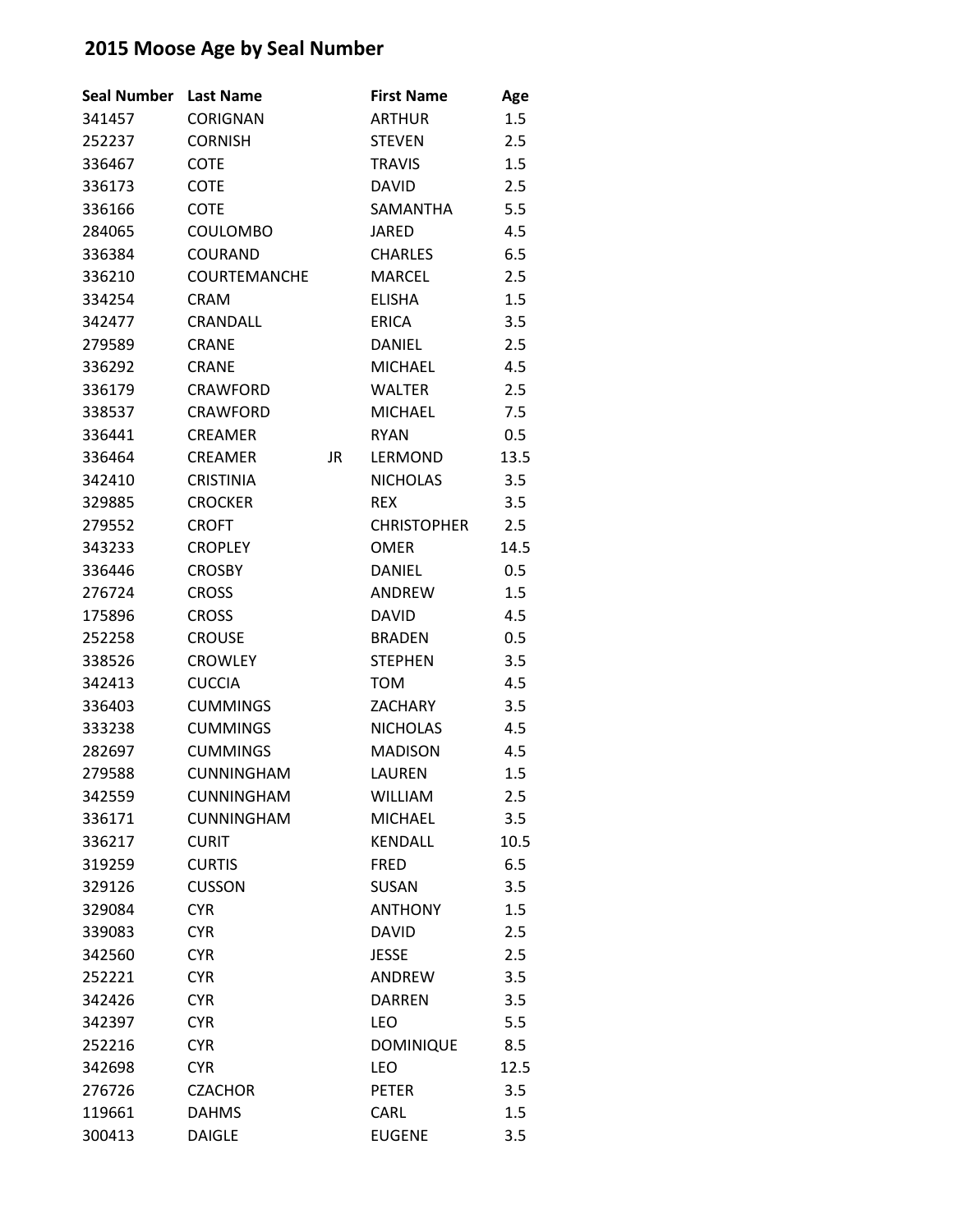| <b>Seal Number</b> | <b>Last Name</b>  |    | <b>First Name</b> | Age  |
|--------------------|-------------------|----|-------------------|------|
| 342587             | <b>DAIGLE</b>     |    | RELLA             | 3.5  |
| 295658             | <b>DAIGLE</b>     | JR | <b>TERRENCE</b>   | 4.5  |
| 342408             | <b>DAIGLE</b>     |    | <b>JAMES</b>      | 5.5  |
| 342684             | <b>DAIGLE</b>     |    | <b>MARK</b>       | 7.5  |
| 342605             | DAIGLE            |    | <b>GARY</b>       | 7.5  |
| 342402             | <b>DAIGLE</b>     |    | <b>ATHONY</b>     | 8.5  |
| 342636             | <b>DAIGLE</b>     |    | <b>GARY</b>       | 10.5 |
| 295611             | <b>DAILY</b>      |    | <b>ROGER</b>      | 10.5 |
| 252212             | <b>DAMBOISE</b>   |    | <b>KYLE</b>       | 4.5  |
| 279602             | <b>DAMON</b>      |    | <b>GREGORY</b>    | 1.5  |
| 300448             | <b>DAMONE</b>     |    | VAUGHAN           | 3.5  |
| 339079             | <b>DANGFIELD</b>  |    | <b>DYLAND</b>     | 5.5  |
| 342597             | <b>DATRY</b>      |    | <b>GAYLE</b>      | 4.5  |
| 282666             | <b>DAUBNEY</b>    | JR | <b>THOMAS</b>     | 1.5  |
| 330665             | <b>DAUBNEY</b>    |    | <b>PATRICIA</b>   | 5.5  |
| 217753             | <b>DAVE</b>       |    | <b>MIRANDA</b>    | 5.5  |
| 119944             | <b>DAVIS</b>      |    | <b>REAGAN</b>     | 1.5  |
| 333243             | <b>DAWES</b>      |    | <b>DENNIS</b>     | 5.5  |
| 276709             | <b>DAWIS</b>      |    | ANDREW            | 8.5  |
| 338530             | <b>DAY</b>        |    | <b>BRIAN</b>      | 4.5  |
| 329883             | <b>DAY</b>        |    | <b>KEVIN</b>      | 5.5  |
| 338544             | <b>DAY</b>        |    | <b>DIANE</b>      | 10.5 |
| 175949             | <b>DAY</b>        |    | <b>KARA</b>       | 10.5 |
| 333244             | <b>DEAN</b>       |    | <b>NIHOLAS</b>    | 6.5  |
| 342601             | <b>DEERING</b>    | Ш  | <b>GENTHER</b>    | 7.5  |
| 247173             | <b>DELAITE</b>    | Ш  | <b>RICHARD</b>    | 2.5  |
| 295594             | <b>DELISLE</b>    |    | <b>STEVEN</b>     | 8.5  |
| 336305             | <b>DEMERCHANT</b> |    | <b>MARK</b>       | 4.5  |
| 336356             | <b>DEMERS</b>     |    | JOSEPH            | 2.5  |
| 225525             | <b>DENBOW</b>     |    | <b>PETER</b>      | 2.5  |
| 342576             | <b>DEPREY</b>     |    | <b>MATTHEW</b>    | 5.5  |
| 342724             | <b>DEROSIER</b>   |    | <b>DENNIS</b>     | 5.5  |
| 225537             | <b>DESCHAIES</b>  |    | <b>STEPHEN</b>    | 5.5  |
| 336471             | <b>DESCHAINE</b>  |    | <b>SUSAN</b>      | 11.5 |
| 336231             | <b>DESIMON</b>    |    | <b>PETER</b>      | 5.5  |
| 344606             | DESJARDIN         |    | <b>MARK</b>       | 4.5  |
| 342645             | <b>DESJARDINS</b> |    | <b>RICHARD</b>    | 7.5  |
| 336274             | <b>DESROCHERS</b> |    | <b>NORMAN</b>     | 8.5  |
| 336417             | <b>DEVERLY</b>    | JR | <b>WILLIAM</b>    | 5.5  |
| 330556             | <b>DEVLIN</b>     |    | <b>ROBERT</b>     | 5.5  |
| 290737             | <b>DEWITT</b>     |    | <b>DAVID</b>      | 3.5  |
| 347461             | <b>DEXTER</b>     |    | <b>WILLIAM</b>    | 2.5  |
| 247174             | <b>DIBIASE</b>    |    | <b>LEE</b>        | 5.5  |
| 339059             | <b>DICENSO</b>    |    | PAUL              | 5.5  |
| 290734             | <b>DICKISON</b>   |    | SAMANTHA          | 2.5  |
| 342550             | <b>DIEKEMA</b>    |    | <b>RICHARD</b>    | 2.5  |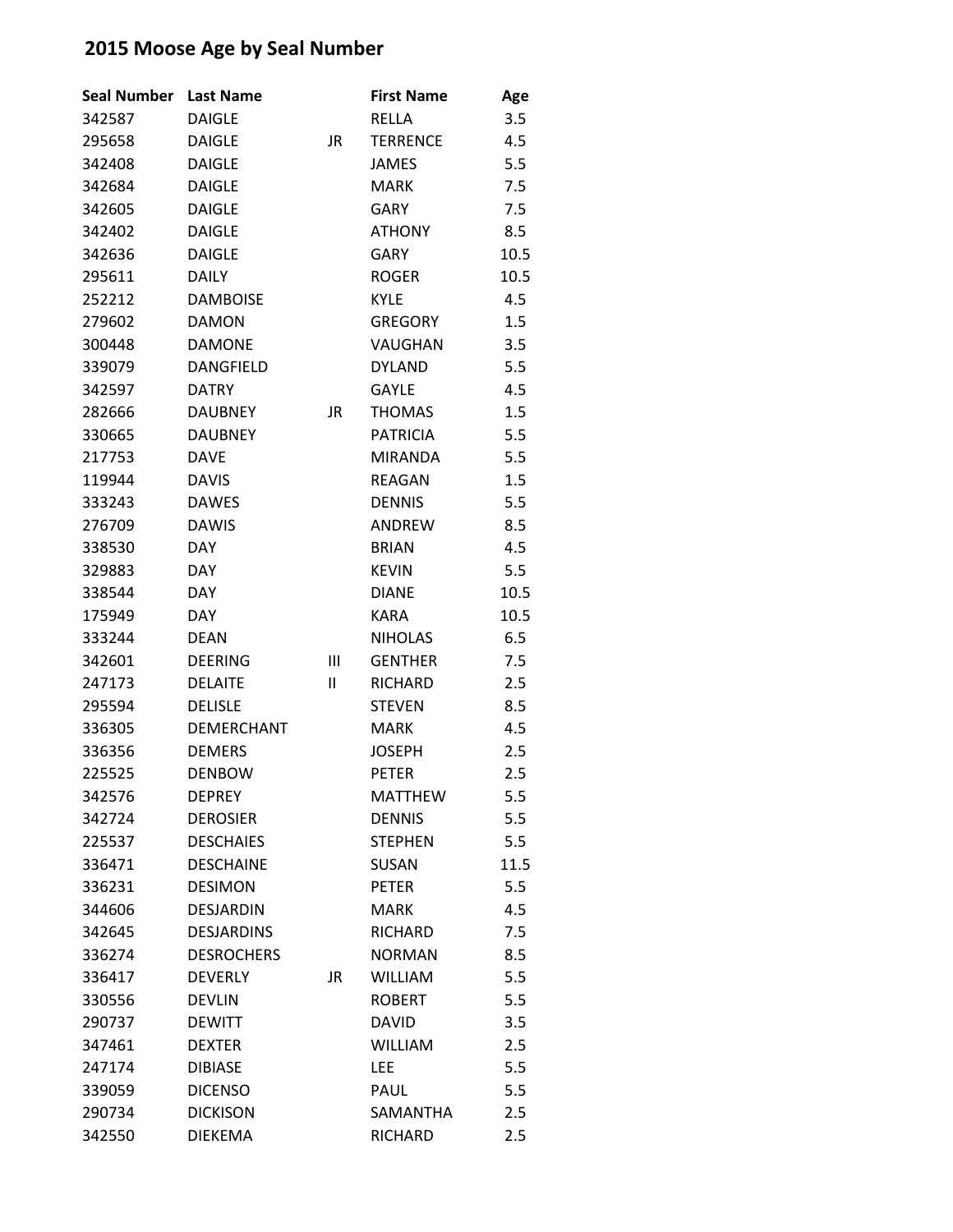| <b>Seal Number</b> | <b>Last Name</b> |           | <b>First Name</b>  | Age  |
|--------------------|------------------|-----------|--------------------|------|
| 336444             | <b>DION</b>      |           | JEAN               | 4.5  |
| 342415             | <b>DIONNE</b>    |           | <b>BRIAN</b>       | 3.5  |
| 342735             | <b>DIRAGO</b>    |           | <b>KEITH</b>       | 1.5  |
| 336407             | <b>DOAK</b>      |           | PAUL               | 2.5  |
| 330664             | <b>DOBSON</b>    |           | <b>VERNON</b>      | 4.5  |
| 284074             | <b>DOGERTY</b>   |           | <b>WILLIAM</b>     | 3.5  |
| 338541             | <b>DOLLOFF</b>   |           | <b>JEFFREY</b>     | 2.5  |
| 342465             | <b>DOOLEY</b>    |           | <b>DAVID</b>       | 2.5  |
| 175966             | <b>DORR</b>      |           | <b>WARREN</b>      | 3.5  |
| 279571             | <b>DORR</b>      |           | <b>BARRY</b>       | 3.5  |
| 342507             | <b>DOSTIE</b>    |           | <b>DEREK</b>       | 2.5  |
| 336165             | <b>DOSTIE</b>    |           | <b>KARL</b>        | 6.5  |
| 338555             | <b>DOUCETTE</b>  |           | <b>STEPHEN</b>     | 1.5  |
| 336409             | <b>DOUGHTY</b>   |           | <b>CHRISTOPHER</b> | 2.5  |
| 329079             | <b>DOUGHTY</b>   |           | <b>DILLON</b>      | 2.5  |
| 119992             | <b>DOUGHTY</b>   |           | <b>AARON</b>       | 3.5  |
| 295615             | <b>DOUGLASS</b>  |           | <b>ASHLEY</b>      | 4.5  |
| 336472             | <b>DOW</b>       |           | <b>GERALD</b>      | 0.5  |
| 336230             | <b>DOW</b>       |           | <b>SEAN</b>        | 2.5  |
| 252256             | <b>DOW</b>       |           | <b>NOEL</b>        | 3.5  |
| 342385             | <b>DOW</b>       |           | <b>BELINDA</b>     | 3.5  |
| 343224             | <b>DOW</b>       |           | <b>JOHN</b>        | 4.5  |
| 342417             | <b>DOWNING</b>   |           | <b>HOWARD</b>      | 7.5  |
| 119955             | <b>DOYLE</b>     |           | <b>ALISIA</b>      | 3.5  |
| 336513             | <b>DRAKE</b>     |           | <b>DANA</b>        | 5.5  |
| 279651             | <b>DREVER</b>    |           | <b>JONATHAN</b>    | 1.5  |
| 336521             | <b>DREW</b>      |           | <b>GREGG</b>       | 11.5 |
| 336416             | <b>DRISCOLL</b>  |           | <b>TYLER</b>       | 7.5  |
| 276697             | <b>DRUMMOND</b>  |           | <b>GREGORY</b>     | 1.5  |
| 336103             | <b>DRYSDALE</b>  |           | <b>GORDON</b>      | 5.5  |
| 347440             | <b>DUBAY</b>     |           | <b>REBECCA</b>     | 2.5  |
| 328893             | <b>DUBAY</b>     |           | <b>JASON</b>       | 5.5  |
| 282661             | <b>DUBE</b>      |           | <b>MARK</b>        | 1.5  |
| 342628             | <b>DUBE</b>      | JR        | <b>PATRICK</b>     | 5.5  |
| 329167             | <b>DUBE</b>      | <b>SR</b> | <b>PETER</b>       | 7.5  |
| 295620             | <b>DUBE</b>      |           | <b>JACOB</b>       | 10.5 |
| 300449             | <b>DUBOIS</b>    |           | <b>CLARK</b>       | 1.5  |
| 342699             | <b>DUBOIS</b>    |           | <b>IAN</b>         | 1.5  |
| 342651             | <b>DUBOIS</b>    |           | <b>KEITH</b>       | 2.5  |
| 342529             | <b>DUBOIS</b>    |           | <b>STEVE</b>       | 5.5  |
| 342429             | <b>DUBOIS</b>    |           | <b>ALEXANDER</b>   | 6.5  |
| 119982             | <b>DUBOIS</b>    |           | <b>BENJAMIN</b>    | 12.5 |
| 175897             | <b>DUBORD</b>    |           | <b>JARRETT</b>     | 11.5 |
| 276718             | <b>DUDEVOIRE</b> |           | SARAH              | 8.5  |
| 279557             | <b>DUDLEY</b>    |           | CHAD               | 1.5  |
| 336538             | <b>DUERR</b>     |           | <b>ANITA</b>       | 4.5  |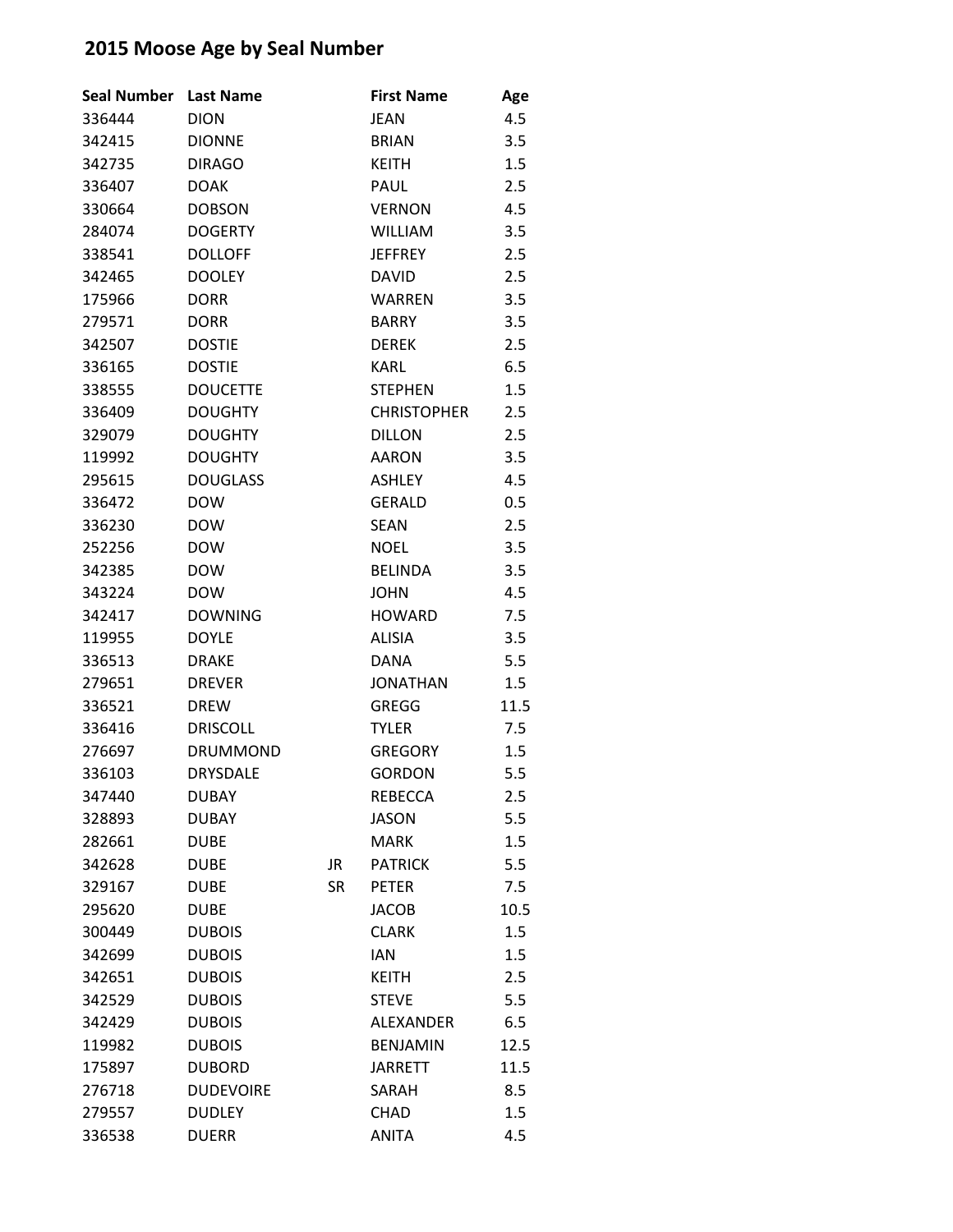| <b>Seal Number</b> | <b>Last Name</b>  |    | <b>First Name</b> | Age  |
|--------------------|-------------------|----|-------------------|------|
| 342594             | <b>DUFFIN</b>     |    | <b>SCOTT</b>      | 3.5  |
| 342496             | <b>DUGGETT</b>    |    | <b>DANIEL</b>     | 3.5  |
| 336316             | <b>DUGUAY</b>     |    | <b>DENNIS</b>     | 4.5  |
| 342555             | <b>DUMAIS</b>     |    | <b>RANDY</b>      | 2.5  |
| 295638             | <b>DUNN</b>       |    | <b>DANIEL</b>     | 7.5  |
| 342409             | <b>DUNNELLS</b>   |    | <b>HUNTER</b>     | 7.5  |
| 276729             | <b>DUPIS</b>      |    | <b>ADAM</b>       | 6.5  |
| 336152             | <b>DUPOUR</b>     |    | <b>DAVID</b>      | 8.5  |
| 338553             | <b>DUPUIS</b>     |    | <b>MATTHEW</b>    | 4.5  |
| 336530             | <b>DUPUIS</b>     |    | <b>BRIAN</b>      | 7.5  |
| 276727             | <b>DURLAND</b>    |    | <b>HUNTER</b>     | 14.5 |
| 247175             | <b>DURRELL</b>    |    | <b>GENE</b>       | 1.5  |
| 119659             | <b>DUTSON</b>     |    | <b>RICHARD</b>    | 6.5  |
| 333227             | <b>DUVERNAY</b>   |    | <b>MICHEL</b>     | 12.5 |
| 342565             | <b>DYER</b>       |    | <b>CALEB</b>      | 1.5  |
| 336282             | <b>DYKE</b>       |    | <b>TERRY</b>      | 6.5  |
| 336362             | <b>DYKSTRA</b>    |    | <b>SHELLEE</b>    | 6.5  |
| 119769             | <b>EASTMAN</b>    |    | <b>JEFFREY</b>    | 0.5  |
| 225522             | <b>EASTMAN</b>    |    | <b>JOHN</b>       | 3.5  |
| 336499             | <b>EASTMAN</b>    | JR | <b>PETER</b>      | 10.5 |
| 336339             | <b>ECKERT</b>     |    | <b>ALAN</b>       | 2.5  |
| 342515             | <b>EDGERLY</b>    |    | EARL              | 2.5  |
| 338550             | <b>EDWARDS</b>    |    | <b>RYAN</b>       | 4.5  |
| 342504             | <b>EGGERT</b>     |    | <b>BRIANT</b>     | 1.5  |
| 336394             | <b>ELLIOT</b>     |    | <b>DYLAN</b>      | 2.5  |
| 295609             | <b>ELLIOT</b>     | Ш  | <b>JOHN</b>       | 3.5  |
| 119931             | <b>ELLIOTT</b>    |    | <b>TRAVIS</b>     | 1.5  |
| 119947             | <b>ELLIS</b>      |    | <b>JASON</b>      | 3.5  |
| 342653             | <b>ELLIS</b>      |    | <b>BRUCE</b>      | 13.5 |
| 336534             | <b>EMERSON</b>    | JR | <b>JOSPEH</b>     | 0.5  |
| 335634             | <b>EMERY</b>      |    | <b>DYLAN</b>      | 1.5  |
| 336111             | <b>EMERY</b>      |    | DANIEL            | 2.5  |
| 295608             | <b>EMERY</b>      |    | <b>LINDA</b>      | 13.5 |
| 276694             | <b>ENOS</b>       |    | <b>MICHAEL</b>    | 2.5  |
| 342733             | <b>EON</b>        |    | <b>JOSEPH</b>     | 0.5  |
| 252222             | <b>EPLING</b>     |    | <b>AMBER</b>      | 8.5  |
| 338533             | <b>ERICKSON</b>   |    | <b>JENNIFER</b>   | 7.5  |
| 283568             | <b>ESLER</b>      |    | <b>BARY</b>       | 6.5  |
| 329886             | <b>ESTES</b>      |    | <b>MATTHEW</b>    | 3.5  |
| 336477             | <b>ESTES</b>      |    | <b>JOSEPH</b>     | 6.5  |
| 336128             | <b>ESTRELLA</b>   |    | <b>CAMERON</b>    | 4.5  |
| 252232             | <b>EVANS</b>      |    | <b>MATTHEW</b>    | 6.5  |
| 323133             | <b>EWER</b>       | JR | <b>JOHN</b>       | 8.5  |
| 295584             | <b>FABIAN</b>     |    | <b>CHASE</b>      | 2.5  |
| 119945             | <b>FANELLI</b>    |    | <b>PETER</b>      | 7.5  |
| 317532             | <b>FARNSWORTH</b> |    | <b>JUSTIN</b>     | 9.5  |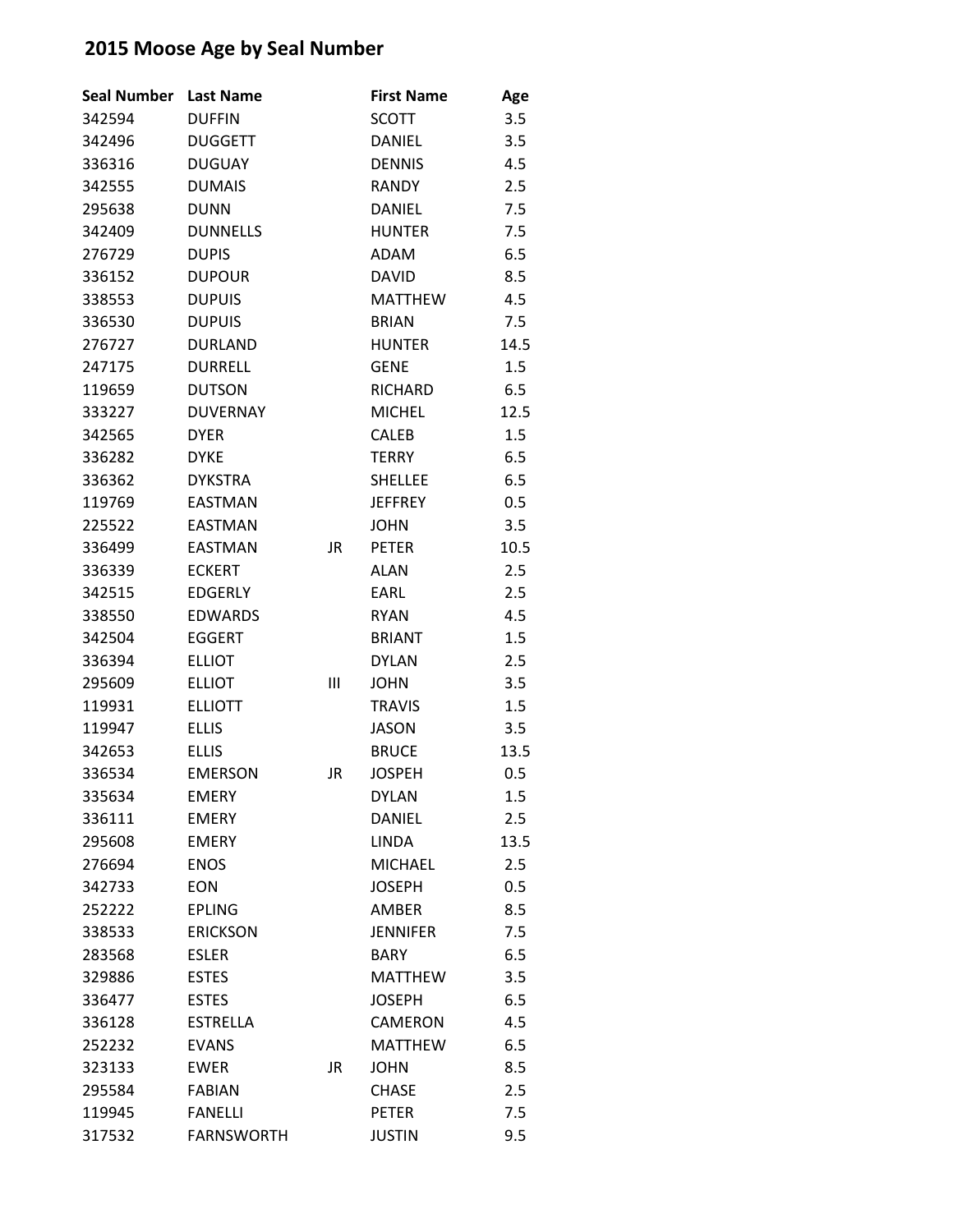| <b>Seal Number</b> | <b>Last Name</b>   |           | <b>First Name</b> | Age  |
|--------------------|--------------------|-----------|-------------------|------|
| 342700             | FARRAR             |           | <b>GERALD</b>     | 5.5  |
| 247179             | <b>FARRINGTON</b>  |           | <b>JOSHUA</b>     | 2.5  |
| 342862             | <b>FAULKINGHAM</b> |           | <b>STEVEN</b>     | 3.5  |
| 279546             | <b>FAUPEL</b>      |           | <b>WAYNE</b>      | 3.5  |
| 336239             | <b>FAVOLISE</b>    |           | PAUL              | 10.5 |
| 282683             | <b>FAYLE</b>       |           | <b>JEFFREY</b>    | 3.5  |
| 347435             | <b>FECTEAU</b>     |           | <b>HEATH</b>      | 2.5  |
| 175943             | <b>FEDOR</b>       |           | <b>RUSSELL</b>    | 7.5  |
| 336194             | <b>FEDORKO</b>     |           | <b>JOSEPH</b>     | 5.5  |
| 336547             | <b>FEENEY</b>      |           | <b>DANIEL</b>     | 4.5  |
| 342486             | <b>FEENEY</b>      |           | <b>DEREK</b>      | 8.5  |
| 329098             | <b>FEERS</b>       | JR.       | <b>JAMES</b>      | 10.5 |
| 295628             | <b>FELISSITTI</b>  |           | <b>MICHAEL</b>    | 4.5  |
| 347436             | <b>FENDERSON</b>   |           | <b>NATHAN</b>     | 11.5 |
| 284071             | <b>FERLAND</b>     |           | <b>MATT</b>       | 3.5  |
| 336196             | <b>FERNALD</b>     |           | <b>DAVID</b>      | 5.5  |
| 341459             | <b>FICKETT</b>     |           | <b>AMANDA</b>     | 1.5  |
| 247180             | <b>FIELD</b>       |           | <b>JOHN</b>       | 3.5  |
| 283543             | <b>FINNEMORE</b>   |           | KIRK              | 3.5  |
| 342685             | <b>FISHER</b>      |           | <b>JAMES</b>      | 3.5  |
| 119984             | <b>FITZMAURICE</b> |           | KIMBERLY          | 1.5  |
| 328890             | <b>FLAHERTY</b>    |           | EDWARD            | 3.5  |
| 342725             | <b>FLANNERY</b>    |           | <b>JEREMIAH</b>   | 1.5  |
| 295597             | <b>FLICK</b>       |           | <b>RAY</b>        | 4.5  |
| 119657             | <b>FOGARTY</b>     |           | <b>DEVIN</b>      | 4.5  |
| 342658             | <b>FOLEY</b>       |           | <b>JEFFREY</b>    | 4.5  |
| 336367             | <b>FOLK</b>        |           | <b>DALLAS</b>     | 9.5  |
| 338547             | <b>FORD</b>        |           | <b>DAVID</b>      | 3.5  |
| 343292             | <b>FORREST</b>     |           | <b>CLAYTON</b>    | 4.5  |
| 336516             | <b>FOSS</b>        |           | <b>ASHLYNN</b>    | 2.5  |
| 336275             | <b>FOSS</b>        | SR        | JAMES             | 3.5  |
| 252253             | <b>FOSTER</b>      |           | <b>DAVID</b>      | 0.5  |
| 342582             | <b>FOSTER</b>      |           | <b>ALLAN</b>      | 1.5  |
| 295599             | <b>FOSTER</b>      |           | <b>JARED</b>      | 5.5  |
| 225533             | <b>FOUL</b>        |           | <b>STEPHEN</b>    | 2.5  |
| 279556             | <b>FOWLER</b>      |           | <b>TIMOTHY</b>    | 4.5  |
| 252226             | <b>FRANCK</b>      |           | <b>JOAN</b>       | 3.5  |
| 336492             | <b>FRANCOEUR</b>   |           | <b>SHAWN</b>      | 13.5 |
| 342471             | <b>FRANKFORT</b>   |           | <b>BRETT</b>      | 3.5  |
| 175946             | <b>FRASER</b>      | <b>JR</b> | <b>DAVID</b>      | 3.5  |
| 342673             | <b>FREDERICK</b>   |           | <b>RYAN</b>       | 3.5  |
| 279565             | <b>FREDETTE</b>    |           | <b>KEVIN</b>      | 4.5  |
| 336160             | <b>FREEMAN</b>     |           | <b>DUSTIN</b>     | 2.5  |
| 282678             | <b>FREEMAN</b>     |           | <b>STEVEN</b>     | 2.5  |
| 336540             | <b>FREME</b>       |           | <b>GRAHM</b>      | 1.5  |
| 343286             | <b>FRENCH</b>      |           | <b>MICHAEL</b>    | 2.5  |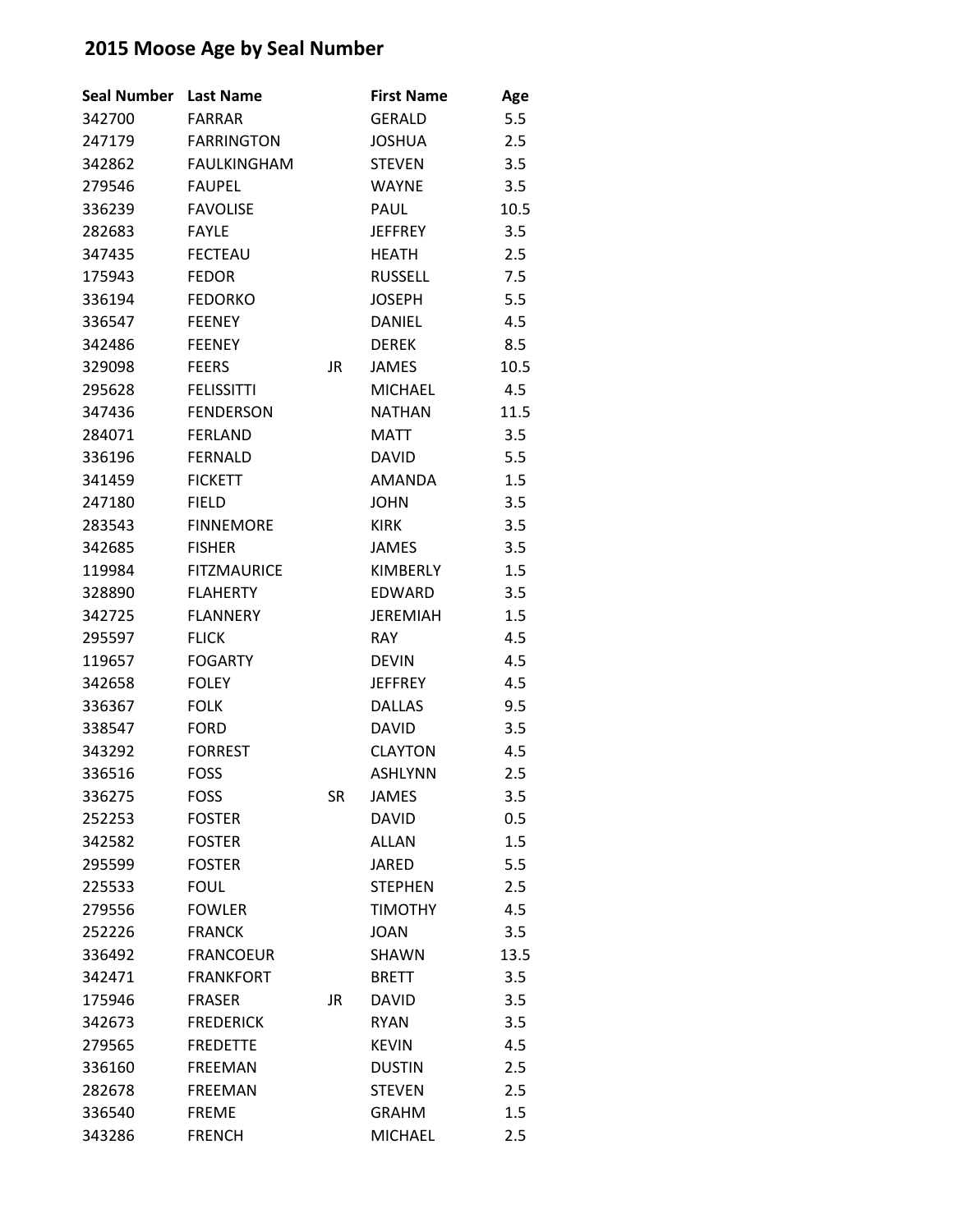| <b>Seal Number</b> | <b>Last Name</b>  |    | <b>First Name</b>  | Age  |
|--------------------|-------------------|----|--------------------|------|
| 336493             | <b>FRIES</b>      |    | <b>RYAN</b>        | 11.5 |
| 252246             | <b>FURBER</b>     |    | <b>KENDRA</b>      | 4.5  |
| 342650             | <b>FURBUSH</b>    |    | <b>LESA</b>        | 1.5  |
| 336458             | <b>FURLONG</b>    |    | <b>CRAIG</b>       | 3.5  |
| 339057             | <b>FURROW</b>     |    | <b>MATTHEW</b>     | 4.5  |
| 338538             | <b>GAGHON</b>     |    | <b>BROGHAM</b>     | 5.5  |
| 343232             | <b>GAGNER</b>     |    | <b>BEAU</b>        | 2.5  |
| 343228             | <b>GAGNER</b>     |    | <b>ROBERT</b>      | 3.5  |
| 252205             | <b>GAGNON</b>     |    | <b>MELISSA</b>     | 1.5  |
| 119994             | <b>GAGNON</b>     |    | <b>RICHARD</b>     | 1.5  |
| 252240             | <b>GAGNON</b>     |    | <b>DONALD</b>      | 3.5  |
| 342637             | <b>GAGNON</b>     |    | <b>NORMAND</b>     | 3.5  |
| 347426             | <b>GAGNON</b>     |    | LOUIS              | 4.5  |
| 333234             | <b>GAGNON</b>     |    | <b>JOSEPH</b>      | 6.5  |
| 329163             | <b>GALE</b>       |    | <b>CAITLIN</b>     | 9.5  |
| 284086             | <b>GALLANT</b>    | JR | <b>GEORGE</b>      | 2.5  |
| 342463             | <b>GALLANT</b>    |    | <b>ROBERT</b>      | 3.5  |
| 342711             | <b>GALLANT</b>    |    | <b>SCOTT</b>       | 5.5  |
| 333251             | <b>GAMBLE</b>     |    | <b>DEAN</b>        | 2.5  |
| 279603             | <b>GARDINER</b>   |    | <b>WILLIAM</b>     | 3.5  |
| 271262             | <b>GARDNER</b>    |    | <b>PATRICK</b>     | 2.5  |
| 329173             | <b>GARDNER</b>    |    | <b>JOHN</b>        | 6.5  |
| 329097             | <b>GASTIA</b>     |    | <b>RONALD</b>      | 3.5  |
| 336205             | <b>GAUDET</b>     |    | <b>ETHAN</b>       | 2.5  |
| 225521             | <b>GAUTHIER</b>   |    | <b>GERALD</b>      | 6.5  |
| 217749             | <b>GEAGHAM</b>    |    | <b>CHRISTOPHER</b> | 2.5  |
| 276713             | <b>GEBHARDT</b>   |    | <b>BROOK</b>       | 5.5  |
| 282668             | <b>GEEL</b>       |    | <b>ADAM</b>        | 3.5  |
| 329882             | <b>GEENLOSE</b>   | JR | <b>WESLEY</b>      | 2.5  |
| 333247             | <b>GELETKA</b>    |    | <b>GAYLE</b>       | 4.5  |
| 284063             | <b>GENDRON</b>    |    | <b>NORMAND</b>     | 2.5  |
| 343223             | <b>GERBIN</b>     |    | <b>RUSSELL</b>     | 4.5  |
| 336255             | <b>GEROW</b>      |    | <b>PETER</b>       | 4.5  |
| 342491             | <b>GERVAIS</b>    |    | <b>STEPHEN</b>     | 2.5  |
| 342510             | <b>GERVAIS</b>    |    | <b>ALLEN</b>       | 3.5  |
| 342613             | <b>GERVEREUX</b>  |    | <b>DREW</b>        | 8.5  |
| 342682             | <b>GETTIY</b>     |    | <b>TREVOR</b>      | 1.5  |
| 342617             | <b>GIAKOUMIS</b>  | Ш  | <b>PETER</b>       | 10.5 |
| 300442             | <b>GIBBONS</b>    |    | <b>DOUGLAS</b>     | 4.5  |
| 338531             | <b>GIBOE</b>      |    | <b>KELLY</b>       | 6.5  |
| 317508             | <b>GILLESPIE</b>  |    | <b>ADAM</b>        | 6.5  |
| 336131             | <b>GILLIS</b>     |    | WENDELL            | 2.5  |
| 175944             | <b>GILLIS</b>     |    | <b>JOSHUA</b>      | 8.5  |
| 333250             | <b>GILPATRICK</b> |    | <b>KEVIN</b>       | 2.5  |
| 342444             | <b>GILPATRICK</b> |    | <b>JASON</b>       | 3.5  |
| 342545             | <b>GILPATRICK</b> |    | <b>RODNEY</b>      | 7.5  |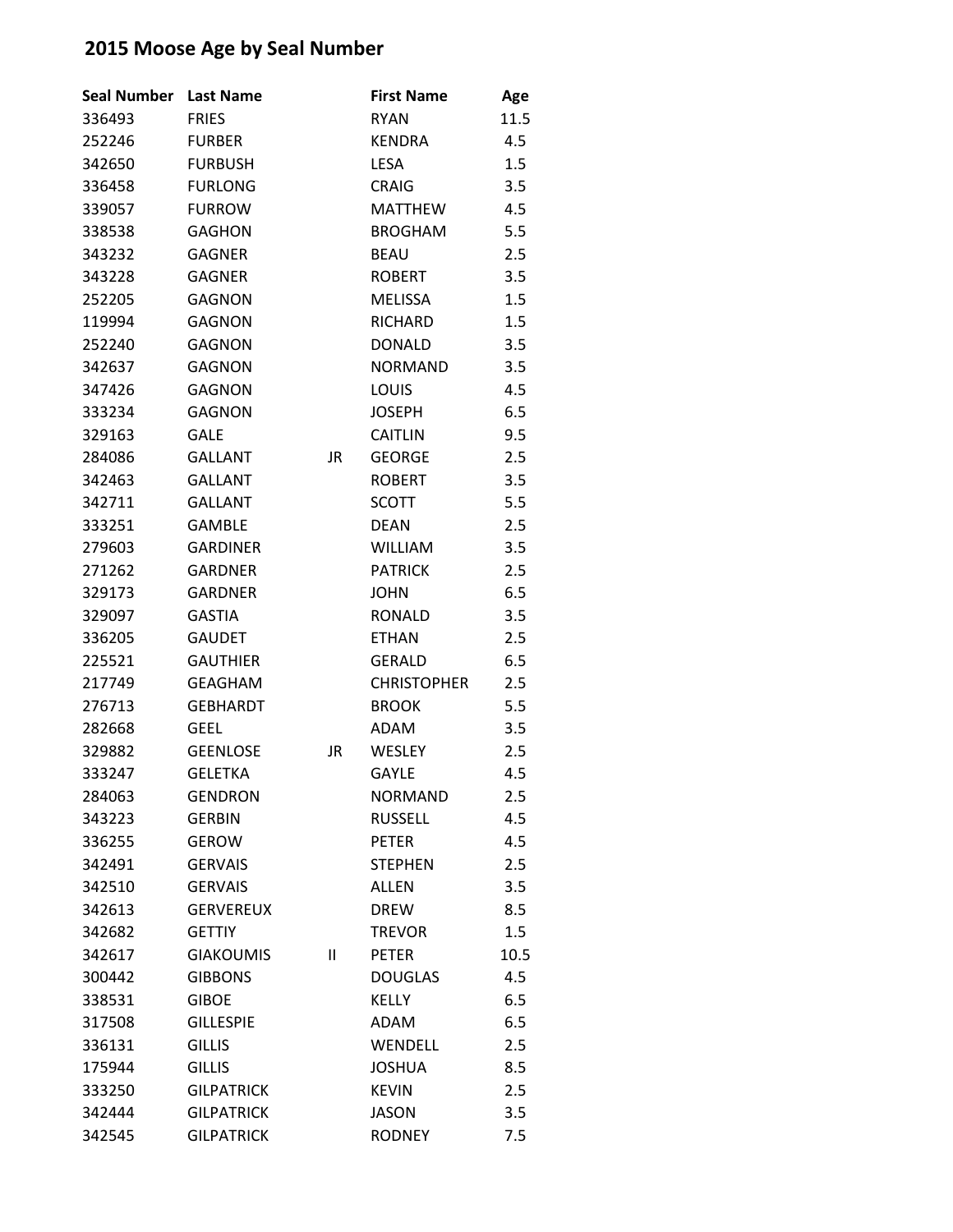| <b>Seal Number</b> | <b>Last Name</b> |           | <b>First Name</b>  | Age  |
|--------------------|------------------|-----------|--------------------|------|
| 336115             | <b>GIROUX</b>    |           | <b>ROBERT</b>      | 3.5  |
| 329127             | <b>GLASIER</b>   |           | <b>ALYSON</b>      | 9.5  |
| 342630             | <b>GLENN</b>     |           | <b>HAL</b>         | 2.5  |
| 247178             | <b>GLIDDEN</b>   |           | <b>MIKAYLA</b>     | 1.5  |
| 336212             | <b>GLOVER</b>    |           | <b>JANICE</b>      | 3.5  |
| 336329             | <b>GLOWERY</b>   |           | <b>KENNETH</b>     | 9.5  |
| 342618             | <b>GOMM</b>      |           | <b>STACEY</b>      | 4.5  |
| 329165             | <b>GONDECK</b>   |           | <b>JEFF</b>        | 10.5 |
| 338527             | <b>GONYEA</b>    |           | LAURIE             | 3.5  |
| 336241             | GOOD             |           | <b>JOHN</b>        | 8.5  |
| 336357             | <b>GOODWIN</b>   |           | <b>CHRISTOPHER</b> | 6.5  |
| 119991             | <b>GOODWIN</b>   |           | <b>SCOTT</b>       | 10.5 |
| 342450             | <b>GOODWINE</b>  | JR        | LAWRENCE           | 3.5  |
| 336149             | <b>GOOGINS</b>   |           | <b>GLENN</b>       | 3.5  |
| 300452             | <b>GORDINS</b>   |           | ALAN               | 11.5 |
| 336219             | <b>GORDON</b>    | <b>JR</b> | <b>MICHAEL</b>     | 3.5  |
| 252248             | <b>GOREY</b>     |           | <b>FRANCES</b>     | 2.5  |
| 295625             | <b>GORHAM</b>    |           | <b>CHRISTOPHER</b> | 8.5  |
| 336379             | <b>GOSSELIN</b>  |           | <b>EDMOND</b>      | 2.5  |
| 119956             | <b>GRADY</b>     |           | <b>BRIAN</b>       | 0.5  |
| 119793             | <b>GRADY</b>     |           | <b>MELISSA</b>     | 4.5  |
| 119797             | <b>GRAFFAM</b>   |           | <b>NICOLE</b>      | 6.5  |
| 329164             | <b>GRAHAM</b>    |           | <b>BENJAMIN</b>    | 2.5  |
| 336198             | <b>GRANT</b>     |           | <b>HUNTER</b>      | 3.5  |
| 339085             | <b>GRANT</b>     |           | <b>JARRED</b>      | 5.5  |
| 342512             | <b>GRANT</b>     |           | <b>ERVING</b>      | 5.5  |
| 323140             | <b>GRANT</b>     |           | <b>MEGHAN</b>      | 6.5  |
| 336501             | <b>GRASS</b>     |           | DANA               | 8.5  |
| 339062             | <b>GRAT</b>      | JR        | <b>WILLIAMS</b>    | 3.5  |
| 341642             | <b>GRAY</b>      |           | <b>DANNY</b>       | 2.5  |
| 336202             | <b>GRAY</b>      |           | <b>DUDLEY</b>      | 3.5  |
| 336342             | <b>GRAY</b>      |           | <b>BRANDON</b>     | 4.5  |
| 119957             | <b>GREENO</b>    |           | <b>RICHARD</b>     | 6.5  |
| 333246             | <b>GREGG</b>     |           | <b>ROGER</b>       | 3.5  |
| 336378             | <b>GRENIER</b>   |           | <b>JOSEPH</b>      | 1.5  |
| 336514             | <b>GRENIER</b>   |           | <b>KIM</b>         | 13.5 |
| 328894             | <b>GRIFFIN</b>   |           | <b>RICHARD</b>     | 4.5  |
| 225586             | <b>GRINDLE</b>   |           | <b>ELLIOT</b>      | 14.5 |
| 342744             | <b>GRONDIN</b>   |           | LAWRENCE           | 6.5  |
| 295639             | <b>GROSS</b>     |           | <b>GEORGE</b>      | 17.5 |
| 119668             | <b>GROSSMAN</b>  |           | <b>RUSSELL</b>     | 3.5  |
| 119949             | <b>GROVE</b>     |           | <b>ERIK</b>        | 8.5  |
| 283549             | <b>GUERAND</b>   |           | <b>JEFFREY</b>     | 2.5  |
| 342553             | <b>GUERRETTE</b> |           | <b>DAVID</b>       | 2.5  |
| 342384             | <b>GUIMOND</b>   |           | <b>MARGARET</b>    | 1.5  |
| 276714             | <b>GULLER</b>    |           | <b>STEPHEN</b>     | 2.5  |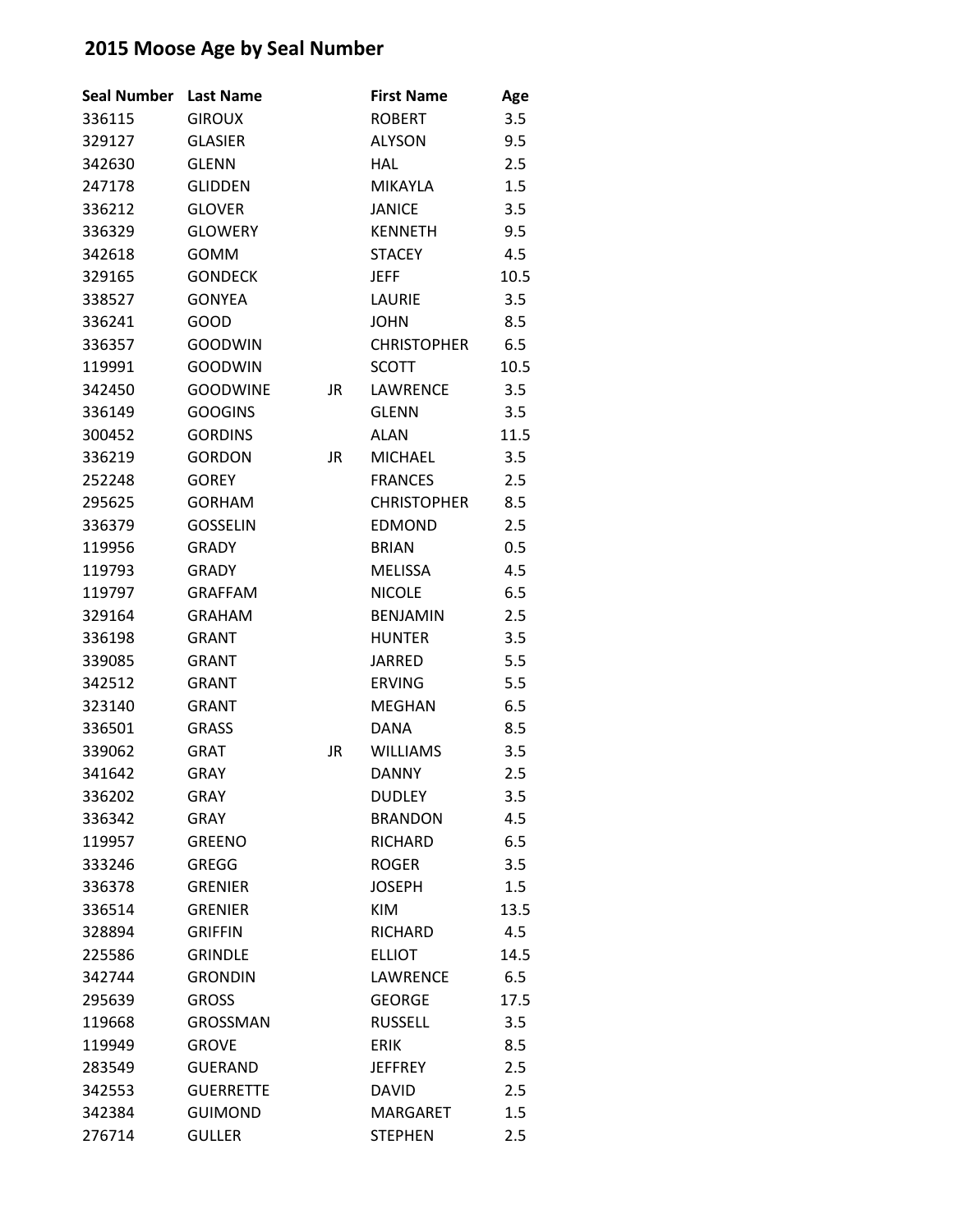| <b>Seal Number</b> | <b>Last Name</b> |           | <b>First Name</b> | Age     |
|--------------------|------------------|-----------|-------------------|---------|
| 336249             | <b>GUSTAFSON</b> |           | <b>GARY</b>       | 2.5     |
| 336369             | <b>GUSTAFSON</b> |           | <b>DAVID</b>      | 2.5     |
| 339054             | GWOZDZ           |           | <b>JOANN</b>      | 2.5     |
| 312593             | <b>HADLEY</b>    |           | <b>SEAN</b>       | 3.5     |
| 342734             | <b>HADLOCK</b>   |           | <b>BARRY</b>      | 7.5     |
| 342596             | <b>HAFFORD</b>   |           | <b>CASEY</b>      | 6.5     |
| 338523             | <b>HAIGIS</b>    |           | <b>FREDRICK</b>   | 6.5     |
| 342691             | <b>HALE</b>      |           | <b>GALEN</b>      | 1.5     |
| 333254             | <b>HALE</b>      |           | <b>DAN</b>        | 3.5     |
| 342466             | <b>HALE</b>      |           | <b>JUSTINE</b>    | 7.5     |
| 343288             | <b>HALL</b>      |           | <b>WALLACE</b>    | $0.5\,$ |
| 276712             | <b>HALL</b>      |           | <b>DENNIS</b>     | 3.5     |
| 175965             | <b>HALL</b>      |           | <b>WILLIAM</b>    | 3.5     |
| 279581             | <b>HALL</b>      |           | <b>GLENN</b>      | 3.5     |
| 312595             | <b>HALL</b>      |           | <b>PAMELA</b>     | 3.5     |
| 295630             | <b>HALL</b>      |           | <b>STACEY</b>     | 4.5     |
| 328898             | <b>HALL</b>      |           | <b>JORDAN</b>     | 6.5     |
| 342748             | <b>HALL</b>      |           | <b>HUBERT</b>     | 10.5    |
| 317531             | <b>HAMBLIN</b>   |           | <b>DANIEL</b>     | 4.5     |
| 342641             | <b>HAMILTON</b>  |           | SHAWN             | 2.5     |
| 119935             | <b>HAMILTON</b>  |           | <b>SCOTT</b>      | 2.5     |
| 338556             | <b>HAMMOND</b>   |           | <b>GREGORY</b>    | 1.5     |
| 347433             | <b>HAMPERS</b>   |           | <b>MARCUS</b>     | 7.5     |
| 336218             | <b>HAND</b>      |           | <b>STEPHEN</b>    | 4.5     |
| 329179             | <b>HANEY</b>     |           | <b>BRETT</b>      | 8.5     |
| 279620             | <b>HANEY</b>     |           | <b>NATHAN</b>     | 9.5     |
| 342859             | <b>HANSON</b>    |           | <b>SCOTT</b>      | 9.5     |
| 119766             | <b>HARDING</b>   |           | <b>SCOTT</b>      | 5.5     |
| 312600             | <b>HARKINS</b>   |           | <b>JASON</b>      | 2.5     |
| 336345             | <b>HARMON</b>    | JR        | <b>GREGORY</b>    | 1.5     |
| 282663             | <b>HARPER</b>    |           | <b>DAVID</b>      | 4.5     |
| 119799             | <b>HARRIS</b>    |           | <b>CODY</b>       | 1.5     |
| 309138             | <b>HARRIS</b>    |           | <b>ETHAN</b>      | 2.5     |
| 282684             | <b>HARRIS</b>    |           | <b>BRANDON</b>    | 4.5     |
| 336319             | <b>HARRIS</b>    |           | <b>CHAD</b>       | 8.5     |
| 334242             | <b>HART</b>      |           | <b>JASON</b>      | 5.5     |
| 342441             | <b>HARTFORD</b>  |           | <b>TODD</b>       | 4.5     |
| 336211             | <b>HARTFORD</b>  |           | <b>DEREK</b>      | 6.5     |
| 276706             | <b>HARTLEY</b>   |           | <b>STEPHEN</b>    | 2.5     |
| 342693             | HARTT            |           | <b>SADIE</b>      | 3.5     |
| 336169             | <b>HARVEY</b>    |           | <b>GREGORY</b>    | 2.5     |
| 336204             | <b>HARVEY</b>    |           | <b>TIMOTHY</b>    | 3.5     |
| 252255             | <b>HARVEY</b>    | <b>JR</b> | <b>PETER</b>      | 5.5     |
| 342606             | <b>HARVEY</b>    |           | <b>NICHOLAS</b>   | 10.5    |
| 336473             | HASSELMAN        |           | <b>ALVIN</b>      | 9.5     |
| 175893             | <b>HATCHY</b>    |           | MICHAEL           | 10.5    |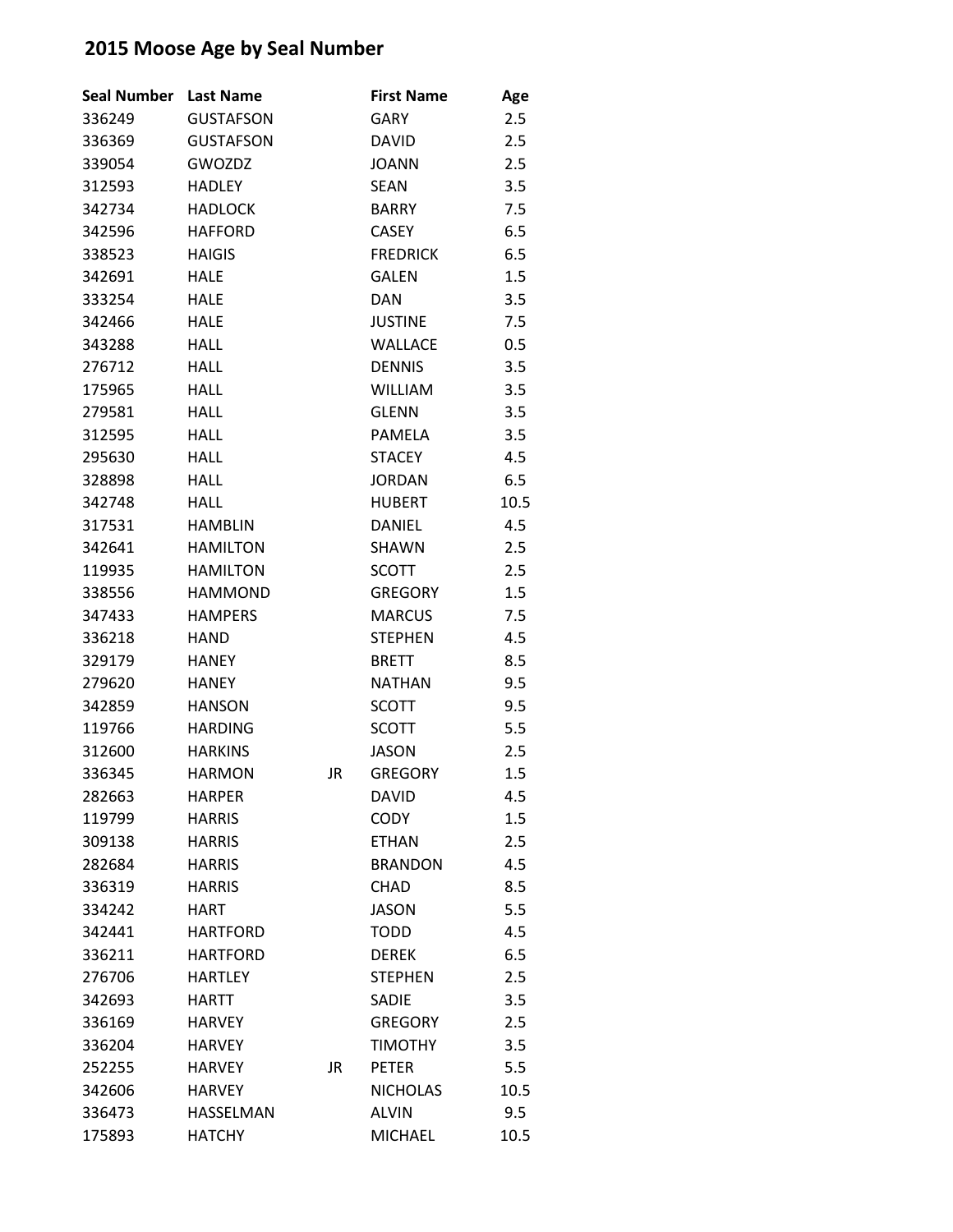| Seal Number | <b>Last Name</b>  |           | <b>First Name</b>  | Age  |
|-------------|-------------------|-----------|--------------------|------|
| 336340      | <b>HAUPT</b>      |           | <b>MICHAEL</b>     | 3.5  |
| 119654      | <b>HAWES</b>      |           | JULIE              | 0.5  |
| 336159      | <b>HAYCOCK</b>    |           | <b>JACK</b>        | 2.5  |
| 317510      | <b>HAYWARD</b>    |           | <b>REBECCA</b>     | 2.5  |
| 252252      | <b>HEBERT</b>     |           | <b>KERI</b>        | 3.5  |
| 342627      | <b>HEGEDTY</b>    |           | <b>GEORGE</b>      | 6.5  |
| 336506      | <b>HELSTROM</b>   |           | <b>CARL</b>        | 7.5  |
| 336398      | <b>HENDERSON</b>  |           | <b>ROBERT</b>      | 2.5  |
| 283554      | <b>HENMON</b>     |           | <b>WILLIAM</b>     | 2.5  |
| 336184      | <b>HENRICKSEN</b> |           | <b>RUDOLPH</b>     | 3.5  |
| 329178      | <b>HERRICK</b>    |           | <b>AVERY</b>       | 3.5  |
| 336281      | <b>HERRING</b>    |           | <b>GERALD</b>      | 7.5  |
| 336238      | <b>HEWETT</b>     |           | <b>NATHAN</b>      | 2.5  |
| 276711      | <b>HEWETT</b>     |           | <b>BRYON</b>       | 8.5  |
| 295607      | <b>HEWSON</b>     |           | <b>MARK</b>        | 2.5  |
| 329124      | <b>HICHEN</b>     | Ш         | <b>WALTER</b>      | 6.5  |
| 300402      | <b>HIGGINS</b>    |           | <b>GREGORY</b>     | 1.5  |
| 329136      | <b>HIGGINS</b>    |           | <b>BRIAN</b>       | 4.5  |
| 295663      | <b>HIGGINS</b>    |           | <b>THOMAS</b>      | 5.5  |
| 336187      | <b>HIGGINS</b>    |           | <b>CYNTHIA</b>     | 5.5  |
| 336410      | <b>HILL</b>       |           | <b>JOSHUA</b>      | 3.5  |
| 343237      | <b>HILSE</b>      |           | <b>ERIC</b>        | 2.5  |
| 119719      | <b>HILTON</b>     |           | <b>LOGAN</b>       | 0.5  |
| 339068      | <b>HINCHMAN</b>   |           | SAMUEL             | 10.5 |
| 276693      | <b>HISCOCK</b>    |           | <b>CARLTON</b>     | 2.5  |
| 336289      | <b>HNETYNKA</b>   |           | <b>JERRY</b>       | 7.5  |
| 276686      | <b>HOAN</b>       |           | <b>DENNIS</b>      | 4.5  |
| 336251      | <b>HOBBS</b>      | JR        | <b>MONIE</b>       | 2.5  |
| 295627      | <b>HODGDON</b>    |           | ASA                | 3.5  |
| 225591      | <b>HODGINS</b>    |           | ALEXANDER          | 3.5  |
| 342669      | <b>HODGKINS</b>   |           | KELLIJO            | 2.5  |
| 276728      | <b>HODGKINS</b>   |           | <b>MATTHEW</b>     | 4.5  |
| 284072      | <b>HOLDING</b>    |           | <b>THOMAS</b>      | 5.5  |
| 342386      | <b>HOLMAN</b>     |           | <b>DONALD</b>      | 6.5  |
| 336366      | <b>HOLTGREWE</b>  |           | <b>JAMES</b>       | 6.5  |
| 309136      | <b>HOOD</b>       |           | <b>CHRISTOPHER</b> | 3.5  |
| 342514      | <b>HOOPER</b>     |           | <b>DAVID</b>       | 1.5  |
| 336125      | <b>HOPKINS</b>    |           | <b>STEPHEN</b>     | 4.5  |
| 279580      | <b>HOPKINS</b>    | <b>JR</b> | <b>DAVID</b>       | 4.5  |
| 336182      | <b>HORNER</b>     |           | <b>PHILIP</b>      | 9.5  |
| 119658      | <b>HORROCKS</b>   |           | <b>GREGORY</b>     | 0.5  |
| 283542      | <b>HORTEN</b>     |           | <b>EMILY</b>       | 2.5  |
| 282682      | <b>HOUP</b>       |           | <b>RICHARD</b>     | 3.5  |
| 276695      | <b>HOUSE</b>      |           | <b>RANDALL</b>     | 2.5  |
| 336395      | <b>HOUSE</b>      |           | <b>JASON</b>       | 6.5  |
| 336223      | <b>HOWARD</b>     |           | SHAWN              | 2.5  |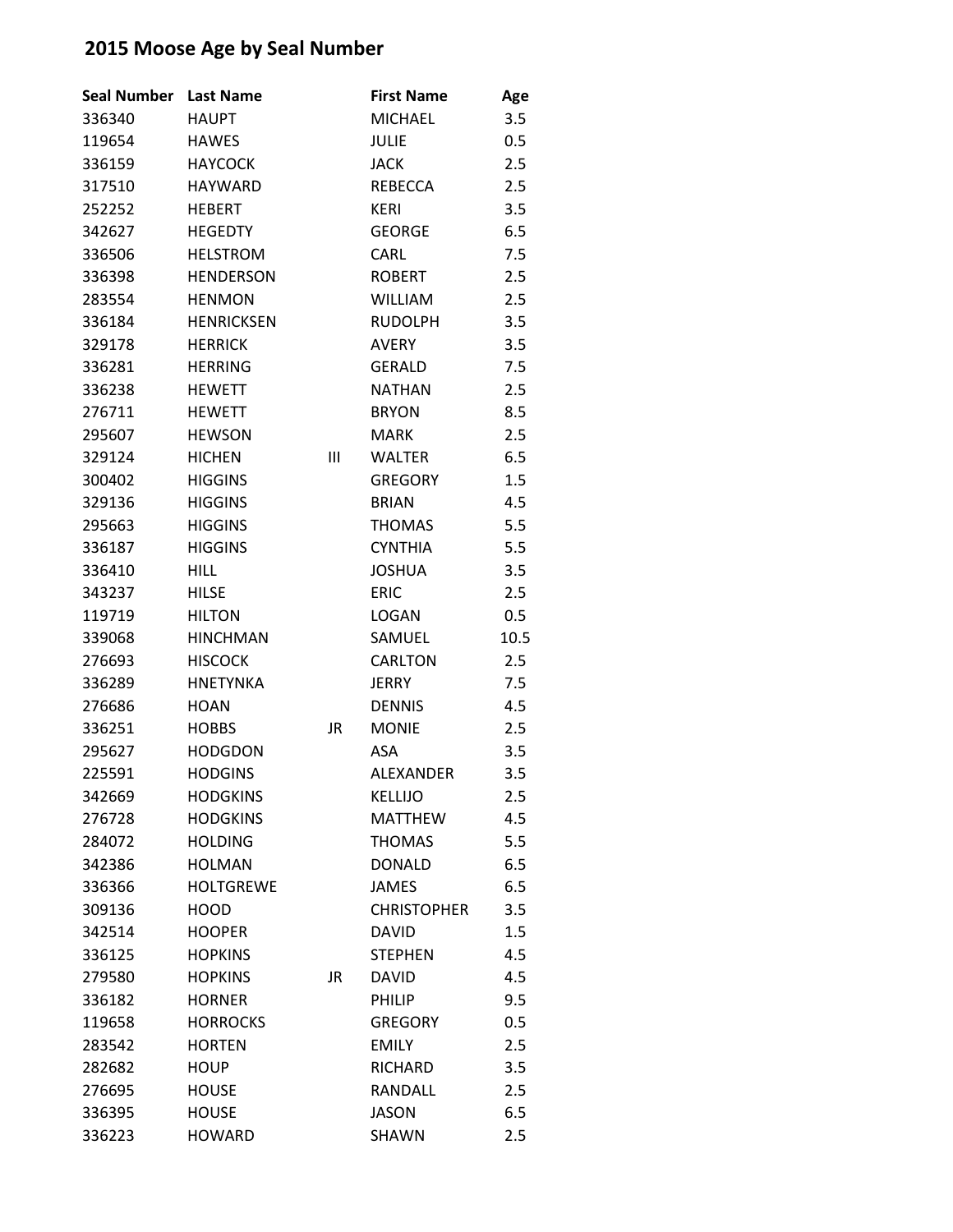| <b>Seal Number</b> | <b>Last Name</b> |    | <b>First Name</b>  | Age  |
|--------------------|------------------|----|--------------------|------|
| 343287             | <b>HOWARD</b>    |    | <b>TRAVIS</b>      | 2.5  |
| 336237             | <b>HOWELL</b>    |    | <b>JOHN</b>        | 9.5  |
| 119989             | <b>HOWES</b>     |    | <b>MICHAEL</b>     | 1.5  |
| 279615             | <b>HOWES</b>     |    | <b>BLAKE</b>       | 7.5  |
| 119986             | <b>HOWES</b>     |    | <b>LYNDA</b>       | 7.5  |
| 336335             | <b>HOWISON</b>   |    | <b>BRENT</b>       | 2.5  |
| 279610             | <b>HUBER</b>     |    | <b>GARY</b>        | 2.5  |
| 342668             | <b>HUCK</b>      |    | <b>CAMDEN</b>      | 5.5  |
| 342730             | <b>HUDLEY</b>    |    | <b>ROBERT</b>      | 1.5  |
| 342635             | <b>HUMPHREY</b>  |    | <b>JASON</b>       | 3.5  |
| 342389             | <b>HUMPHREY</b>  |    | <b>ALEXANDER</b>   | 4.5  |
| 119768             | <b>HUNTER</b>    | JR | <b>THOMAS</b>      | 0.5  |
| 119896             | <b>HUNTER</b>    |    | <b>ROYCE</b>       | 3.5  |
| 342394             | <b>HUPFIELD</b>  |    | <b>RAYMOND</b>     | 10.5 |
| 342626             | <b>HURD</b>      |    | DARRELL            | 4.5  |
| 336104             | <b>HUTCHINS</b>  |    | <b>NICOLE</b>      | 3.5  |
| 338585             | <b>HYCHE</b>     |    | <b>BRUCE</b>       | 1.5  |
| 342462             | <b>INGALLS</b>   | JR | <b>EDWARD</b>      | 5.5  |
| 119771             | <b>INGERSON</b>  |    | <b>WILLIAM</b>     | 5.5  |
| 175968             | <b>IRELAND</b>   |    | <b>SCOTT</b>       | 6.5  |
| 342388             | <b>IRVINE</b>    |    | <b>ROBERT</b>      | 4.5  |
| 336328             | <b>JACKSON</b>   |    | <b>AUTUMN</b>      | 6.5  |
| 329135             | <b>JACKSON</b>   |    | <b>SPRING</b>      | 9.5  |
| 336265             | <b>JACOBS</b>    |    | <b>RANDY</b>       | 2.5  |
| 336389             | <b>JACOBS</b>    |    | <b>GLENN</b>       | 3.5  |
| 300447             | <b>JACOBS</b>    |    | <b>DAKOTA</b>      | 6.5  |
| 342495             | <b>JALBERT</b>   |    | <b>MICHAEL</b>     | 6.5  |
| 336466             | <b>JAMARAS</b>   |    | ANDREW             | 3.5  |
| 342683             | JANDREAN         |    | <b>SHAYLEE</b>     | 3.5  |
| 342646             | JANDREAU         |    | <b>KEITH</b>       | 2.5  |
| 342608             | JANDREAU         |    | <b>JUDY</b>        | 2.5  |
| 342569             | JANDREAU         |    | LARRY              | 4.5  |
| 338524             | <b>JANELLE</b>   |    | <b>ROBERT</b>      | 2.5  |
| 336344             | <b>JERSON</b>    |    | <b>CHASE</b>       | 6.5  |
| 300415             | <b>JEWELL</b>    |    | <b>PATRICK</b>     | 1.5  |
| 336168             | <b>JEWETT</b>    |    | CAROL              | 2.5  |
| 342540             | <b>JOHNSON</b>   |    | <b>JEFF</b>        | 1.5  |
| 290735             | <b>JOHNSON</b>   |    | <b>TODD</b>        | 3.5  |
| 342720             | <b>JOLLIFFE</b>  |    | ELI                | 3.5  |
| 336110             | <b>JONES</b>     |    | <b>KEITH</b>       | 3.5  |
| 342447             | <b>JONES</b>     | JR | EDWARD             | 3.5  |
| 336494             | <b>JONES</b>     |    | <b>BRYAN</b>       | 6.5  |
| 119717             | <b>JORDAN</b>    |    | ADAM               | 0.5  |
| 119773             | <b>JORDAN</b>    |    | <b>ELIZABETH</b>   | 3.5  |
| 342433             | <b>JOYCE</b>     |    | <b>CHRISTOPHER</b> | 5.5  |
| 342480             | <b>JULON</b>     |    | <b>JEFFREY</b>     | 4.5  |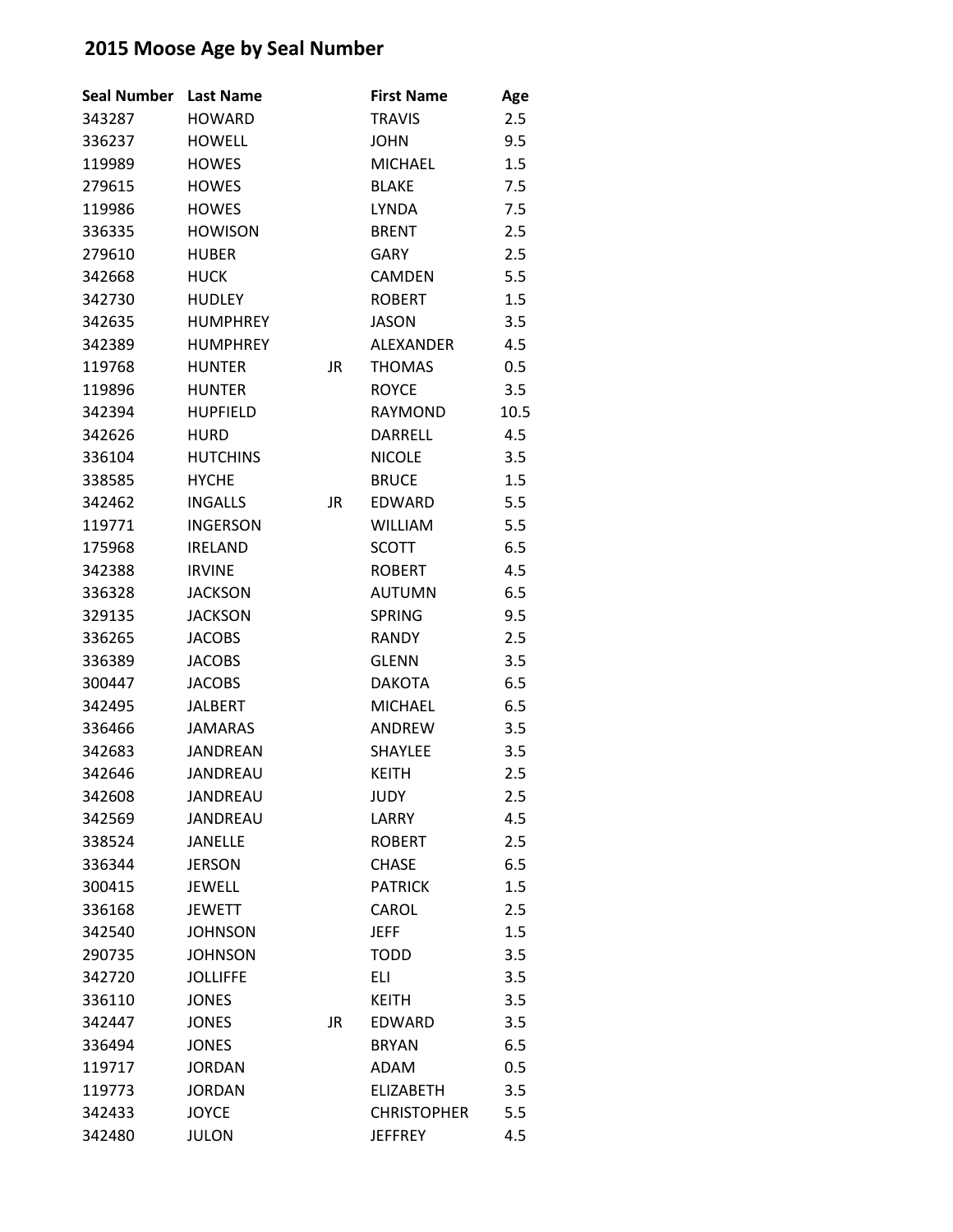| <b>Seal Number</b> | <b>Last Name</b>  |           | <b>First Name</b> | Age  |
|--------------------|-------------------|-----------|-------------------|------|
| 342644             | <b>KACHMER</b>    |           | <b>BRYAN</b>      | 5.5  |
| 336197             | <b>KAIN</b>       |           | <b>WHITNEY</b>    | 3.5  |
| 225587             | <b>KALINOWSKI</b> |           | <b>ROBERT</b>     | 2.5  |
| 317511             | <b>KANE</b>       |           | <b>MICHAEL</b>    | 2.5  |
| 119930             | <b>KANE</b>       |           | <b>JAMES</b>      | 3.5  |
| 336380             | <b>KANE</b>       |           | <b>DOUGLAS</b>    | 7.5  |
| 283550             | <b>KAUFMAN</b>    |           | <b>TITUS</b>      | 3.5  |
| 329121             | <b>KEACH</b>      |           | <b>GREG</b>       | 3.5  |
| 342590             | <b>KEAST</b>      |           | <b>KATHI</b>      | 2.5  |
| 336332             | <b>KEEGAN</b>     |           | <b>ZACHARY</b>    | 4.5  |
| 336269             | <b>KEIM</b>       |           | <b>ISABELLE</b>   | 6.5  |
| 336137             | <b>KEIM</b>       |           | <b>FOX</b>        | 7.5  |
| 342542             | <b>KEISMAN</b>    |           | <b>STEVEN</b>     | 11.5 |
| 336350             | <b>KELISHER</b>   |           | <b>PATRICK</b>    | 6.5  |
| 342459             | <b>KELLER</b>     |           | <b>JAMES</b>      | 3.5  |
| 336276             | <b>KELLER</b>     |           | LONWOOD           | 9.5  |
| 119775             | <b>KELLEY</b>     |           | <b>DANIEL</b>     | 7.5  |
| 335950             | <b>KELLEY</b>     |           | <b>DANIEL</b>     | 9.5  |
| 342595             | KELLY             |           | <b>SHERATIN</b>   | 4.5  |
| 342599             | <b>KELLY</b>      |           | ANDREW            | 7.5  |
| 119776             | <b>KENNEDY</b>    | <b>SR</b> | <b>ALTON</b>      | 6.5  |
| 283565             | <b>KENNES</b>     |           | <b>GERALD</b>     | 3.5  |
| 283566             | <b>KENNEY</b>     |           | <b>DAVID</b>      | 2.5  |
| 333228             | <b>KENNISON</b>   |           | <b>HERBERT</b>    | 3.5  |
| 336192             | <b>KETCH</b>      |           | <b>MICHAEL</b>    | 2.5  |
| 279567             | <b>KILCOLLINS</b> |           | <b>ROBERT</b>     | 3.5  |
| 342485             | <b>KILMER</b>     | JR        | <b>DAVID</b>      | 2.5  |
| 329138             | KIMBALL           |           | <b>GARRETT</b>    | 3.5  |
| 330667             | KIMBALL           |           | <b>JAMES</b>      | 12.5 |
| 342573             | <b>KIMBLE</b>     |           | <b>CHESTER</b>    | 3.5  |
| 342498             | KING              |           | PETER             | 1.5  |
| 309135             | <b>KING</b>       |           | <b>RONALD</b>     | 2.5  |
| 119718             | <b>KING</b>       |           | <b>JEFFREY</b>    | 5.5  |
| 336360             | <b>KING</b>       |           | SAMUEL            | 8.5  |
| 175942             | <b>KINGSBURY</b>  |           | <b>BARDEN</b>     | 5.5  |
| 342552             | <b>KINGSLEY</b>   |           | <b>ELIZABETH</b>  | 3.5  |
| 295665             | KISHBAUGH         |           | <b>JASON</b>      | 2.5  |
| 279558             | KLUCK             |           | ERICH             | 2.5  |
| 342392             | <b>KLUN</b>       |           | <b>WERNER</b>     | 1.5  |
| 284084             | <b>KNAPP</b>      |           | <b>GERALD</b>     | 2.5  |
| 336358             | <b>KNIGHT</b>     |           | <b>LONNIE</b>     | 5.5  |
| 342732             | <b>KNOX</b>       |           | <b>ELI</b>        | 6.5  |
| 342418             | <b>KORHONEN</b>   |           | <b>DALE</b>       | 7.5  |
| 295623             | <b>KOWALSKI</b>   |           | <b>JACOB</b>      | 1.5  |
| 295631             | <b>KRONHOLM</b>   |           | <b>HUNTER</b>     | 6.5  |
| 342633             | <b>KUPFER</b>     |           | PAUL              | 3.5  |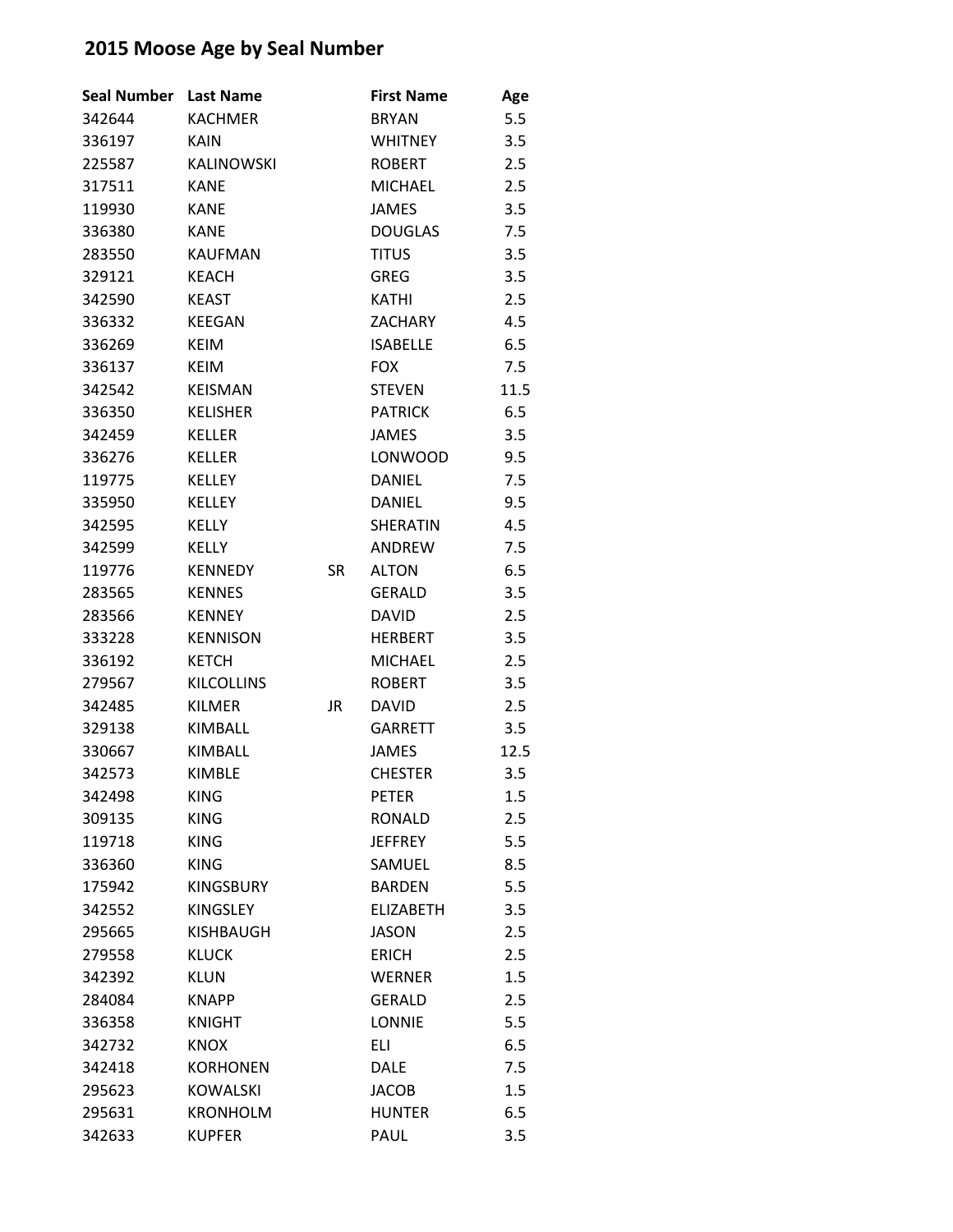| <b>Seal Number</b> | <b>Last Name</b>  |              | <b>First Name</b> | Age  |
|--------------------|-------------------|--------------|-------------------|------|
| 225526             | <b>KUS</b>        |              | <b>DAVID</b>      | 6.5  |
| 338562             | LABBE             |              | <b>MICHAEL</b>    | 1.5  |
| 225585             | <b>LABOUNTY</b>   |              | <b>MICHAEL</b>    | 3.5  |
| 336296             | <b>LACHANCE</b>   |              | <b>MICHAEL</b>    | 3.5  |
| 347439             | LADD              |              | <b>MADISON</b>    | 3.5  |
| 279595             | <b>LADNEY</b>     |              | <b>RANDY</b>      | 2.5  |
| 329177             | <b>LAFOREST</b>   |              | <b>JOSEPH</b>     | 2.5  |
| 342589             | LAGASSE           |              | <b>MICHAEL</b>    | 3.5  |
| 336215             | LAGRANGE          |              | <b>LISA</b>       | 3.5  |
| 336174             | LAGUEUX           |              | <b>ALBANY</b>     | 2.5  |
| 284077             | LAILER            |              | <b>STEPHEN</b>    | 2.5  |
| 300457             | LAILER            |              | <b>THOMAS</b>     | 3.5  |
| 276732             | LALEMOND          |              | <b>LEO</b>        | 2.5  |
| 119922             | LAMARRE           |              | <b>PETER</b>      | 4.5  |
| 295621             | LAMB              |              | <b>ETHAN</b>      | 2.5  |
| 175894             | LAMB              |              | <b>JEFFERY</b>    | 5.5  |
| 342525             | LAMBE             |              | <b>IAN</b>        | 1.5  |
| 247177             | <b>LAMBERT</b>    |              | <b>NORMAND</b>    | 4.5  |
| 329891             | LAMONTAGNE        |              | <b>PAUL</b>       | 7.5  |
| 119997             | LAMOREAU          |              | <b>DAVID</b>      | 11.5 |
| 175947             | <b>LAMPUTELLI</b> |              | LOUIS             | 3.5  |
| 342588             | <b>LANCTOT</b>    | $\mathbf{I}$ | <b>DANNY</b>      | 1.5  |
| 336419             | LANDEEN           |              | <b>MICHAEL</b>    | 8.5  |
| 119795             | LANDER            |              | <b>RODERICK</b>   | 7.5  |
| 175970             | LANDRY            |              | <b>CHARLES</b>    | 3.5  |
| 251149             | LANE              |              | <b>BRIAN</b>      | 3.5  |
| 336475             | LANG              |              | <b>DARREN</b>     | 6.5  |
| 283544             | LANGLEY           |              | <b>CATHIEJO</b>   | 2.5  |
| 336462             | LANGLEY           |              | AMY               | 6.5  |
| 284087             | <b>LANGLOIS</b>   |              | <b>SCOTT</b>      | 6.5  |
| 336400             | <b>LANPHER</b>    |              | JEREMY            | 2.5  |
| 342421             | <b>LAPLANTE</b>   |              | <b>BRETT</b>      | 4.5  |
| 336167             | <b>LAPLANTE</b>   |              | <b>DONALD</b>     | 6.5  |
| 336183             | <b>LARKEY</b>     |              | <b>SCOTT</b>      | 4.5  |
| 336470             | LAROCHELLE        | <b>JR</b>    | <b>JOSEPH</b>     | 9.5  |
| 119777             | LARY              |              | <b>DAVID</b>      | 2.5  |
| 295598             | <b>LAUKKA</b>     |              | <b>BENJAMIN</b>   | 4.5  |
| 252257             | <b>LAUSIER</b>    |              | <b>RYAN</b>       | 2.5  |
| 282680             | LAVALLEE          |              | <b>JAMES</b>      | 3.5  |
| 339053             | LAWLER            |              | <b>KELLI</b>      | 3.5  |
| 225588             | LAWSON            |              | <b>SHAWN</b>      | 2.5  |
| 336245             | <b>LEACH</b>      |              | <b>STANLEY</b>    | 2.5  |
| 336126             | <b>LEBEL</b>      |              | <b>KAYLA</b>      | 6.5  |
| 342703             | <b>LEBLANC</b>    |              | LANE              | 6.5  |
| 336116             | <b>LEDOUX</b>     |              | <b>JOSEPH</b>     | 3.5  |
| 342497             | <b>LEE</b>        |              | <b>TRACY</b>      | 2.5  |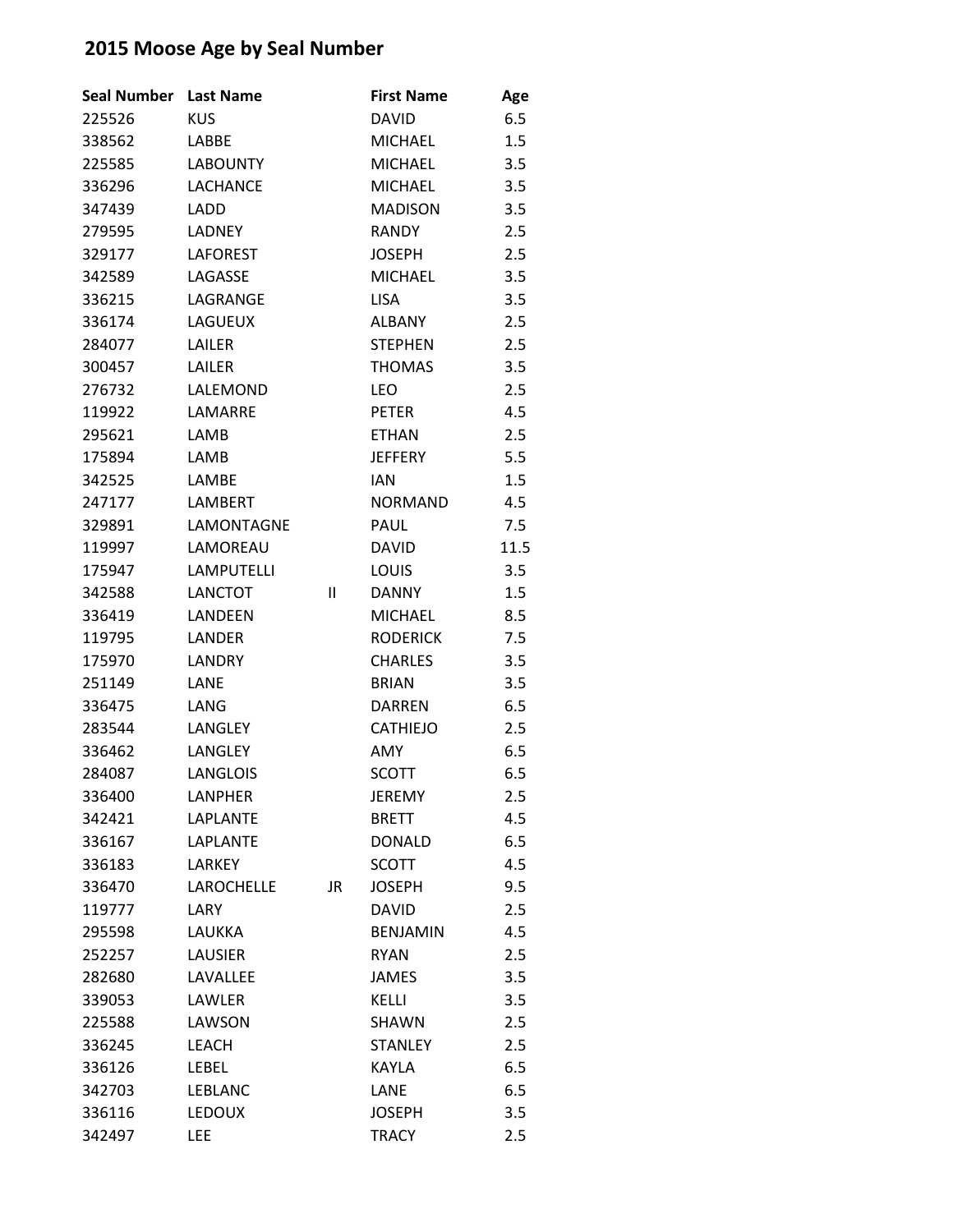| Seal Number Last Name |                   | <b>First Name</b> | Age  |
|-----------------------|-------------------|-------------------|------|
| 336346                | <b>LEE</b>        | <b>TYLAR</b>      | 7.5  |
| 342623                | LEEMAN            | <b>CODY</b>       | 9.5  |
| 342688                | LEHMAN            | <b>STANLEY</b>    | 6.5  |
| 119666                | <b>LEIGHTON</b>   | <b>MICHAEL</b>    | 1.5  |
| 119993                | LELAND            | <b>SEAN</b>       | 2.5  |
| 342604                | <b>LELAND</b>     | <b>ROBERT</b>     | 4.5  |
| 336178                | <b>LEONE</b>      | <b>MIKE</b>       | 2.5  |
| 336532                | <b>LEPAK</b>      | ADAM              | 5.5  |
| 339081                | LESSARD           | <b>BILL</b>       | 3.5  |
| 119660                | LESSARD           | <b>MATTHEW</b>    | 5.5  |
| 336333                | <b>LETIER</b>     | <b>DAVID</b>      | 2.5  |
| 252213                | LEVASSEUR         | <b>KATY</b>       | 1.5  |
| 342671                | LEVESQUE          | <b>BRITTANY</b>   | 0.5  |
| 336442                | LEWIS             | <b>CALEB</b>      | 3.5  |
| 342461                | LEWIS             | <b>DAVID</b>      | 8.5  |
| 295648                | <b>LIBBY</b>      | CALEIGHANN        | 4.5  |
| 336440                | <b>LIBBY</b>      | KAI               | 4.5  |
| 329099                | <b>LIBBY</b>      | <b>DOUGLAS</b>    | 5.5  |
| 342526                | <b>LIBBY</b>      | <b>ANDRFW</b>     | 9.5  |
| 342476                | LILLEY            | <b>MICHAEL</b>    | 3.5  |
| 252260                | <b>LILLY</b>      | <b>LOGAN</b>      | 1.5  |
| 279560                | <b>LINDELOF</b>   | <b>HAILEE</b>     | 1.5  |
| 336374                | <b>LINDSAY</b>    | <b>GARRETT</b>    | 3.5  |
| 119665                | <b>LINKSY</b>     | <b>DANIEL</b>     | 12.5 |
| 283545                | <b>LITTLE</b>     | SHAWN             | 12.5 |
| 329892                | LITTLEFIELD       | <b>DEVIN</b>      | 2.5  |
| 342722                | <b>LIZOTTE</b>    | <b>DAVID</b>      | 14.5 |
| 342746                | <b>LOFFA</b>      | <b>GIOVANNI</b>   | 1.5  |
| 336402                | LONG              | <b>DEREK</b>      | 6.5  |
| 347452                | LONG              | <b>CHARLES</b>    | 7.5  |
| 333225                | <b>LONGCHAMPS</b> | <b>DENISE</b>     | 2.5  |
| 333229                | <b>LONGCHAMPS</b> | ADAM              | 4.5  |
| 342664                | <b>LONGLOIS</b>   | <b>LOUIS</b>      | 4.5  |
| 225593                | <b>LOPE</b>       | <b>ANDREA</b>     | 2.5  |
| 119898                | <b>LOPEZ</b>      | <b>MARK</b>       | 3.5  |
| 342861                | <b>LOVELY</b>     | <b>ALLISON</b>    | 2.5  |
| 336156                | LOWELL            | <b>JAMES</b>      | 5.5  |
| 336505                | LOY               | <b>MYRNA</b>      | 3.5  |
| 342428                | <b>LUCAS</b>      | <b>WALTER</b>     | 2.5  |
| 336118                | <b>LUCAS</b>      | <b>DONALD</b>     | 6.5  |
| 336141                | <b>LUDINGTON</b>  | <b>LOGAN</b>      | 5.5  |
| 295613                | LUDWIG            | <b>MARVIN</b>     | 4.5  |
| 336130                | LUDWIG            | <b>TYLER</b>      | 11.5 |
| 119656                | <b>LUGDON</b>     | LAUREN            | 3.5  |
| 329122                | <b>LUKER</b>      | <b>BRADFORD</b>   | 5.5  |
| 295654                | LUKSO             | <b>JUSTIN</b>     | 6.5  |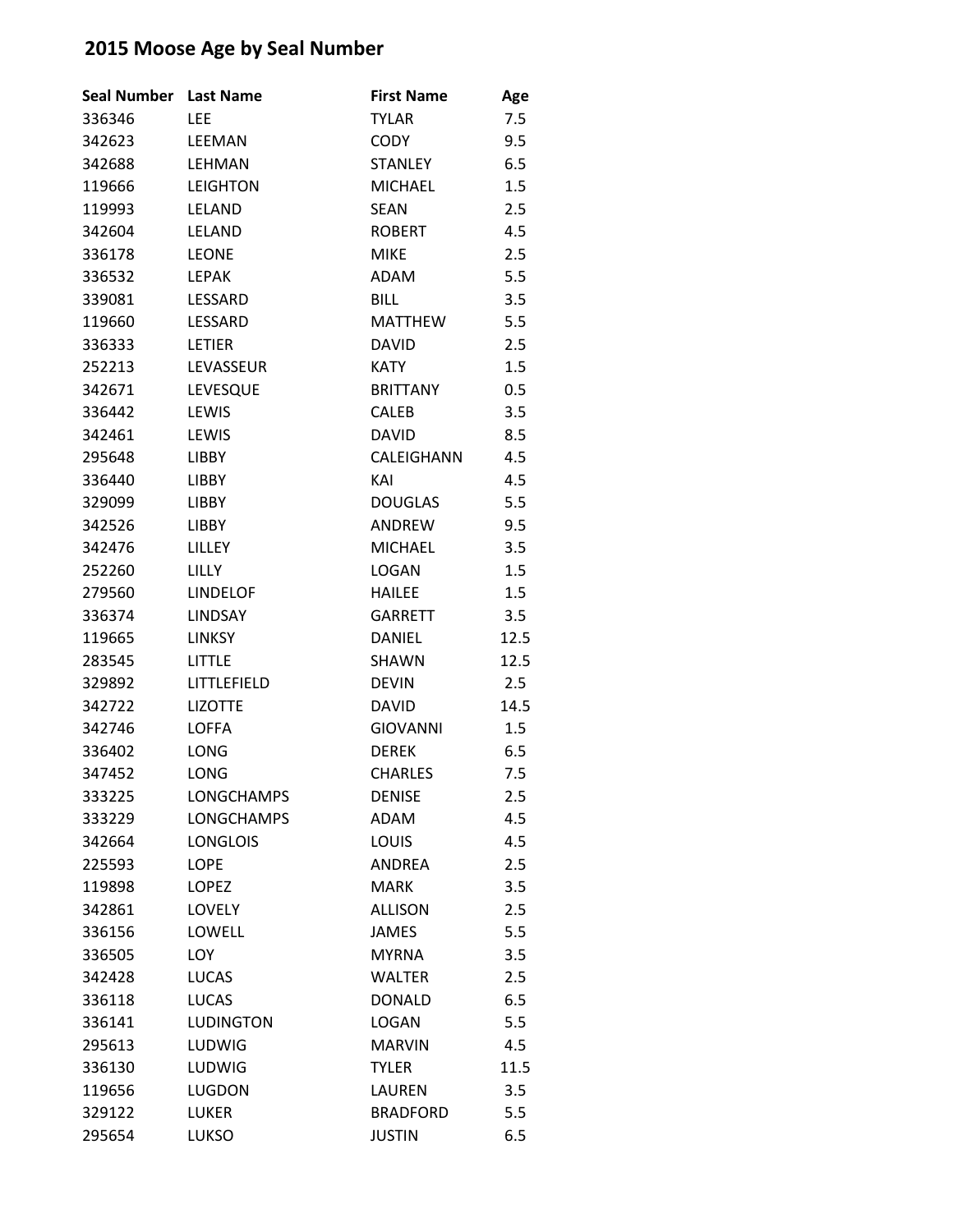| <b>Seal Number</b> | <b>Last Name</b>  |    | <b>First Name</b>  | Age  |
|--------------------|-------------------|----|--------------------|------|
| 336127             | <b>LUNDY</b>      |    | <b>JEANPIERRE</b>  | 4.5  |
| 329171             | <b>LYFORD</b>     | Ш  | <b>KENNETH</b>     | 5.5  |
| 119716             | <b>MACAULAY</b>   |    | CAROL              | 8.5  |
| 330673             | <b>MACDONALD</b>  |    | <b>MELDON</b>      | 3.5  |
| 342567             | <b>MACIA</b>      |    | <b>THOMAS</b>      | 2.5  |
| 336244             | <b>MACK</b>       |    | <b>LISA</b>        | 5.5  |
| 342549             | <b>MACWHIMNIC</b> |    | <b>JEFREY</b>      | 2.5  |
| 342631             | <b>MADDOCKS</b>   |    | <b>LAWRENCE</b>    | 7.5  |
| 335949             | <b>MADILL</b>     |    | <b>DREW</b>        | 7.5  |
| 342600             | <b>MAGALSKI</b>   |    | <b>JENNIFER</b>    | 8.5  |
| 336199             | <b>MAHONEY</b>    |    | <b>TIMOTHY</b>     | 4.5  |
| 342704             | <b>MAKER</b>      |    | <b>JACOB</b>       | 1.5  |
| 295650             | <b>MALENFANY</b>  |    | <b>MICHAEL</b>     | 6.5  |
| 347437             | <b>MALIS</b>      |    | <b>ALEXANDER</b>   | 2.5  |
| 282664             | <b>MALLETT</b>    |    | <b>JASON</b>       | 13.5 |
| 342586             | <b>MANAGES</b>    |    | SAMUELA            | 7.5  |
| 329180             | <b>MANGIAFICO</b> |    | <b>MICHAEL</b>     | 3.5  |
| 336150             | <b>MANNINGS</b>   | JR | <b>WALTER</b>      | 3.5  |
| 333253             | <b>MANZER</b>     |    | <b>JERRY</b>       | 5.5  |
| 295660             | <b>MANZO</b>      |    | <b>CHRIS</b>       | 12.5 |
| 342424             | <b>MARHIN</b>     |    | <b>GINO</b>        | 2.5  |
| 336327             | <b>MARIER</b>     |    | PAUL               | 6.5  |
| 336264             | <b>MARINO</b>     |    | <b>DANIEL</b>      | 12.5 |
| 329183             | <b>MARKHAM</b>    |    | <b>LAUREN</b>      | 2.5  |
| 336229             | <b>MARQUIS</b>    |    | <b>BROC</b>        | 2.5  |
| 329093             | <b>MARQUIS</b>    |    | <b>CARL</b>        | 2.5  |
| 336102             | <b>MARSTON</b>    |    | <b>JAXSON</b>      | 6.5  |
| 279608             | <b>MARTIN</b>     |    | <b>FERNAND</b>     | 2.5  |
| 295641             | <b>MARTIN</b>     |    | <b>CHRISTOPHER</b> | 4.5  |
| 119662             | <b>MARTIN</b>     |    | <b>NICHOLAS</b>    | 5.5  |
| 225528             | <b>MARTIN</b>     |    | <b>JEFFERY</b>     | 7.5  |
| 339055             | <b>MARTIN</b>     |    | <b>WALTER</b>      | 11.5 |
| 336507             | <b>MARTIN</b>     |    | <b>COLTON</b>      | 15.5 |
| 116741             | <b>MARTINEAU</b>  |    | <b>ROGER</b>       | 2.5  |
| 225536             | <b>MASCHINO</b>   |    | <b>ANDIE</b>       | 2.5  |
| 342521             | <b>MASSON</b>     |    | <b>FRED</b>        | 2.5  |
| 252259             | <b>MATHIEU</b>    |    | <b>GUY</b>         | 0.5  |
| 336227             | <b>MATTHEWS</b>   |    | <b>MICHAEL</b>     | 8.5  |
| 342615             | <b>MATULONIS</b>  |    | <b>DOUGLAS</b>     | 4.5  |
| 312590             | <b>MAUSER</b>     |    | <b>JONATHAN</b>    | 3.5  |
| 279594             | <b>MAYNARD</b>    |    | <b>FRED</b>        | 3.5  |
| 336117             | <b>MAYO</b>       |    | <b>ROBIN</b>       | 3.5  |
| 295618             | <b>MAYS</b>       |    | <b>BILLY</b>       | 3.5  |
| 339064             | <b>MCALLISTEN</b> |    | <b>GREGORY</b>     | 3.5  |
| 342411             | <b>MCBREAIRTY</b> |    | KIM                | 3.5  |
| 279583             | <b>MCCABE</b>     |    | <b>JESSE</b>       | 6.5  |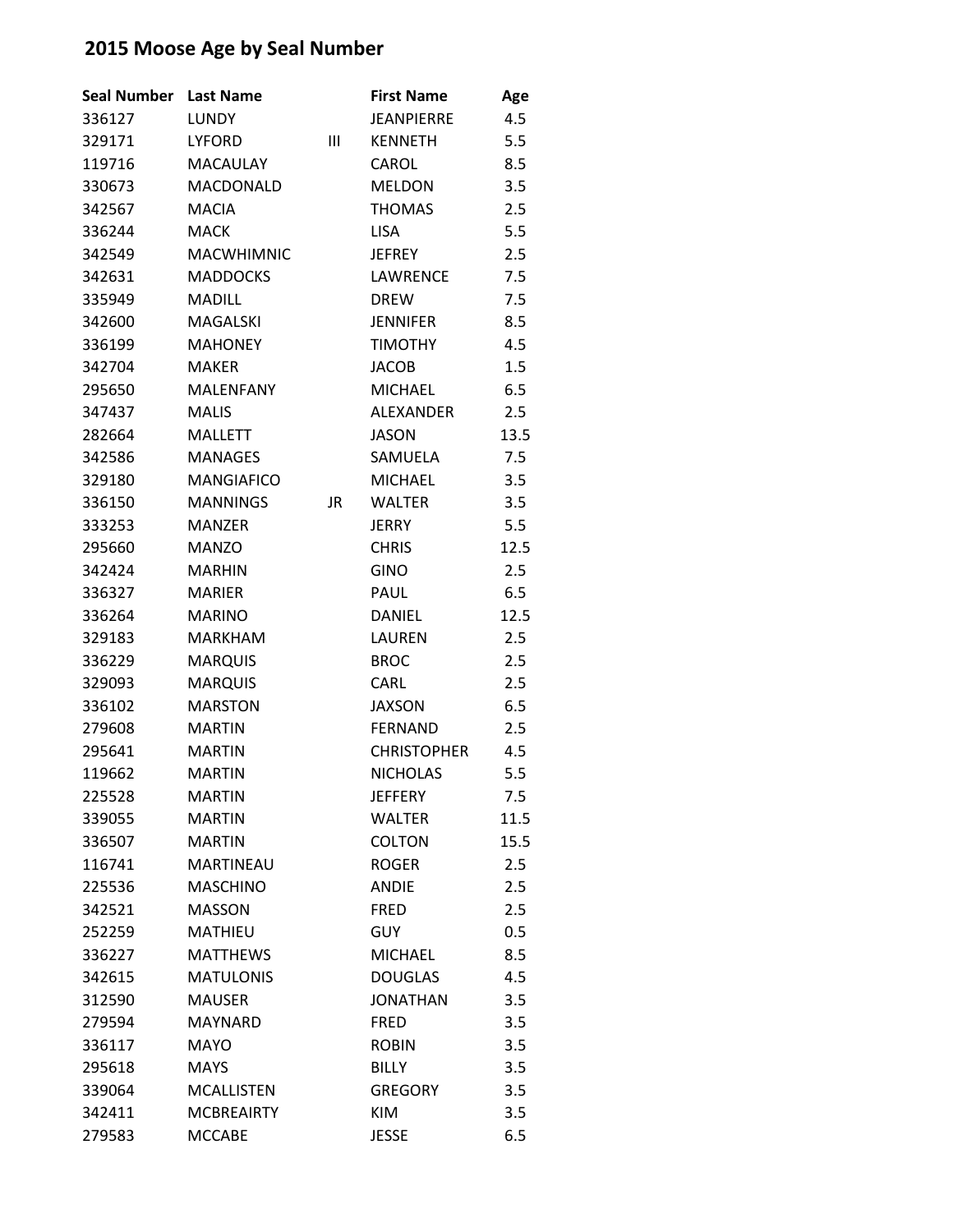| <b>Seal Number</b> | <b>Last Name</b>   |    | <b>First Name</b>  | Age  |
|--------------------|--------------------|----|--------------------|------|
| 342648             | <b>MCCLURE</b>     |    | <b>DIANE</b>       | 4.5  |
| 342405             | <b>MCCRAY</b>      |    | <b>CRYSTAL</b>     | 3.5  |
| 279561             | <b>MCCUE</b>       |    | <b>KYLE</b>        | 2.5  |
| 342593             | <b>MCCUE</b>       |    | <b>KEELY</b>       | 3.5  |
| 342546             | <b>MCDUFFIE</b>    |    | ANGUS              | 7.5  |
| 323136             | <b>MCELVIAN</b>    |    | <b>WILLIAM</b>     | 9.5  |
| 279564             | <b>MCENTEE</b>     |    | <b>GARY</b>        | 5.5  |
| 279548             | <b>MCGARVEY</b>    |    | <b>THOMAS</b>      | 4.5  |
| 336268             | <b>MCGARY</b>      |    | <b>WAYNE</b>       | 2.5  |
| 295619             | <b>MCGOULDRICK</b> |    | <b>ZACHERY</b>     | 9.5  |
| 295587             | <b>MCGRATH</b>     |    | ANDEW              | 2.5  |
| 342419             | <b>MCKEE</b>       |    | ANDREW             | 6.5  |
| 284068             | <b>MCKENNA</b>     |    | <b>GERALD</b>      | 1.5  |
| 329133             | <b>MCKENNA</b>     |    | <b>JENNIFER</b>    | 2.5  |
| 329123             | <b>MCKENNA</b>     |    | <b>AUSTIN</b>      | 12.5 |
| 336164             | <b>MCKERLEY</b>    |    | <b>JOSEPH</b>      | 11.5 |
| 70636              | <b>MCLAUGHLIN</b>  |    | <b>NOAH</b>        | 2.5  |
| 342727             | <b>MCLAUSHLIN</b>  |    | <b>DANIEL</b>      | 10.5 |
| 343285             | <b>MCLEAN</b>      |    | <b>TED</b>         | 4.5  |
| 323139             | <b>MCMORROUGH</b>  |    | <b>JOHN</b>        | 2.5  |
| 225594             | <b>MCNALLY</b>     |    | <b>HAILEY</b>      | 4.5  |
| 225538             | <b>MCNALLY</b>     | JR | <b>ROBERT</b>      | 6.5  |
| 295634             | <b>MCNALLY</b>     |    | <b>JARED</b>       | 7.5  |
| 225530             | <b>MCNALLY</b>     |    | LAYNE              | 9.5  |
| 342432             | <b>MCNEIL</b>      |    | <b>MIKE</b>        | 15.5 |
| 329181             | <b>MCNULTY</b>     |    | <b>BRANDON</b>     | 13.5 |
| 252223             | <b>MCORISON</b>    |    | <b>PETER</b>       | 4.5  |
| 342574             | <b>MCPHERSON</b>   |    | <b>GREGG</b>       | 3.5  |
| 279544             | <b>MCQUILLAN</b>   |    | <b>ROBERT</b>      | 5.5  |
| 336143             | <b>MCVAY</b>       |    | <b>DOUGLAS</b>     | 3.5  |
| 342543             | <b>MCVICAR</b>     |    | <b>PHILLIP</b>     | 6.5  |
| 336261             | <b>MEA</b>         | JR | <b>ARTHUR</b>      | 4.5  |
| 336203             | MEAD               |    | <b>CHRISTOPHER</b> | 2.5  |
| 336370             | <b>MEISTER</b>     |    | <b>ALFRED</b>      | 6.5  |
| 335636             | <b>MELAUGHLIN</b>  |    | <b>GEORGE</b>      | 4.5  |
| 336283             | <b>MENDELL</b>     | Ш  | <b>DONALD</b>      | 4.5  |
| 342864             | <b>MERRILL</b>     |    | <b>DYLAN</b>       | 1.5  |
| 284081             | <b>MERRILL</b>     |    | <b>TAYLOR</b>      | 3.5  |
| 276681             | <b>MERRILL</b>     |    | <b>JEFFREY</b>     | 9.5  |
| 342390             | <b>MERRILL</b>     |    | SHAWN              | 10.5 |
| 329100             | <b>MERRILL</b>     |    | <b>JASON</b>       | 10.5 |
| 295586             | <b>MERRITT</b>     |    | <b>CHRISTOPHER</b> | 5.5  |
| 336195             | <b>METAYER</b>     |    | ADAM               | 10.5 |
| 342621             | <b>METZGER</b>     |    | <b>JORDAN</b>      | 5.5  |
| 333230             | <b>MEUNIER</b>     |    | <b>EUGENE</b>      | 3.5  |
| 279587             | <b>MEYERS</b>      |    | <b>DALTON</b>      | 4.5  |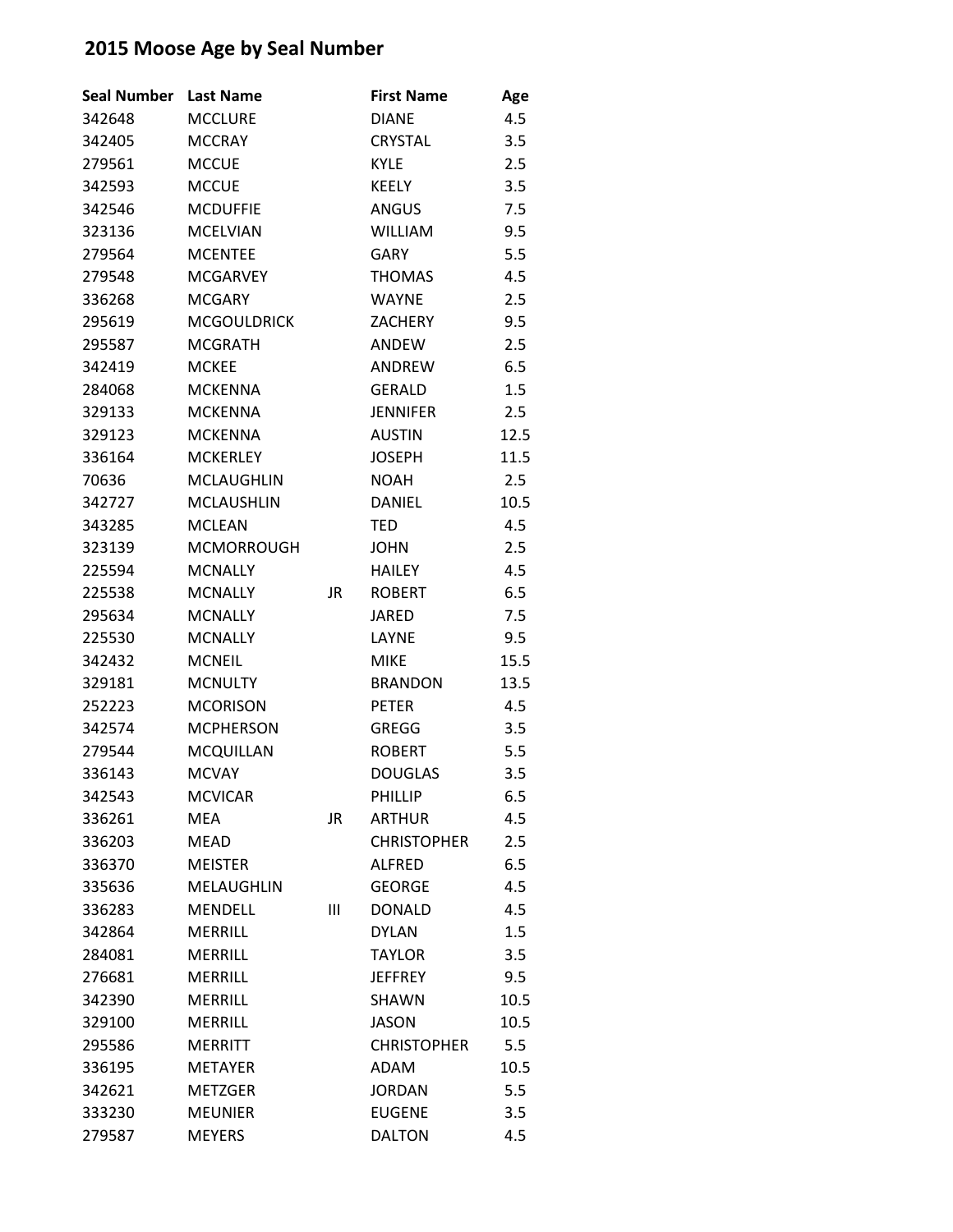| <b>Seal Number</b> | <b>Last Name</b>    |    | <b>First Name</b>  | Age  |
|--------------------|---------------------|----|--------------------|------|
| 342714             | <b>MICHALENOICK</b> |    | <b>CHARLES</b>     | 9.5  |
| 342705             | <b>MICHAUD</b>      | JR | <b>ZENUS</b>       | 0.5  |
| 342718             | <b>MICHAUD</b>      |    | <b>DONALD</b>      | 1.5  |
| 336544             | <b>MICHAUD</b>      |    | <b>MICHAEL</b>     | 3.5  |
| 342679             | <b>MICHAUD</b>      |    | <b>RONALD</b>      | 3.5  |
| 336186             | <b>MICHAUD</b>      | Ш  | <b>EDMUND</b>      | 4.5  |
| 336228             | <b>MICHAUD</b>      |    | <b>STEVEN</b>      | 4.5  |
| 342483             | <b>MICHAUD</b>      |    | <b>JEAN</b>        | 4.5  |
| 342570             | <b>MICHAUD</b>      |    | KATHLEEN           | 4.5  |
| 119669             | <b>MICHAUD</b>      |    | DANIEL             | 5.5  |
| 336526             | <b>MICHAUD</b>      |    | <b>GENE</b>        | 6.5  |
| 336485             | <b>MICHAUD</b>      |    | <b>PATRICK</b>     | 6.5  |
| 276731             | <b>MILLER</b>       |    | <b>BRUCE</b>       | 2.5  |
| 279593             | <b>MILLER</b>       | JR | <b>ROBERT</b>      | 2.5  |
| 336500             | <b>MILLER</b>       |    | <b>GARY</b>        | 2.5  |
| 347450             | <b>MILLETT</b>      |    | <b>RUSSELL</b>     | 2.5  |
| 279559             | <b>MILLETT</b>      |    | <b>CRAIG</b>       | 2.5  |
| 295659             | <b>MITCHELL</b>     |    | <b>KARENANNE</b>   | 3.5  |
| 279590             | <b>MITCHELL</b>     |    | <b>BLAINE</b>      | 4.5  |
| 329168             | <b>MITCHELL</b>     |    | <b>RUSSELL</b>     | 5.5  |
| 279541             | <b>MITCHELL</b>     |    | PAUL               | 5.5  |
| 300419             | <b>MITCHELL</b>     |    | SHAWN              | 10.5 |
| 342494             | <b>MITTELSTAEDT</b> |    | <b>GARY</b>        | 1.5  |
| 336482             | <b>MIXON</b>        |    | <b>CHRISTOPHER</b> | 4.5  |
| 279650             | <b>MOCKIER</b>      |    | <b>ROBERT</b>      | 3.5  |
| 279576             | <b>MOIR</b>         |    | <b>CARTER</b>      | 4.5  |
| 282673             | <b>MONROE</b>       |    | <b>CHRISTOPHER</b> | 1.5  |
| 347423             | <b>MONTAQUE</b>     |    | <b>SHERYL</b>      | 2.5  |
| 300407             | <b>MOODY</b>        |    | <b>JAMES</b>       | 0.5  |
| 336257             | <b>MOODY</b>        |    | <b>ALLISON</b>     | 3.5  |
| 252228             | <b>MOODY</b>        |    | <b>JESSICA</b>     | 3.5  |
| 333235             | <b>MOORE</b>        |    | <b>KYLE</b>        | 3.5  |
| 295616             | <b>MOORE</b>        |    | DANIEL             | 3.5  |
| 300441             | <b>MOORE</b>        |    | <b>RYAN</b>        | 4.5  |
| 342481             | <b>MOORE</b>        |    | <b>GREGORY</b>     | 7.5  |
| 336246             | <b>MOORES</b>       |    | <b>JON</b>         | 7.5  |
| 336153             | <b>MOREE</b>        |    | <b>KELLY</b>       | 5.5  |
| 336232             | <b>MORGAN</b>       |    | <b>RICHARD</b>     | 2.5  |
| 295669             | <b>MORIARRY</b>     |    | <b>VICKI</b>       | 6.5  |
| 333221             | <b>MORIN</b>        |    | <b>MURICE</b>      | 3.5  |
| 342554             | <b>MORIN</b>        |    | <b>THOMAS</b>      | 11.5 |
| 336535             | <b>MORNEAULT</b>    |    | <b>MICHAEL</b>     | 0.5  |
| 333257             | <b>MORRIS</b>       |    | <b>MARK</b>        | 2.5  |
| 329096             | <b>MORRIS</b>       |    | <b>CALEB</b>       | 2.5  |
| 342558             | <b>MORRIS</b>       |    | <b>GRANT</b>       | 3.5  |
| 119800             | <b>MORRIS</b>       |    | <b>JOHN</b>        | 3.5  |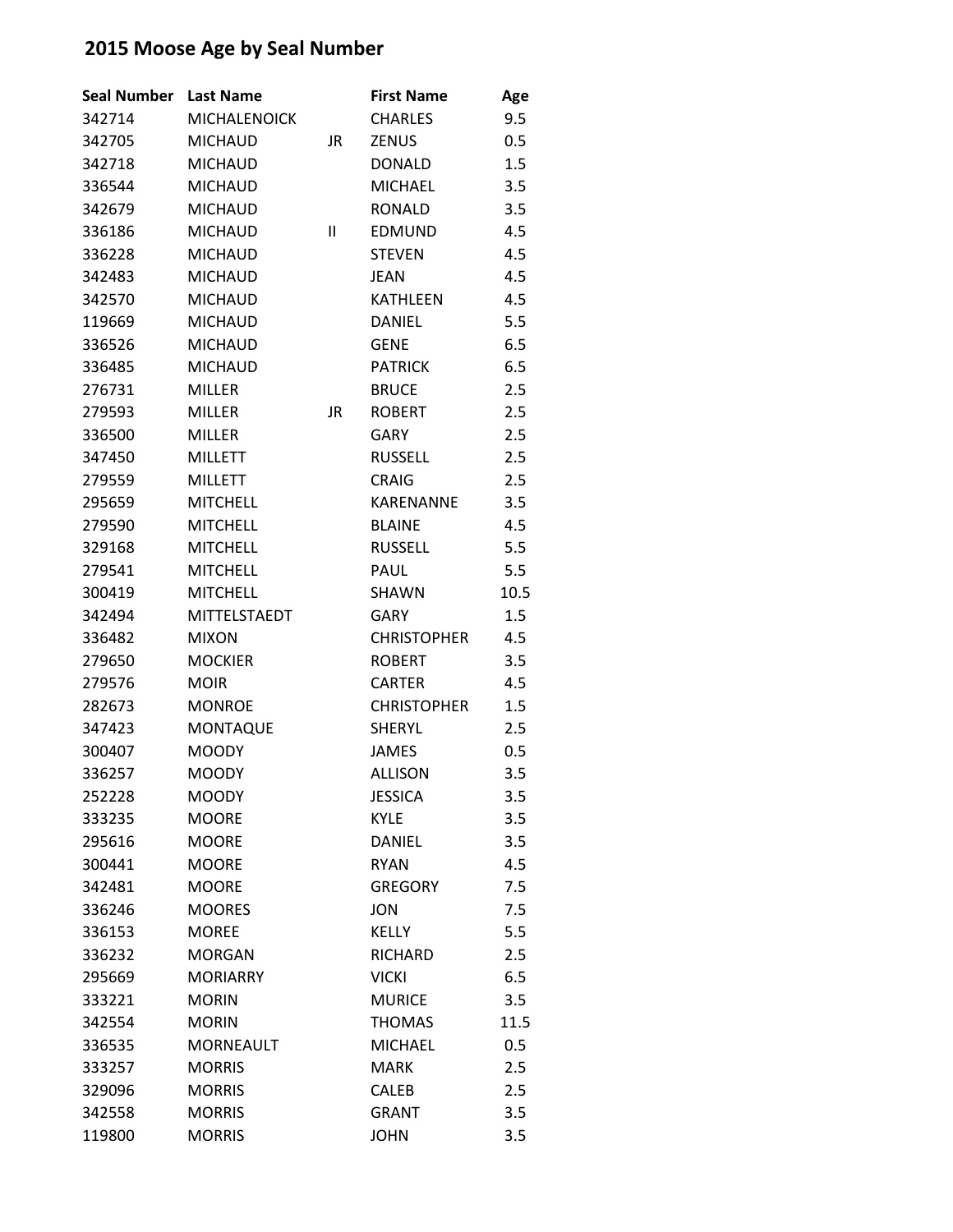| <b>Seal Number</b> | <b>Last Name</b>   |           | <b>First Name</b>  | Age  |
|--------------------|--------------------|-----------|--------------------|------|
| 336338             | <b>MORRIS</b>      |           | <b>MICHAEL</b>     | 10.5 |
| 283573             | <b>MORRISON</b>    |           | <b>ELDON</b>       | 6.5  |
| 336216             | <b>MORROW</b>      |           | <b>MAURICE</b>     | 11.5 |
| 282665             | <b>MORSE</b>       |           | <b>JUSTIN</b>      | 4.5  |
| 342458             | <b>MORSE</b>       | JR        | <b>STEVEN</b>      | 8.5  |
| 217760             | <b>MORTIMER</b>    |           | <b>JOSHUA</b>      | 1.5  |
| 342851             | <b>MORTON</b>      |           | <b>CHRISTOPHER</b> | 6.5  |
| 336388             | <b>MOSELEY</b>     |           | <b>DIANE</b>       | 1.5  |
| 338543             | <b>MOSENTHIN</b>   |           | <b>COLLEEN</b>     | 3.5  |
| 342453             | <b>MOSHER</b>      |           | <b>JUDITH</b>      | 4.5  |
| 336515             | <b>MOSIER</b>      | JR        | <b>JACK</b>        | 5.5  |
| 276674             | <b>MOSS</b>        |           | SANDRA             | 2.5  |
| 336240             | <b>MOUCHON</b>     |           | <b>EMILY</b>       | 5.5  |
| 347429             | <b>MOULTON</b>     |           | <b>MICHELLE</b>    | 7.5  |
| 336325             | <b>MOWER</b>       |           | <b>BARRY</b>       | 2.5  |
| 347447             | <b>MULLEN</b>      |           | <b>JEFFREY</b>     | 2.5  |
| 342503             | <b>MULLEN</b>      |           | <b>MICHAEL</b>     | 2.5  |
| 312596             | <b>MULLEN</b>      |           | <b>SCOTT</b>       | 4.5  |
| 295601             | <b>MULLEN</b>      |           | <b>BECKI</b>       | 6.5  |
| 279597             | <b>MULLETT</b>     |           | <b>RAYMOND</b>     | 2.5  |
| 279601             | <b>MULLETT</b>     |           | <b>SETH</b>        | 4.5  |
| 295668             | <b>MUNROE</b>      |           | <b>STEPHEN</b>     | 4.5  |
| 336206             | <b>MURCH</b>       |           | <b>TROY</b>        | 5.5  |
| 247176             | <b>MURCHISON</b>   |           | <b>DWIGHT</b>      | 4.5  |
| 329080             | <b>MURPHY</b>      |           | <b>TIMOTHY</b>     | 2.5  |
| 347424             | <b>MURPHY</b>      |           | <b>BILL</b>        | 3.5  |
| 300409             | <b>MURPHY</b>      |           | <b>ROBERT</b>      | 4.5  |
| 336449             | <b>MURPHY</b>      |           | <b>MATTHEW</b>     | 5.5  |
| 119999             | <b>MURRAY</b>      |           | <b>MARISA</b>      | 2.5  |
| 342449             | <b>NADEAU</b>      |           | PHILIP             | 1.5  |
| 342607             | <b>NADEAU</b>      | JR        | LARRY              | 4.5  |
| 283553             | <b>NADEAU</b>      |           | <b>JASON</b>       | 5.5  |
| 295629             | NAEGELY            |           | <b>THOMAS</b>      | 3.5  |
| 276690             | <b>NAPOLITANO</b>  |           | <b>DANNY</b>       | 7.5  |
| 339087             | <b>NASON</b>       |           | <b>DIANNA</b>      | 3.5  |
| 252217             | <b>NEAGLE</b>      |           | <b>JEFFREY</b>     | 2.5  |
| 342500             | <b>NEAULT</b>      |           | <b>JOEY</b>        | 5.5  |
| 336386             | <b>NELSON</b>      |           | <b>MATTHEW</b>     | 2.5  |
| 347442             | <b>NELSON</b>      |           | <b>DAVID</b>       | 3.5  |
| 284088             | <b>NERMAN</b>      |           | <b>WALTE</b>       | 1.5  |
| 338522             | <b>NEST</b>        |           | <b>JOHN</b>        | 4.5  |
| 252247             | <b>NICHOLAS</b>    |           | <b>HAROLD</b>      | 1.5  |
| 295626             | <b>NICKERSON</b>   | <b>SR</b> | <b>JOHN</b>        | 3.5  |
| 276730             | <b>NICKERSON</b>   |           | <b>ROBIE</b>       | 10.5 |
| 342888             | <b>NIGHTINGALE</b> |           | <b>RYAN</b>        | 3.5  |
| 339061             | NIGHTINGALE        |           | <b>ERROL</b>       | 5.5  |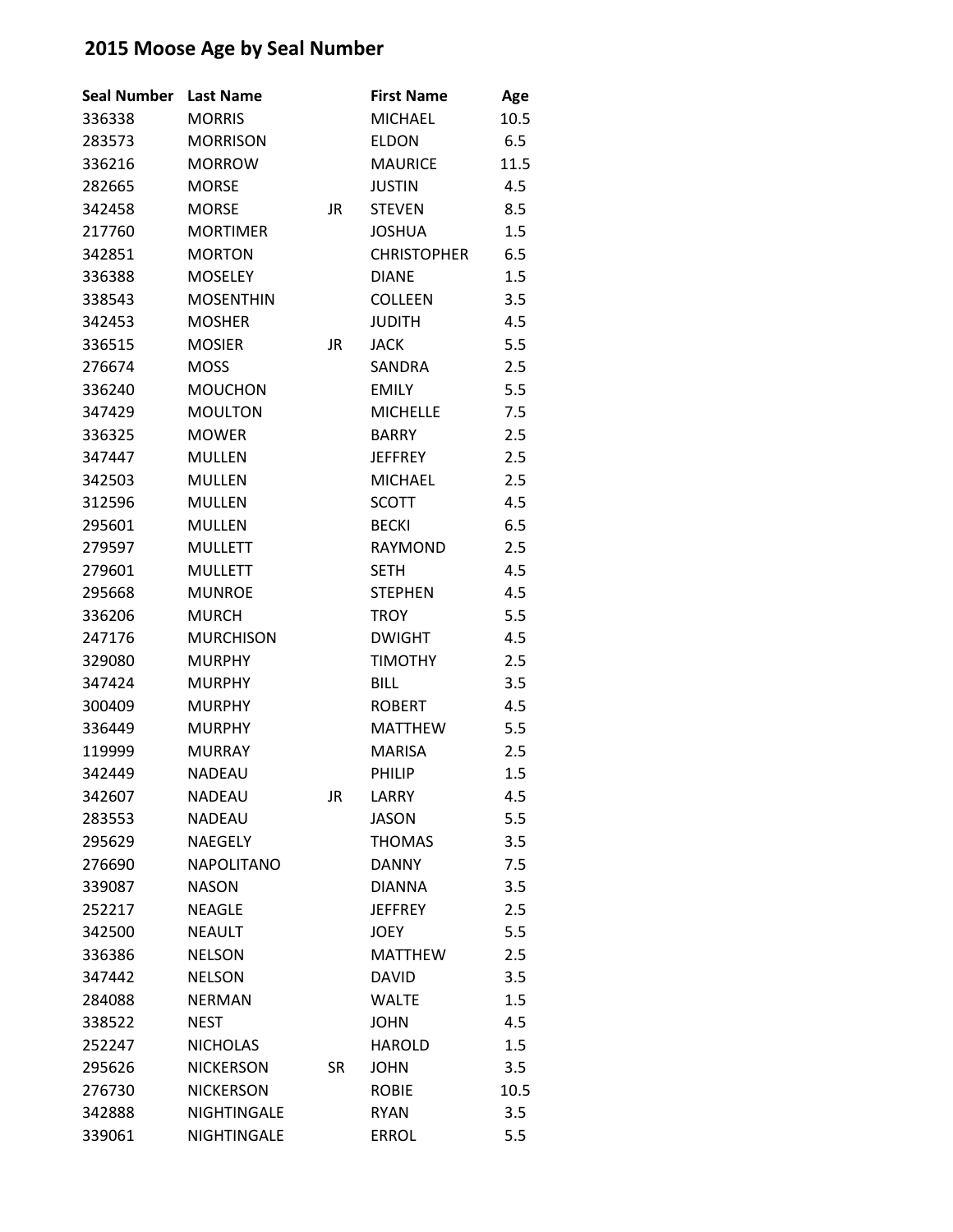| <b>Seal Number</b> | <b>Last Name</b>  |    | <b>First Name</b> | Age  |
|--------------------|-------------------|----|-------------------|------|
| 347457             | <b>NILE</b>       |    | <b>RAYMOND</b>    | 1.5  |
| 343295             | <b>NOLAN</b>      |    | <b>TIMOTHY</b>    | 3.5  |
| 342488             | <b>NORED</b>      |    | <b>ERIC</b>       | 4.5  |
| 333239             | <b>NORTON</b>     |    | <b>MATTHEW</b>    | 3.5  |
| 217759             | <b>NORWOOD</b>    |    | <b>FRANK</b>      | 6.5  |
| 336288             | <b>NOYES</b>      |    | <b>BRIAN</b>      | 3.5  |
| 342431             | <b>NOYES</b>      | JR | <b>WINAL</b>      | 5.5  |
| 282686             | <b>NUTE</b>       |    | <b>KRIS</b>       | 1.5  |
| 119936             | <b>NYMAN</b>      |    | <b>CINDY</b>      | 3.5  |
| 276688             | <b>NYSTROM</b>    |    | <b>ELISHA</b>     | 3.5  |
| 336242             | <b>OBRION</b>     | JR | <b>JAMES</b>      | 3.5  |
| 279554             | <b>ODONNELL</b>   | JR | <b>AVERY</b>      | 1.5  |
| 336140             | <b>OGILVIE</b>    |    | <b>RUSSELL</b>    | 4.5  |
| 342721             | <b>OLEARLY</b>    |    | <b>KATLYN</b>     | 5.5  |
| 342391             | <b>OLEARLY</b>    |    | <b>JONATHAN</b>   | 8.5  |
| 342585             | <b>OLEARY</b>     |    | <b>TRACY</b>      | 3.5  |
| 295672             | <b>OLIVER</b>     |    | TY                | 5.5  |
| 336106             | ONEAL             |    | <b>ALAN</b>       | 9.5  |
| 317515             | <b>OPENSHAW</b>   |    | <b>GEORGE</b>     | 3.5  |
| 336404             | <b>OSGOOD</b>     |    | <b>CASSIDY</b>    | 2.5  |
| 342681             | <b>OSWALD</b>     |    | <b>AUSTIN</b>     | 1.5  |
| 336180             | <b>OTTAVIANO</b>  |    | <b>ROBERT</b>     | 6.5  |
| 342446             | <b>OTTE</b>       |    | <b>DALE</b>       | 4.5  |
| 119651             | <b>OUELLET</b>    |    | <b>MICHAEL</b>    | 5.5  |
| 119960             | <b>OUELLETTE</b>  |    | <b>MICHAEL</b>    | 2.5  |
| 336377             | <b>OUELLETTE</b>  | JR | <b>GARY</b>       | 3.5  |
| 300444             | <b>OUELLETTE</b>  |    | <b>KEVIN</b>      | 5.5  |
| 252211             | <b>OUELLETTER</b> |    | <b>JERRY</b>      | 7.5  |
| 317540             | <b>OVERLOCK</b>   |    | SAMUEL            | 2.5  |
| 252225             | <b>OVERLOCK</b>   |    | PAMELA            | 2.5  |
| 252215             | OWE               |    | <b>SEAN</b>       | 3.5  |
| 119921             | <b>PAGE</b>       |    | <b>DEANNA</b>     | 3.5  |
| 347444             | PALMER            |    | <b>MICHAEL</b>    | 1.5  |
| 225523             | <b>PALMER</b>     |    | <b>BRIAN</b>      | 6.5  |
| 347434             | <b>PALMER</b>     |    | <b>SCOT</b>       | 8.5  |
| 328812             | <b>PALMETER</b>   |    | <b>DOUGLAS</b>    | 0.5  |
| 338521             | <b>PANTER</b>     |    | <b>STEPHEN</b>    | 3.5  |
| 336300             | <b>PARADIS</b>    |    | <b>RICHARD</b>    | 1.5  |
| 342675             | <b>PARADIS</b>    |    | <b>PATRICK</b>    | 1.5  |
| 312588             | <b>PARADIS</b>    |    | <b>MARK</b>       | 3.5  |
| 342602             | <b>PARADIS</b>    |    | <b>PETER</b>      | 4.5  |
| 336107             | <b>PARADIS</b>    |    | <b>NICHOLAS</b>   | 5.5  |
| 119720             | <b>PARADIS</b>    |    | RICHARD           | 8.5  |
| 300394             | <b>PARADIS</b>    |    | <b>LOUIS</b>      | 10.5 |
| 312599             | <b>PARICHARK</b>  | SR | <b>MICHAEL</b>    | 12.5 |
| 119664             | <b>PARKER</b>     |    | <b>RYAN</b>       | 0.5  |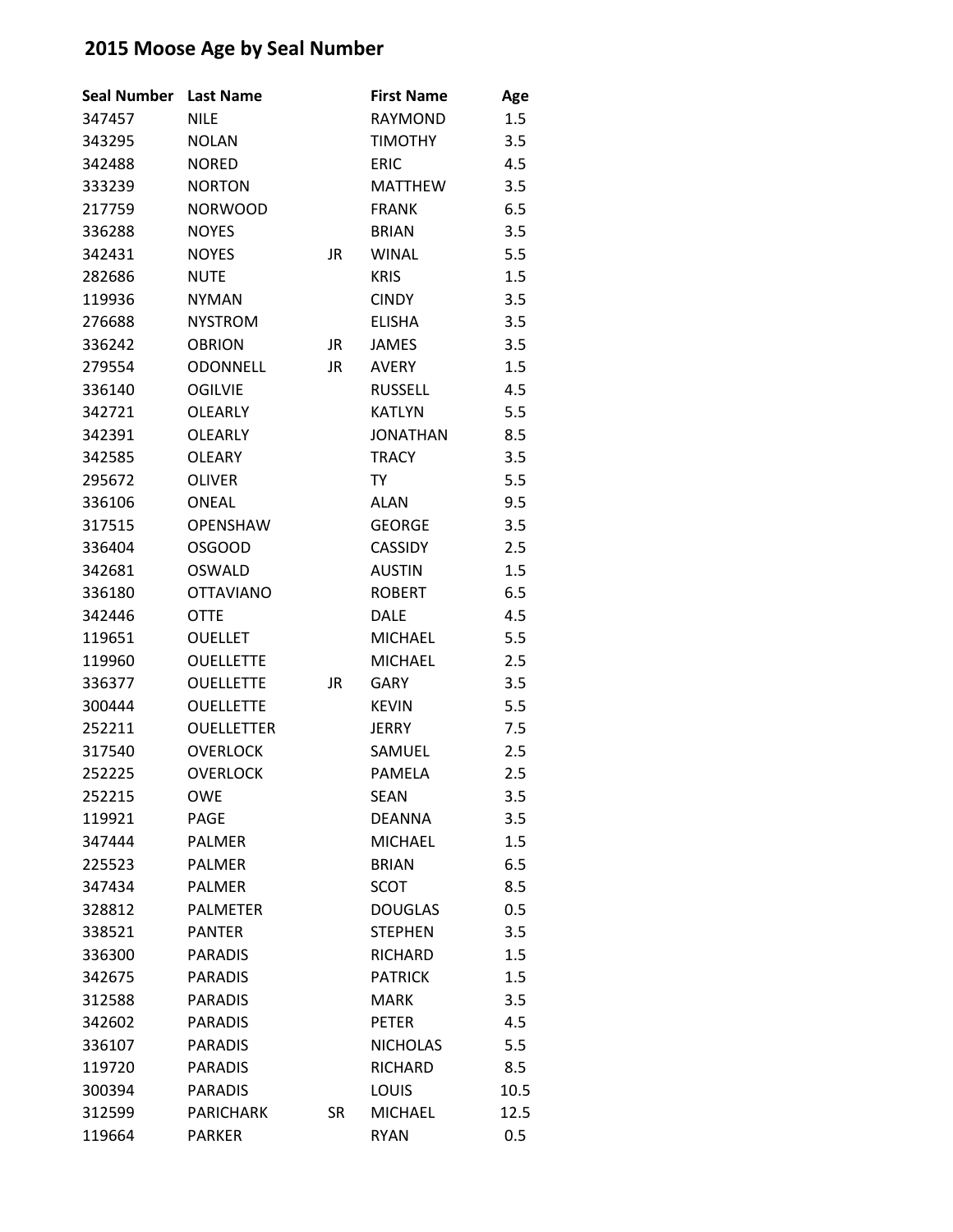| <b>Seal Number</b> | <b>Last Name</b>  |    | <b>First Name</b> | Age |
|--------------------|-------------------|----|-------------------|-----|
| 217748             | <b>PARKER</b>     |    | AMBER             | 5.5 |
| 342472             | <b>PARLIN</b>     | JR | <b>STANTON</b>    | 4.5 |
| 336399             | <b>PARMENTER</b>  |    | <b>DYLAN</b>      | 3.5 |
| 279648             | <b>PARSONS</b>    |    | <b>STEVEN</b>     | 0.5 |
| 271263             | <b>PASTORE</b>    |    | <b>FRANCIS</b>    | 5.5 |
| 336272             | <b>PAYEAU</b>     |    | <b>THOMAS</b>     | 2.5 |
| 283541             | <b>PEABODY</b>    |    | <b>RONALD</b>     | 5.5 |
| 342561             | <b>PEARCE</b>     |    | <b>GRAHAM</b>     | 4.5 |
| 347448             | <b>PEASLEE</b>    |    | <b>TIMOTHY</b>    | 1.5 |
| 119933             | <b>PEASLEE</b>    |    | <b>CORY</b>       | 3.5 |
| 279579             | <b>PEERS</b>      |    | <b>EDWARD</b>     | 2.5 |
| 342649             | <b>PELKEY</b>     |    | <b>LUCAS</b>      | 1.5 |
| 342663             | <b>PELKEY</b>     |    | <b>HUNTER</b>     | 4.5 |
| 329083             | <b>PELKY</b>      |    | <b>DONALD</b>     | 3.5 |
| 300416             | <b>PELLETIER</b>  |    | <b>ROBERT</b>     | 1.5 |
| 342702             | PELLETIER         |    | LEONARD           | 1.5 |
| 300404             | <b>PELLETIER</b>  |    | <b>CONRAD</b>     | 1.5 |
| 335632             | PELLETIER         |    | <b>TYLER</b>      | 3.5 |
| 283539             | <b>PELLETIER</b>  |    | <b>PAUL</b>       | 4.5 |
| 342422             | <b>PELLETIER</b>  | JR | <b>WILFRED</b>    | 4.5 |
| 342583             | <b>PELLETIER</b>  |    | <b>KENNETH</b>    | 5.5 |
| 342505             | <b>PELLETIER</b>  |    | <b>MATHEW</b>     | 5.5 |
| 119924             | <b>PELLETIER</b>  |    | <b>DAVID</b>      | 6.5 |
| 252210             | <b>PELLETIER</b>  |    | <b>MICHAEL</b>    | 7.5 |
| 336489             | <b>PELLETIER</b>  |    | <b>ROBERT</b>     | 8.5 |
| 279604             | PELLETIER         |    | <b>JOHN</b>       | 9.5 |
| 336543             | <b>PENCAK</b>     | JR | <b>JOHN</b>       | 2.5 |
| 336148             | <b>PENNEY</b>     |    | <b>KINDSAY</b>    | 5.5 |
| 336247             | <b>PEPPER</b>     |    | <b>TIM</b>        | 6.5 |
| 319260             | PEREIRA           |    | <b>JOHN</b>       | 4.5 |
| 342749             | <b>PERKIN</b>     |    | <b>MATTHEW</b>    | 7.5 |
| 342666             | <b>PERKINS</b>    |    | <b>ROBERT</b>     | 2.5 |
| 338548             | PERREAULT         |    | <b>TIMOTHY</b>    | 2.5 |
| 342860             | <b>PERRY</b>      |    | <b>KEVIN</b>      | 3.5 |
| 342404             | <b>PERRY</b>      |    | <b>DOUGLAS</b>    | 3.5 |
| 342539             | <b>PERRY</b>      |    | <b>MICHAEL</b>    | 4.5 |
| 300418             | <b>PERRY</b>      |    | <b>TODD</b>       | 5.5 |
| 336191             | <b>PETERSON</b>   |    | <b>ANDREW</b>     | 3.5 |
| 300455             | <b>PETERSON</b>   |    | <b>JACOB</b>      | 3.5 |
| 295588             | <b>PETRIE</b>     |    | SAMUEL            | 5.5 |
| 342457             | <b>PETRONELLE</b> |    | <b>CARMINE</b>    | 1.5 |
| 336421             | <b>PETTEGRO</b>   |    | <b>ALFRED</b>     | 3.5 |
| 283572             | <b>PEVA</b>       |    | <b>JAMES</b>      | 3.5 |
| 328895             | <b>PHELPS</b>     |    | <b>JOHN</b>       | 5.5 |
| 336363             | <b>PHILLIPS</b>   |    | <b>GREGORY</b>    | 3.5 |
| 252219             | <b>PHILLIPS</b>   |    | SANDER            | 4.5 |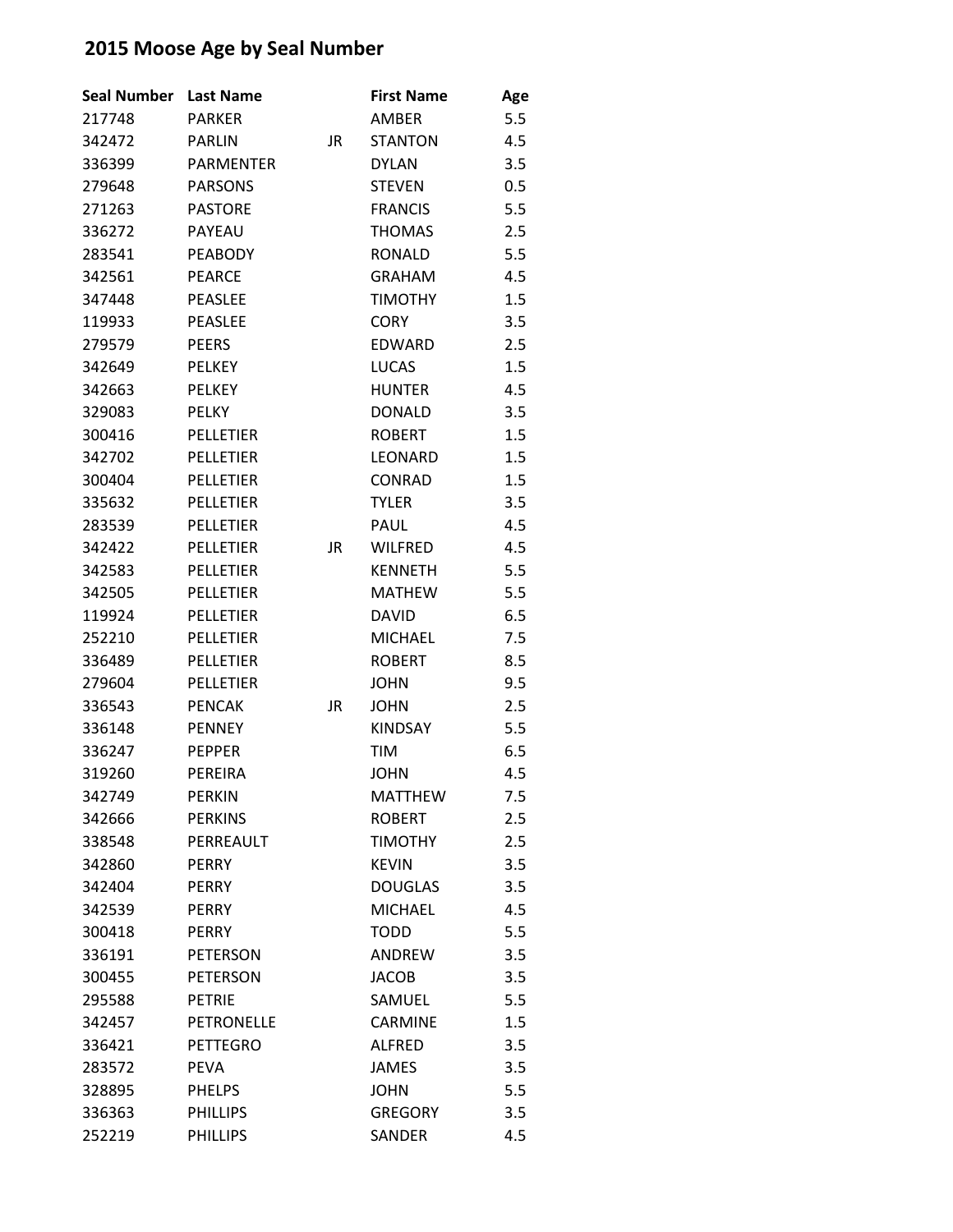| <b>Seal Number</b> | <b>Last Name</b> |    | <b>First Name</b> | Age  |
|--------------------|------------------|----|-------------------|------|
| 119939             | <b>PHILLIPS</b>  |    | <b>GRAY</b>       | 7.5  |
| 337545             | <b>PHILLIPS</b>  |    | <b>ERIC</b>       | 13.5 |
| 342642             | <b>PICARD</b>    |    | <b>ROBERT</b>     | 6.5  |
| 343230             | <b>PICKERING</b> |    | <b>CHRIS</b>      | 6.5  |
| 312597             | <b>PIKE</b>      |    | <b>CHERYL</b>     | 6.5  |
| 337546             | PINEAU           |    | <b>NORMAN</b>     | 3.5  |
| 336273             | <b>PINETTE</b>   |    | <b>NATALIA</b>    | 5.5  |
| 342677             | <b>PINKHAM</b>   |    | <b>SIGILIA</b>    | 7.5  |
| 335947             | <b>PITCHER</b>   |    | <b>PETER</b>      | 3.5  |
| 276708             | <b>PLANTE</b>    |    | <b>JASON</b>      | 4.5  |
| 342396             | <b>PLANTE</b>    |    | <b>CHARLES</b>    | 7.5  |
| 342509             | <b>PLOURDE</b>   |    | <b>MARC</b>       | 2.5  |
| 342460             | <b>PLOURDE</b>   |    | <b>BLAISE</b>     | 11.5 |
| 329134             | PLUMMER          | JR | <b>CLIFFORD</b>   | 3.5  |
| 119927             | <b>PLUMMER</b>   |    | <b>WAYNE</b>      | 9.5  |
| 329182             | <b>POLCIFUR</b>  |    | <b>DYLAN</b>      | 3.5  |
| 342713             | <b>POLLARD</b>   |    | <b>MARK</b>       | 9.5  |
| 276720             | <b>PONTAU</b>    | Ш  | <b>ROBERT</b>     | 1.5  |
| 342858             | <b>PORTER</b>    |    | <b>DWAYNF</b>     | 3.5  |
| 336445             | <b>PORTER</b>    |    | <b>ROY</b>        | 15.5 |
| 225532             | <b>POTTER</b>    |    | <b>DVID</b>       | 3.5  |
| 295670             | <b>POTVIN</b>    |    | PAUL              | 2.5  |
| 276725             | <b>POULIN</b>    | Ш  | <b>RICHARD</b>    | 5.5  |
| 276675             | <b>POULIOT</b>   |    | <b>RICHARD</b>    | 7.5  |
| 312589             | <b>PRATT</b>     |    | <b>DONALD</b>     | 8.5  |
| 295649             | <b>PRAY</b>      |    | <b>JEFFREY</b>    | 3.5  |
| 342563             | PRENDERGAST      |    | <b>DAVID</b>      | 4.5  |
| 336138             | PRESCOTT         |    | <b>KEITH</b>      | 1.5  |
| 279619             | <b>PRIME</b>     |    | <b>PATRICK</b>    | 10.5 |
| 338554             | PRITCHARD        |    | <b>CYNTHIA</b>    | 5.5  |
| 328900             | PRYMOSZEWSKI     |    | <b>MARK</b>       | 4.5  |
| 295675             | <b>PUE</b>       | Ш  | <b>MICHAEL</b>    | 2.5  |
| 342524             | <b>PULCIFUR</b>  |    | <b>CHRISTIAN</b>  | 4.5  |
| 119928             | <b>PUSEY</b>     |    | <b>ATHUR</b>      | 3.5  |
| 347449             | <b>PUSHARD</b>   |    | <b>KALEB</b>      | 1.5  |
| 336280             | QUACA            |    | <b>BRIAN</b>      | 6.5  |
| 284070             | QUIGG            |    | <b>MICHAEL</b>    | 4.5  |
| 336355             | <b>RAFFORD</b>   |    | <b>BRIAN</b>      | 3.5  |
| 342745             | <b>RANCOURT</b>  |    | <b>JENNIFER</b>   | 7.5  |
| 225529             | RANDALL          |    | CAROL             | 2.5  |
| 336252             | <b>RAY</b>       |    | <b>RONIE</b>      | 8.5  |
| 336448             | <b>RAYBOURN</b>  |    | <b>DUSTAN</b>     | 1.5  |
| 342695             | <b>RAYMOND</b>   |    | ANDREW            | 3.5  |
| 342548             | <b>RAYMOND</b>   |    | <b>JOHN</b>       | 3.5  |
| 342527             | <b>RAYMOND</b>   |    | <b>EVAN</b>       | 5.5  |
| 276710             | REED             |    | KIMBERLY          | 1.5  |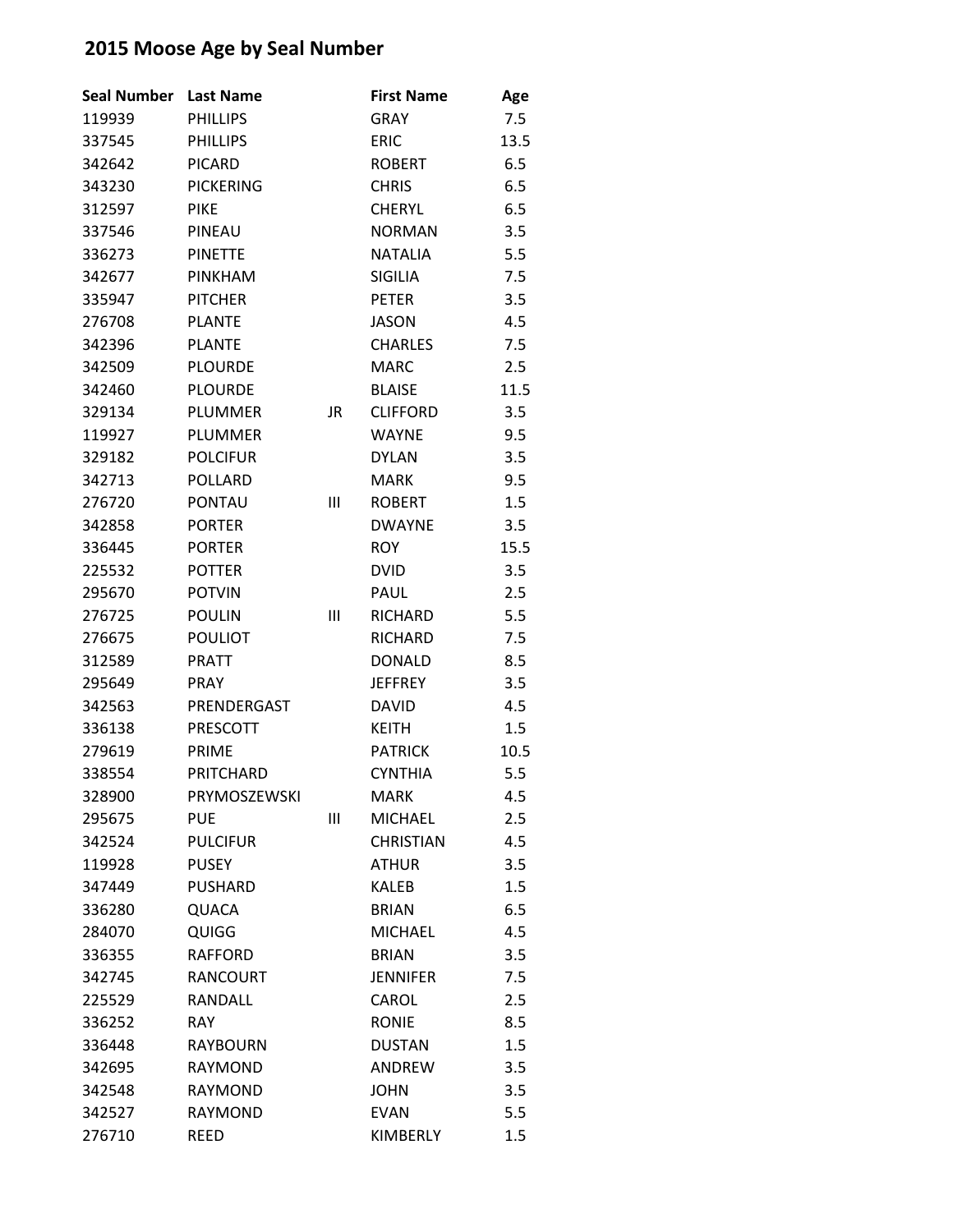| <b>Seal Number</b> | <b>Last Name</b>  |           | <b>First Name</b> | Age  |
|--------------------|-------------------|-----------|-------------------|------|
| 279553             | <b>REED</b>       |           | <b>ANNETTE</b>    | 3.5  |
| 119900             | <b>REED</b>       |           | <b>KEVIN</b>      | 5.5  |
| 336248             | <b>REESE</b>      |           | <b>JOHN</b>       | 11.5 |
| 119954             | <b>REYELL</b>     |           | <b>FREDERICK</b>  | 2.5  |
| 342534             | <b>REYNOLDS</b>   |           | JAY               | 1.5  |
| 342468             | <b>REYNOLDS</b>   |           | <b>MICHAEL</b>    | 6.5  |
| 336420             | <b>RICE</b>       | JR        | <b>GEORGE</b>     | 3.5  |
| 330554             | <b>RICE</b>       |           | <b>GREGORY</b>    | 3.5  |
| 175963             | <b>RICE</b>       |           | <b>JANE</b>       | 6.5  |
| 336337             | RICHARD           |           | MANUEL            | 2.5  |
| 323134             | <b>RICHARDS</b>   |           | <b>DONALD</b>     | 5.5  |
| 342883             | <b>RICHARDS</b>   |           | <b>ZACKARY</b>    | 5.5  |
| 276678             | <b>RICHARDSON</b> |           | <b>JOSH</b>       | 2.5  |
| 283547             | <b>RICHARDSON</b> |           | <b>ROLAND</b>     | 2.5  |
| 295633             | <b>RICKER</b>     |           | <b>PETER</b>      | 3.5  |
| 342399             | <b>RICKER</b>     |           | <b>DYLAN</b>      | 6.5  |
| 342662             | <b>RIDDLE</b>     |           | <b>GREGORY</b>    | 6.5  |
| 279572             | RIDEOUT           |           | <b>EMIL</b>       | 6.5  |
| 333256             | <b>RIDLON</b>     | Ш         | RALPH             | 3.5  |
| 338540             | <b>RIDON</b>      |           | <b>WALTER</b>     | 4.5  |
| 119946             | <b>RISLEY</b>     |           | <b>SHARON</b>     | 3.5  |
| 336486             | <b>RIVERS</b>     |           | <b>JOSHUA</b>     | 4.5  |
| 330552             | <b>ROBERTS</b>    |           | <b>BRANDON</b>    | 2.5  |
| 312594             | <b>ROBERTS</b>    |           | <b>WAYNE</b>      | 3.5  |
| 339056             | <b>ROBERTS</b>    |           | <b>CLAYTON</b>    | 11.5 |
| 276707             | <b>ROBINSON</b>   |           | <b>TRENT</b>      | 3.5  |
| 317538             | <b>ROBINSON</b>   |           | <b>MICHAELA</b>   | 5.5  |
| 336457             | <b>ROBINSON</b>   |           | <b>SHEA</b>       | 6.5  |
| 276722             | <b>ROBINSON</b>   |           | <b>RORY</b>       | 7.5  |
| 295624             | <b>ROBINSON</b>   |           | <b>GARNETT</b>    | 7.5  |
| 336146             | <b>ROBINSON</b>   | <b>JR</b> | <b>LEVI</b>       | 9.5  |
| 336353             | <b>ROBISHAUD</b>  |           | <b>HUNTER</b>     | 2.5  |
| 330668             | <b>ROBISON</b>    |           | <b>GEORGE</b>     | 4.5  |
| 342709             | <b>ROCK</b>       |           | <b>RUSSELL</b>    | 12.5 |
| 282685             | <b>ROCKWELL</b>   |           | <b>JANET</b>      | 7.5  |
| 295671             | <b>ROCQUE</b>     |           | <b>PETER</b>      | 2.5  |
| 342719             | <b>RODICK</b>     |           | <b>TAYLOR</b>     | 3.5  |
| 337543             | <b>ROGERS</b>     |           | <b>THOMAS</b>     | 2.5  |
| 329137             | <b>ROGERSON</b>   |           | <b>KENNETH</b>    | 6.5  |
| 276715             | <b>ROME</b>       |           | <b>JOHN</b>       | 8.5  |
| 336303             | <b>ROMER</b>      |           | <b>JOSEPH</b>     | 3.5  |
| 252203             | <b>RONCO</b>      | JR.       | <b>JAMES</b>      | 2.5  |
| 336465             | RONDEAU           |           | <b>ROBERT</b>     | 3.5  |
| 336259             | <b>ROSARIO</b>    |           | <b>ANTHONY</b>    | 3.5  |
| 329132             | <b>ROSATO</b>     |           | <b>JEFFREY</b>    | 9.5  |
| 336193             | <b>ROSEBUSH</b>   |           | SHAWN             | 3.5  |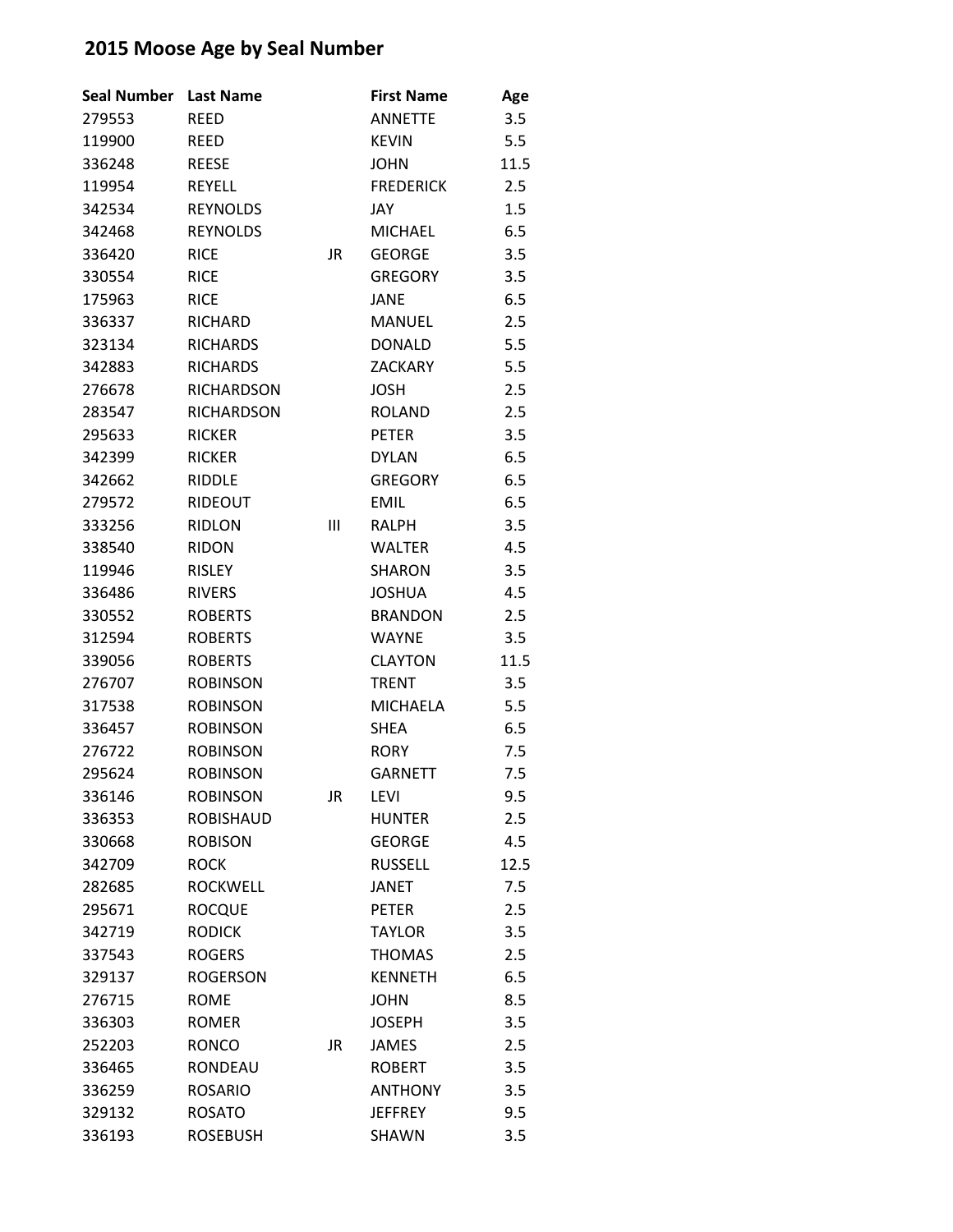| <b>Seal Number</b> | <b>Last Name</b> |           | <b>First Name</b> | Age  |
|--------------------|------------------|-----------|-------------------|------|
| 347445             | <b>ROSS</b>      |           | <b>DILLON</b>     | 3.5  |
| 338534             | <b>ROSS</b>      |           | <b>EARIE</b>      | 4.5  |
| 336392             | <b>ROSSI</b>     |           | <b>HARRISON</b>   | 7.5  |
| 336330             | <b>ROSSIGNOL</b> |           | <b>ROGER</b>      | 1.5  |
| 336294             | <b>ROSSIGNOL</b> |           | <b>JOHN</b>       | 2.5  |
| 336460             | <b>ROSSIGNOL</b> |           | <b>GILBERT</b>    | 8.5  |
| 336368             | <b>ROUNDS</b>    |           | NATHANIEL         | 4.5  |
| 283538             | <b>ROUSE</b>     |           | <b>STEVEN</b>     | 5.5  |
| 342506             | <b>ROWE</b>      |           | <b>JAMES</b>      | 7.5  |
| 347427             | <b>ROY</b>       |           | <b>AARON</b>      | 1.5  |
| 342701             | <b>ROY</b>       |           | <b>ALAN</b>       | 2.5  |
| 342592             | <b>ROY</b>       |           | <b>ALEX</b>       | 3.5  |
| 252251             | <b>ROY</b>       |           | <b>JAMES</b>      | 4.5  |
| 333222             | <b>RPSCOE</b>    |           | <b>RUCE</b>       | 3.5  |
| 338539             | RUEL             |           | <b>DYLAN</b>      | 3.5  |
| 341458             | <b>RUHLIN</b>    |           | <b>GALEN</b>      | 3.5  |
| 342697             | <b>RUNDELL</b>   |           | <b>RONALD</b>     | 5.5  |
| 344601             | <b>RUPRECHT</b>  | <b>SR</b> | <b>WILLIAM</b>    | 11.5 |
| 328813             | <b>RUSHTON</b>   |           | <b>BETH</b>       | 9.5  |
| 295603             | <b>RUSSELL</b>   |           | <b>JEREMY</b>     | 3.5  |
| 336151             | <b>RUSSELL</b>   | JR        | <b>WILLIAM</b>    | 5.5  |
| 336454             | <b>RUSSELL</b>   | JR        | <b>KEITH</b>      | 9.5  |
| 336214             | SABA             |           | <b>LEONARD</b>    | 3.5  |
| 342482             | <b>SALING</b>    |           | <b>PATRICK</b>    | 5.5  |
| 175941             | <b>SALVATORE</b> |           | <b>JOHN</b>       | 8.5  |
| 338557             | SAMUELS          |           | <b>LESLIE</b>     | 2.5  |
| 175895             | SANBORDN         |           | <b>RALPH</b>      | 2.5  |
| 336129             | <b>SANDERS</b>   | JR        | <b>DOYLE</b>      | 2.5  |
| 333224             | SANDERS          |           | <b>GAVIN</b>      | 3.5  |
| 347430             | <b>SANFORD</b>   |           | <b>HANNON</b>     | 3.5  |
| 295600             | <b>SANTOS</b>    |           | <b>TRACY</b>      | 6.5  |
| 338545             | <b>SARACINE</b>  |           | <b>MICHAEL</b>    | 8.5  |
| 336295             | SARGENT          |           | <b>JOHN</b>       | 2.5  |
| 342528             | <b>SAUCIER</b>   |           | <b>BRUCE</b>      | 4.5  |
| 342611             | <b>SAUCIER</b>   |           | JAY               | 6.5  |
| 342416             | SAVAGE           |           | <b>CALEB</b>      | 4.5  |
| 342448             | SAWTELLE         |           | <b>THOMAS</b>     | 8.5  |
| 336185             | SAWYER           |           | <b>SHANNON</b>    | 4.5  |
| 225535             | <b>SAWYER</b>    |           | <b>AARON</b>      | 14.5 |
| 342632             | <b>SCHEFFLER</b> |           | PAUL              | 2.5  |
| 333241             | <b>SCHMIDT</b>   |           | <b>KRISTEN</b>    | 1.5  |
| 342736             | <b>SCHMUNK</b>   |           | <b>CHARLES</b>    | 6.5  |
| 336397             | <b>SCHNEIDER</b> |           | <b>CHUCK</b>      | 4.5  |
| 276723             | <b>SCHOFIELD</b> |           | <b>THOMAS</b>     | 9.5  |
| 336119             | <b>SCHWALM</b>   |           | <b>TERRY</b>      | 7.5  |
| 336114             | <b>SCOFIELD</b>  |           | GARY              | 4.5  |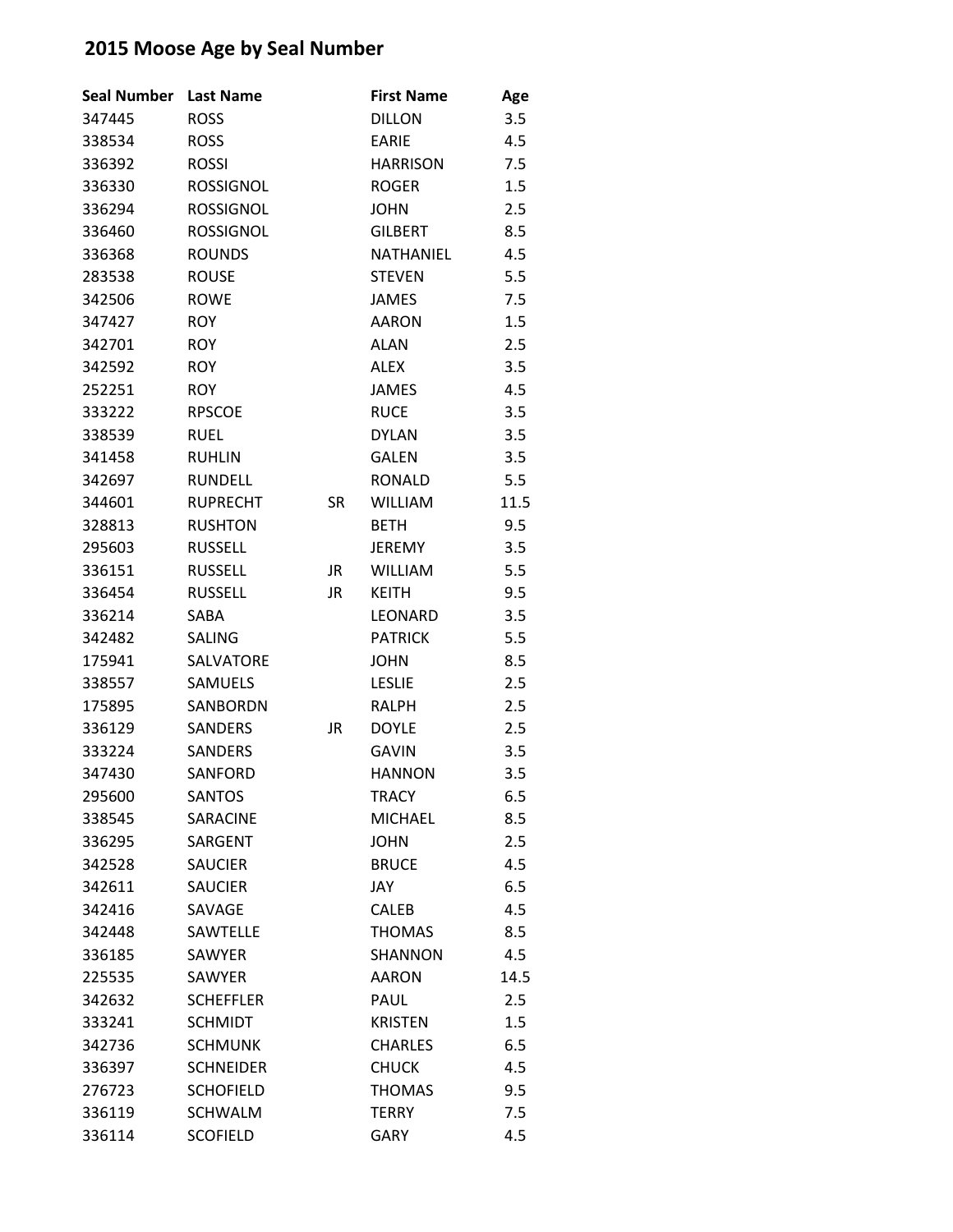| <b>Seal Number</b> | <b>Last Name</b>   |           | <b>First Name</b> | Age  |
|--------------------|--------------------|-----------|-------------------|------|
| 279577             | <b>SCOTT</b>       |           | <b>RYAN</b>       | 3.5  |
| 323109             | <b>SCOTT</b>       |           | <b>TAMMY</b>      | 6.5  |
| 342634             | <b>SCOTT</b>       |           | <b>MARYANN</b>    | 8.5  |
| 295610             | <b>SCRIBELLITO</b> |           | <b>JOSEPH</b>     | 4.5  |
| 336170             | <b>SEAVEY</b>      |           | <b>TERRY</b>      | 3.5  |
| 217758             | <b>SEELY</b>       | JR        | <b>STEPHEN</b>    | 2.5  |
| 342518             | <b>SEGAR</b>       |           | <b>HARRY</b>      | 1.5  |
| 279582             | <b>SELFRIDGE</b>   |           | <b>WAYNE</b>      | 2.5  |
| 282667             | <b>SESIN</b>       |           | <b>ALBERT</b>     | 3.5  |
| 338529             | <b>SEXTON</b>      |           | <b>WILLIAM</b>    | 6.5  |
| 336381             | <b>SHANE</b>       |           | <b>MICHAEL</b>    | 7.5  |
| 342440             | SHANKEL            |           | <b>WINSTON</b>    | 3.5  |
| 279566             | <b>SHAW</b>        |           | <b>JOHN</b>       | 4.5  |
| 217747             | <b>SHAW</b>        |           | <b>ROBERT</b>     | 6.5  |
| 279649             | <b>SHAW</b>        |           | <b>SEAN</b>       | 7.5  |
| 276683             | <b>SHEA</b>        |           | <b>DANIEL</b>     | 13.5 |
| 336406             | <b>SHEPARD</b>     |           | <b>DWIGHT</b>     | 4.5  |
| 336385             | <b>SHERMAN</b>     | JR        | <b>GLENWOOD</b>   | 1.5  |
| 330553             | <b>SHERMAN</b>     |           | <b>KENDRA</b>     | 2.5  |
| 336504             | <b>SHIBLES</b>     |           | <b>WILLIAM</b>    | 4.5  |
| 276698             | <b>SHIMINSKI</b>   |           | <b>DONALD</b>     | 1.5  |
| 333242             | <b>SHORES</b>      |           | <b>LANCE</b>      | 5.5  |
| 276687             | <b>SHOREY</b>      |           | <b>WILLIAM</b>    | 3.5  |
| 282674             | <b>SICKLES</b>     |           | <b>DAVID</b>      | 10.5 |
| 336347             | <b>SIDELINGERS</b> |           | <b>RICHARD</b>    | 2.5  |
| 283548             | <b>SIDES</b>       |           | <b>RUTH</b>       | 5.5  |
| 284078             | <b>SIMARD</b>      |           | <b>MARCEL</b>     | 6.5  |
| 225524             | <b>SIMMONS</b>     |           | <b>DUSTIN</b>     | 3.5  |
| 338551             | SIMONEAU           |           | <b>ANDREW</b>     | 7.5  |
| 342568             | <b>SIMPSON</b>     |           | <b>GAVIN</b>      | 4.5  |
| 329129             | <b>SKIDGELL</b>    |           | <b>ROLAND</b>     | 6.5  |
| 119987             | <b>SKRORAK</b>     | <b>JR</b> | <b>JOHN</b>       | 5.5  |
| 342624             | SMALL              |           | <b>GARETH</b>     | 4.5  |
| 119950             | SMALL              |           | <b>ELLEN</b>      | 6.5  |
| 295635             | <b>SMALL</b>       |           | <b>JONATHAN</b>   | 7.5  |
| 276716             | <b>SMITH</b>       |           | <b>CONNOR</b>     | 1.5  |
| 330559             | <b>SMITH</b>       |           | <b>RICHARD</b>    | 1.5  |
| 295661             | <b>SMITH</b>       |           | <b>JASON</b>      | 2.5  |
| 336304             | <b>SMITH</b>       |           | ZACH              | 2.5  |
| 329205             | <b>SMITH</b>       |           | <b>SPENCER</b>    | 2.5  |
| 119767             | <b>SMITH</b>       |           | <b>JOSHUA</b>     | 2.5  |
| 279563             | <b>SMITH</b>       |           | John              | 2.5  |
| 329185             | <b>SMITH</b>       |           | <b>MICHAEL</b>    | 3.5  |
| 282681             | <b>SMITH</b>       |           | <b>ALTON</b>      | 3.5  |
| 119925             | <b>SMITH</b>       |           | <b>WARREN</b>     | 3.5  |
| 336359             | <b>SMITH</b>       |           | <b>BRUCE</b>      | 4.5  |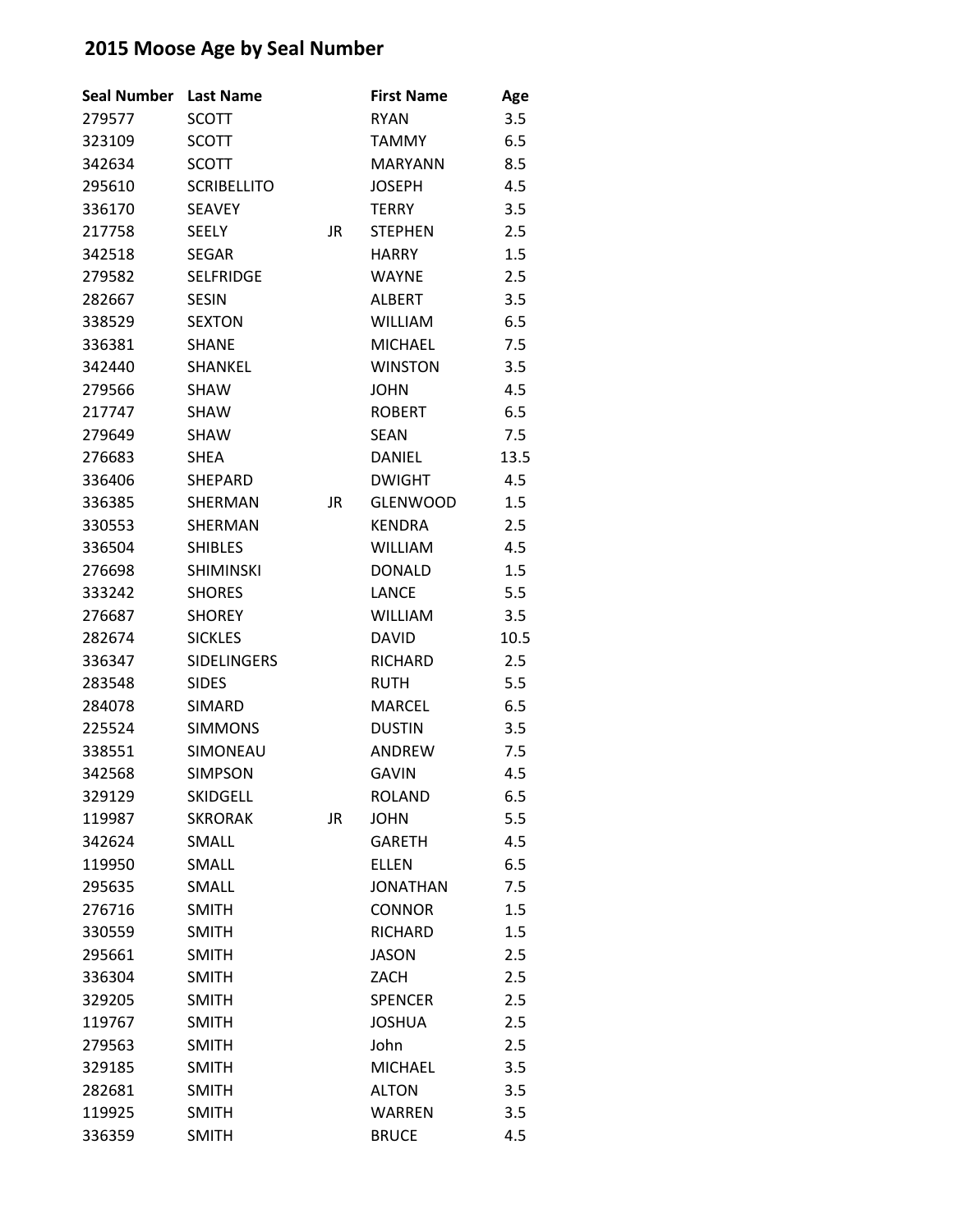| <b>Seal Number</b> | <b>Last Name</b> |                | <b>First Name</b> | Age  |
|--------------------|------------------|----------------|-------------------|------|
| 333233             | <b>SMITH</b>     |                | <b>STEVEN</b>     | 5.5  |
| 342519             | <b>SMITH</b>     |                | <b>SIMON</b>      | 5.5  |
| 276682             | <b>SMITH</b>     |                | <b>DANIEL</b>     | 7.5  |
| 336190             | <b>SMITH</b>     |                | <b>PETER</b>      | 8.5  |
| 329184             | <b>SMITH</b>     |                | <b>KELLY</b>      | 8.5  |
| 119778             | <b>SMITH</b>     | <b>SR</b>      | <b>ALAN</b>       | 9.5  |
| 317542             | <b>SMITH</b>     |                | <b>LINDA</b>      | 10.5 |
| 225540             | SNOW             |                | LYNDSAY           | 2.5  |
| 342609             | <b>SOHULTE</b>   | $\mathbf{III}$ | <b>JOHN</b>       | 1.5  |
| 342657             | SOLMITZ          |                | SAMUEL            | 6.5  |
| 279609             | SOUCY            |                | <b>NICHOL</b>     | 2.5  |
| 342484             | SOUCY            |                | <b>HUNTER</b>     | 2.5  |
| 342425             | SOUCY            |                | <b>RON</b>        | 2.5  |
| 300406             | SOUCY            |                | <b>ROLAND</b>     | 3.5  |
| 342445             | SOUCY            |                | <b>JOEY</b>       | 8.5  |
| 336478             | SOUCY            |                | <b>NORMAN</b>     | 9.5  |
| 342531             | SOULE            |                | <b>GLENN</b>      | 10.5 |
| 342622             | <b>SPEED</b>     |                | <b>JULIETTE</b>   | 2.5  |
| 336382             | <b>SPENCER</b>   |                | <b>JOSEPH</b>     | 3.5  |
| 342629             | <b>SPENCER</b>   |                | <b>BRADLEY</b>    | 6.5  |
| 119998             | <b>SPRAGUE</b>   |                | <b>FRANK</b>      | 2.5  |
| 276733             | <b>STACY</b>     |                | <b>JAMIE</b>      | 3.5  |
| 252208             | <b>STAFFORD</b>  |                | <b>JOHN</b>       | 5.5  |
| 339082             | <b>STANLEY</b>   |                | <b>DARRYL</b>     | 4.5  |
| 337544             | <b>STAPLES</b>   |                | <b>STEPHEN</b>    | 5.5  |
| 336120             | <b>STARBIRD</b>  |                | <b>KATHERINE</b>  | 6.5  |
| 336352             | <b>STARR</b>     |                | <b>ANDREW</b>     | 10.5 |
| 276704             | <b>STEANNS</b>   |                | <b>MISTY</b>      | 6.5  |
| 336418             | <b>STEPS</b>     |                | <b>AARON</b>      | 3.5  |
| 284076             | <b>STERLING</b>  |                | <b>NICHOLAS</b>   | 1.5  |
| 276679             | <b>STERLING</b>  |                | <b>TYLER</b>      | 8.5  |
| 342464             | <b>STEVENS</b>   | Ш              | <b>RALPH</b>      | 2.5  |
| 342407             | <b>STEVENS</b>   |                | <b>AUGUSTUS</b>   | 4.5  |
| 333237             | <b>STEVER</b>    |                | <b>FLOYD</b>      | 5.5  |
| 225589             | <b>STEWART</b>   |                | <b>RUSSELL</b>    | 2.5  |
| 342547             | <b>STEWART</b>   |                | PAUL              | 5.5  |
| 336284             | <b>STEWART</b>   |                | <b>SEAN</b>       | 6.5  |
| 336263             | <b>STINSON</b>   |                | <b>JAMES</b>      | 2.5  |
| 342516             | <b>STJARRE</b>   |                | ANDREW            | 3.5  |
| 342603             | <b>STJARRE</b>   |                | <b>MARK</b>       | 6.5  |
| 336101             | <b>STJEAN</b>    |                | <b>EVAN</b>       | 3.5  |
| 336134             | <b>STJEAN</b>    |                | <b>REBECCA</b>    | 12.5 |
| 284067             | <b>STJOHN</b>    |                | <b>TRACER</b>     | 6.5  |
| 342456             | <b>STJOHN</b>    |                | <b>PETER</b>      | 8.5  |
| 336412             | <b>STLAURENT</b> |                | <b>CONRAD</b>     | 3.5  |
| 300405             | <b>STOEBE</b>    |                | <b>JEFFREY</b>    | 4.5  |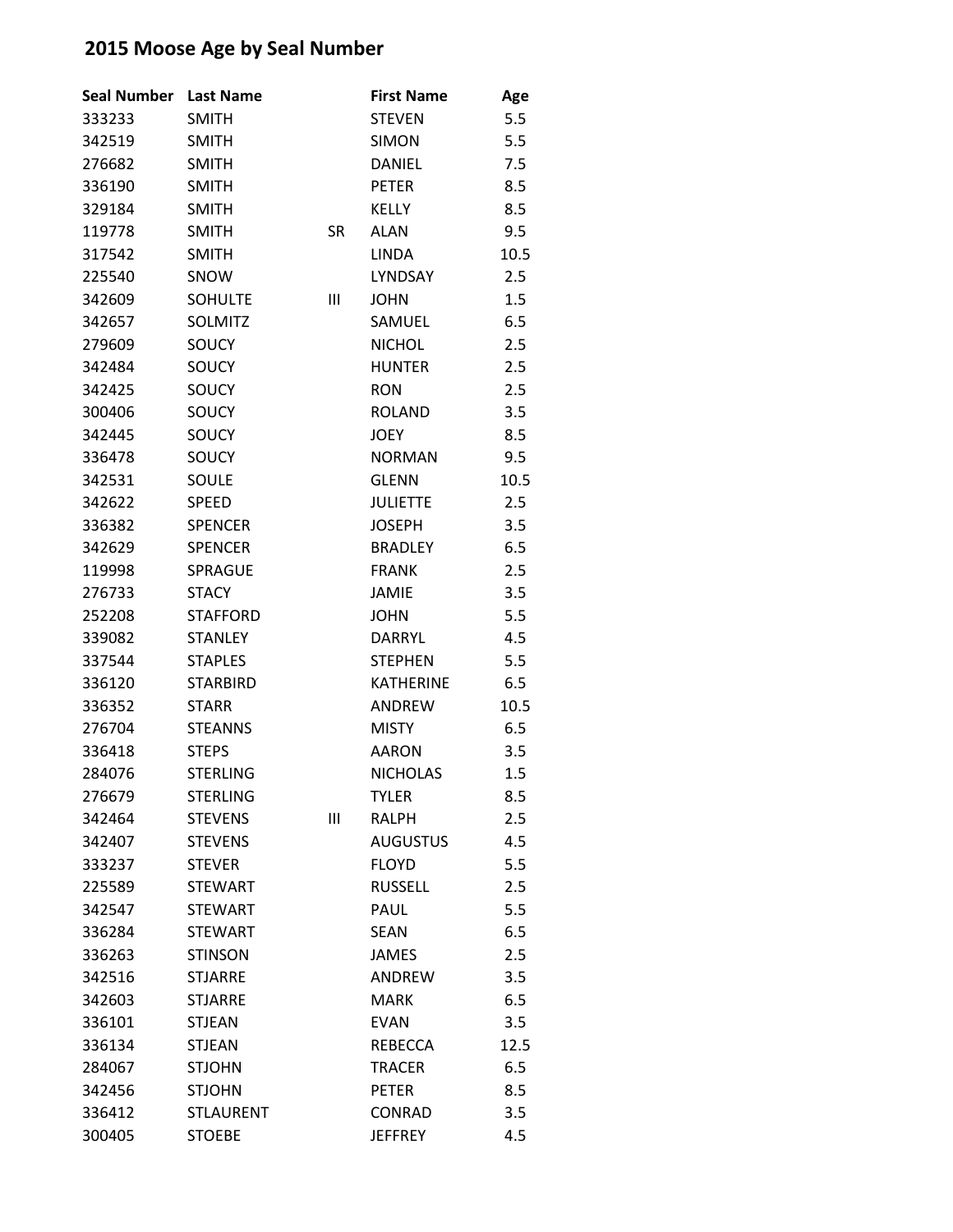| <b>Seal Number</b> | <b>Last Name</b>  |           | <b>First Name</b> | Age  |
|--------------------|-------------------|-----------|-------------------|------|
| 337547             | <b>STONE</b>      |           | <b>JEREMIAH</b>   | 4.5  |
| 119929             | <b>STOODLEY</b>   | Ш         | <b>ROBERT</b>     | 9.5  |
| 276692             | <b>STORER</b>     |           | <b>BETHANY</b>    | 1.5  |
| 119958             | <b>STOVER</b>     |           | <b>DOUGLAS</b>    | 2.5  |
| 342493             | <b>STRAUS</b>     |           | <b>ALLAN</b>      | 4.5  |
| 344603             | <b>STRONG</b>     |           | <b>CHARLES</b>    | 3.5  |
| 336483             | <b>STROUT</b>     |           | <b>ZACHARY</b>    | 2.5  |
| 336326             | <b>STROUT</b>     |           | <b>GARY</b>       | 4.5  |
| 342728             | <b>STUART</b>     |           | <b>GEORGE</b>     | 8.5  |
| 328299             | <b>STUBBS</b>     |           | <b>DANNY</b>      | 7.5  |
| 282699             | <b>STUDER</b>     |           | <b>JOSHUA</b>     | 8.5  |
| 336123             | <b>SUDAK</b>      |           | <b>JENNIFER</b>   | 3.5  |
| 279592             | SULLIVAN          |           | <b>ANTHONY</b>    | 7.5  |
| 295673             | <b>SURPRENANT</b> |           | <b>ALYSSA</b>     | 6.5  |
| 295614             | <b>SUTHERBURG</b> |           | <b>BRANDON</b>    | 4.5  |
| 347425             | <b>SWEATT</b>     |           | <b>BARRY</b>      | 5.5  |
| 338546             | <b>SWEATT</b>     |           | <b>JAMES</b>      | 8.5  |
| 252229             | <b>SWEENEY</b>    |           | KIMBERLEY         | 8.5  |
| 247170             | <b>SWITZER</b>    |           | <b>KEVIN</b>      | 3.5  |
| 336298             | SYMALEA           |           | SAMUEL            | 7.5  |
| 328896             | <b>TACEY</b>      |           | <b>WILLIAM</b>    | 11.5 |
| 309140             | <b>TACKABERRY</b> |           | <b>DOUGLAS</b>    | 4.5  |
| 342852             | <b>TANGUAY</b>    | <b>SR</b> | <b>MARK</b>       | 4.5  |
| 276703             | <b>TARGETT</b>    |           | <b>TRAVIS</b>     | 2.5  |
| 323137             | <b>TARNOWSKI</b>  |           | <b>MICHAEL</b>    | 9.5  |
| 329082             | TASH              |           | <b>EVERETT</b>    | 3.5  |
| 330663             | <b>TASH</b>       |           | <b>JARED</b>      | 7.5  |
| 279573             | <b>TASKER</b>     |           | <b>GLENN</b>      | 4.5  |
| 342898             | TATE              |           | <b>ALBERT</b>     | 1.5  |
| 336124             | <b>TAYLOR</b>     |           | <b>JAMES</b>      | 6.5  |
| 225583             | <b>TAYLOR</b>     |           | <b>COURTNEY</b>   | 6.5  |
| 342564             | <b>TAYLOR</b>     |           | <b>JESSICA</b>    | 8.5  |
| 336221             | <b>TEMPLE</b>     |           | <b>EARLE</b>      | 4.5  |
| 342696             | <b>TERRACINO</b>  |           | <b>MICHAEL</b>    | 3.5  |
| 341650             | <b>THAXTER</b>    | JR        | <b>MORTON</b>     | 4.5  |
| 119995             | <b>THERIAULT</b>  |           | <b>DANIEL</b>     | 0.5  |
| 295640             | <b>THERIAULT</b>  | Ш         | <b>CLARENCE</b>   | 5.5  |
| 342538             | <b>THERIAULT</b>  |           | <b>KEVIN</b>      | 8.5  |
| 119663             | <b>THEW</b>       | JR        | <b>EDWARD</b>     | 1.5  |
| 225527             | <b>THIBADEAU</b>  |           | <b>BRUCE</b>      | 5.5  |
| 336510             | <b>THIBAULT</b>   |           | GARY              | 2.5  |
| 119653             | <b>THIBDEAU</b>   |           | <b>BRIAN</b>      | 12.5 |
| 252201             | <b>THIBEAULT</b>  |           | <b>EMILY</b>      | 1.5  |
| 300454             | <b>THIBEAULT</b>  |           | <b>ETHAN</b>      | 2.5  |
| 342717             | <b>THIBODEAU</b>  |           | <b>GREGORY</b>    | 5.5  |
| 336222             | <b>THOMPSON</b>   |           | <b>MATTHEW</b>    | 1.5  |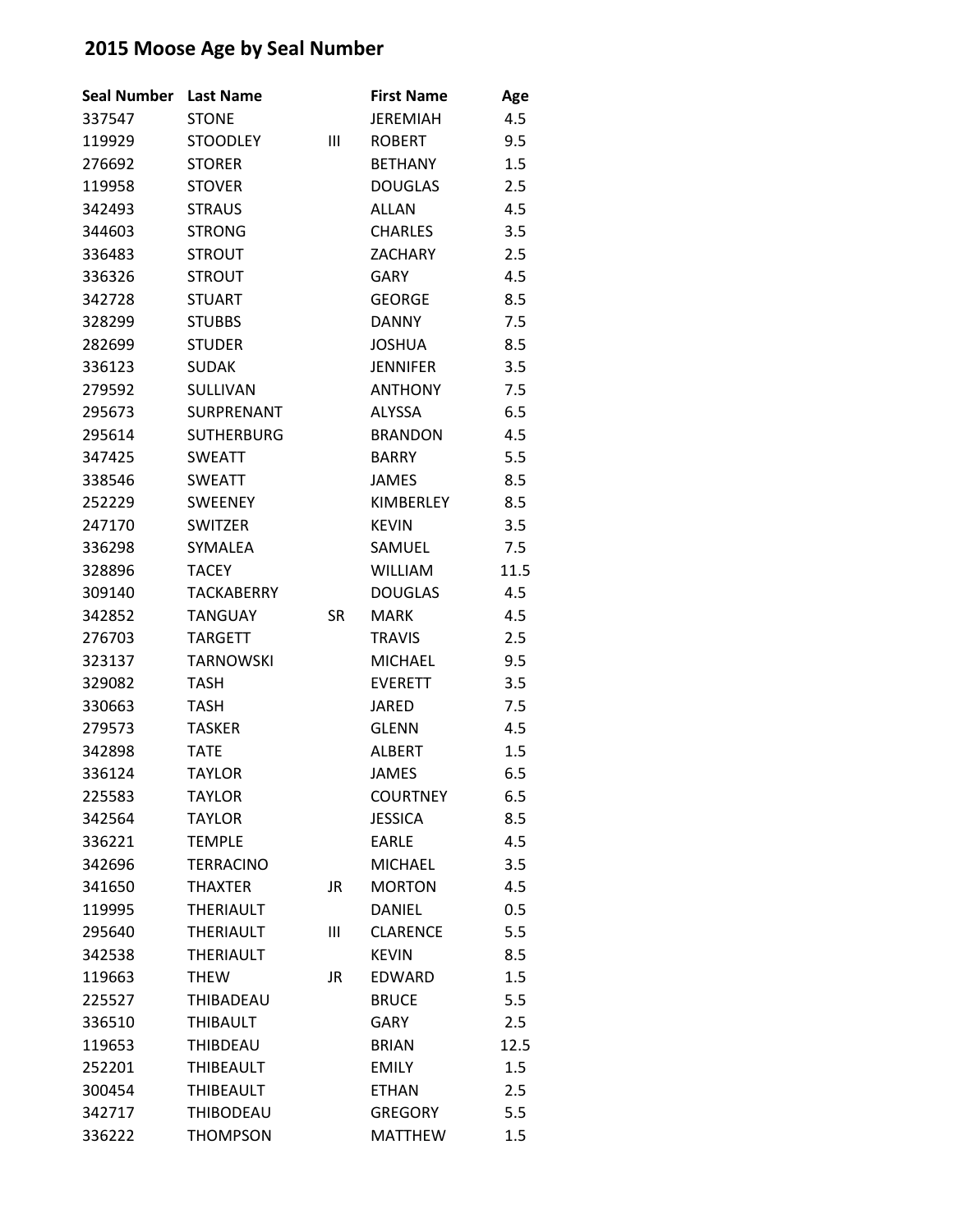| <b>Seal Number</b> | <b>Last Name</b>   |           | <b>First Name</b> | Age  |
|--------------------|--------------------|-----------|-------------------|------|
| 336291             | <b>THOMPSON</b>    |           | ANDREA            | 1.5  |
| 282698             | <b>THOMPSON</b>    |           | <b>ROBERT</b>     | 1.5  |
| 336200             | <b>THOMPSON</b>    |           | <b>ROBERT</b>     | 3.5  |
| 323132             | <b>THORN</b>       |           | <b>PERRY</b>      | 7.5  |
| 336487             | <b>THORNE</b>      | <b>JR</b> | <b>SIDNEY</b>     | 5.5  |
| 343297             | <b>THORNTON</b>    |           | <b>SHIRLEY</b>    | 2.5  |
| 333249             | <b>TIBBETTS</b>    |           | <b>SUEANNE</b>    | 1.5  |
| 279574             | <b>TILLEY</b>      |           | <b>BLYN</b>       | 6.5  |
| 342692             | <b>TIMMS</b>       |           | <b>TYLER</b>      | 1.5  |
| 279584             | <b>TODD</b>        |           | <b>THOMAS</b>     | 4.5  |
| 336334             | <b>TOMILSON</b>    |           | <b>ROBERT</b>     | 2.5  |
| 119923             | <b>TOOTHAKER</b>   |           | PAUL              | 11.5 |
| 342656             | <b>TOTMAN</b>      |           | LAURA             | 5.5  |
| 295604             | <b>TOURTELOTTE</b> |           | <b>DANIEL</b>     | 3.5  |
| 119942             | <b>TOURTELOTTE</b> |           | <b>DANIEL</b>     | 7.5  |
| 342577             | <b>TOUSSAINT</b>   |           | <b>KACEY</b>      | 7.5  |
| 336154             | <b>TOWNSEND</b>    | <b>SR</b> | <b>DAVID</b>      | 2.5  |
| 339088             | <b>TOZIER</b>      |           | <b>CHARLES</b>    | 2.5  |
| 119990             | TRACY              |           | <b>MAXWELL</b>    | 0.5  |
| 342406             | <b>TRACY</b>       |           | <b>MERRILL</b>    | 2.5  |
| 342855             | <b>TRASK</b>       |           | <b>LISA</b>       | 3.5  |
| 119932             | <b>TRASK</b>       |           | <b>TREVOR</b>     | 3.5  |
| 329090             | TRIMM              |           | <b>FREDERICK</b>  | 5.5  |
| 119996             | <b>TRIPP</b>       |           | <b>STEVEN</b>     | 2.5  |
| 342643             | <b>TRIPP</b>       |           | <b>AIDEN</b>      | 5.5  |
| 329881             | <b>TRISCH</b>      |           | <b>GENE</b>       | 3.5  |
| 336270             | <b>TRISLER</b>     |           | <b>JEFFERY</b>    | 1.5  |
| 252230             | <b>TROEGER</b>     |           | <b>GRAIG</b>      | 2.5  |
| 336213             | <b>TROUP</b>       |           | SAMUEL            | 2.5  |
| 247172             | <b>TROUT</b>       |           | <b>IRA</b>        | 3.5  |
| 119774             | <b>TRUDEL</b>      |           | <b>MATTHEW</b>    | 11.5 |
| 330555             | <b>TRUNDY</b>      |           | <b>STEPHEN</b>    | 2.5  |
| 342750             | <b>TRUNIK</b>      |           | <b>THOMAS</b>     | 4.5  |
| 300443             | <b>TUDOR</b>       |           | <b>RODNEY</b>     | 6.5  |
| 336176             | <b>TURGEON</b>     |           | <b>DANIEL</b>     | 3.5  |
| 342469             | <b>TURNER</b>      |           | <b>FRED</b>       | 1.5  |
| 336364             | <b>TURNER</b>      |           | <b>ALAN</b>       | 4.5  |
| 342474             | <b>TUTLE</b>       |           | <b>TRACY</b>      | 5.5  |
| 330662             | <b>TYLER</b>       |           | <b>DERRICK</b>    | 15.5 |
| 336496             | <b>ULLOM</b>       |           | <b>BRIAN</b>      | 6.5  |
| 335946             | <b>UNDERWOOD</b>   |           | <b>JUSTIN</b>     | 4.5  |
| 336413             | <b>UPPERMAN</b>    |           | <b>JOHN</b>       | 6.5  |
| 284079             | <b>VALENTINE</b>   |           | <b>CARRIE</b>     | 7.5  |
| 295617             | <b>VANCE</b>       |           | <b>WAYNE</b>      | 3.5  |
| 329078             | VANDINE            |           | <b>ERIK</b>       | 1.5  |
| 342741             | VANGILSER          |           | <b>ROBERT</b>     | 2.5  |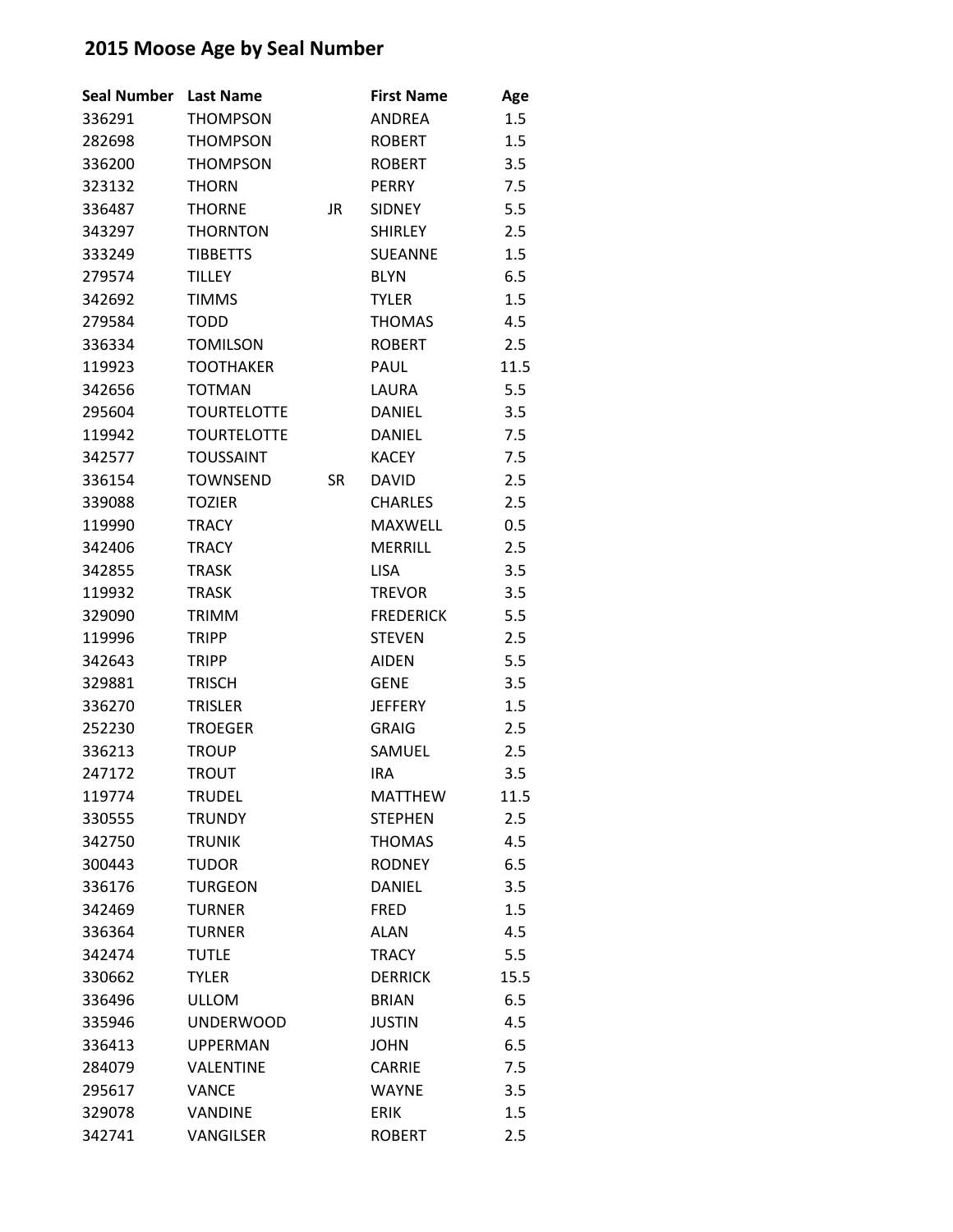| Seal Number | <b>Last Name</b>  |   | <b>First Name</b> | Age     |
|-------------|-------------------|---|-------------------|---------|
| 336277      | VARNEY            |   | PARKER            | 10.5    |
| 283564      | <b>VEINO</b>      |   | <b>SHON</b>       | 4.5     |
| 329172      | <b>VENTRESCA</b>  |   | <b>JAMES</b>      | 2.5     |
| 175945      | <b>VERRILL</b>    |   | <b>DENNIS</b>     | 5.5     |
| 295646      | <b>VIGUE</b>      |   | <b>PETER</b>      | 7.5     |
| 338536      | <b>VINING</b>     |   | <b>ROXANNE</b>    | 5.5     |
| 252250      | <b>VIOLETTE</b>   |   | <b>JAYED</b>      | 4.5     |
| 341452      | <b>VOCAN</b>      |   | <b>RUDY</b>       | 2.5     |
| 337548      | <b>VOGT</b>       |   | <b>JOHN</b>       | 5.5     |
| 295590      | <b>VOISINE</b>    |   | <b>ANTHONY</b>    | 3.5     |
| 295652      | <b>VOISINE</b>    |   | LAWRENCE          | 4.5     |
| 342452      | <b>VOISINE</b>    |   | AMBER             | 5.5     |
| 336105      | <b>VOSE</b>       |   | <b>STEPHEN</b>    | 7.5     |
| 328897      | <b>VOSMUS</b>     |   | <b>DONALD</b>     | 2.5     |
| 336488      | <b>WAERTER</b>    |   | <b>WILLIAM</b>    | 0.5     |
| 300456      | WAGG              |   | <b>MERLE</b>      | 7.5     |
| 336331      | <b>WAGNER</b>     |   | <b>TERRY</b>      | 4.5     |
| 252238      | <b>WALKER</b>     |   | <b>ROLLAN</b>     | 2.5     |
| 337550      | WALKER            |   | <b>RICK</b>       | 11.5    |
| 342747      | <b>WALKER</b>     |   | <b>KATIE</b>      | 11.5    |
| 347460      | <b>WALL</b>       |   | <b>PETER</b>      | 6.5     |
| 336109      | WALLINGFORD       | Ш | <b>RICHARD</b>    | 6.5     |
| 343281      | <b>WALSH</b>      |   | <b>WILLIAM</b>    | 1.5     |
| 342689      | <b>WALTZ</b>      |   | ALEX              | $1.5\,$ |
| 342660      | <b>WANING</b>     |   | <b>RICKIE</b>     | 5.5     |
| 336459      | <b>WARD</b>       |   | <b>BENJAMIN</b>   | 1.5     |
| 336527      | WARD              | Ш | <b>MARK</b>       | 6.5     |
| 336208      | WARD              |   | SHARI             | 7.5     |
| 336287      | <b>WARD</b>       |   | AMOS              | 7.5     |
| 225581      | WARDWELL          |   | <b>JONATHAN</b>   | 1.5     |
| 336177      | WASCO             |   | <b>JOHN</b>       | 3.5     |
| 336318      | <b>WASHBURN</b>   |   | <b>JEFFREY</b>    | 1.5     |
| 252218      | <b>WASSON</b>     |   | <b>MICHAEL</b>    | 4.5     |
| 336415      | <b>WATERBURY</b>  |   | <b>JOHN</b>       | 8.5     |
| 338535      | <b>WATKIN</b>     |   | <b>BRYAN</b>      | 3.5     |
| 338532      | <b>WATSON</b>     |   | <b>DENNIS</b>     | 4.5     |
| 300403      | <b>WATSON</b>     |   | DANIEL            | 4.5     |
| 342398      | <b>WATSON</b>     |   | <b>BRENT</b>      | 4.5     |
| 336172      | <b>WATTS</b>      |   | <b>WESTON</b>     | 2.5     |
| 336161      | WAUGH             |   | WALDAMAR          | 8.5     |
| 295637      | <b>WEATHERBEE</b> |   | <b>RICHARD</b>    | 7.5     |
| 330560      | <b>WEAVER</b>     |   | <b>CRAIG</b>      | 6.5     |
| 342414      | <b>WEBBER</b>     |   | <b>BRETT</b>      | 1.5     |
| 175961      | <b>WEBBER</b>     |   | <b>GREGORY</b>    | 4.5     |
| 336302      | <b>WEBSTER</b>    |   | <b>DARWIN</b>     | 1.5     |
| 336145      | WEEDEN            |   | BARBARA           | 3.5     |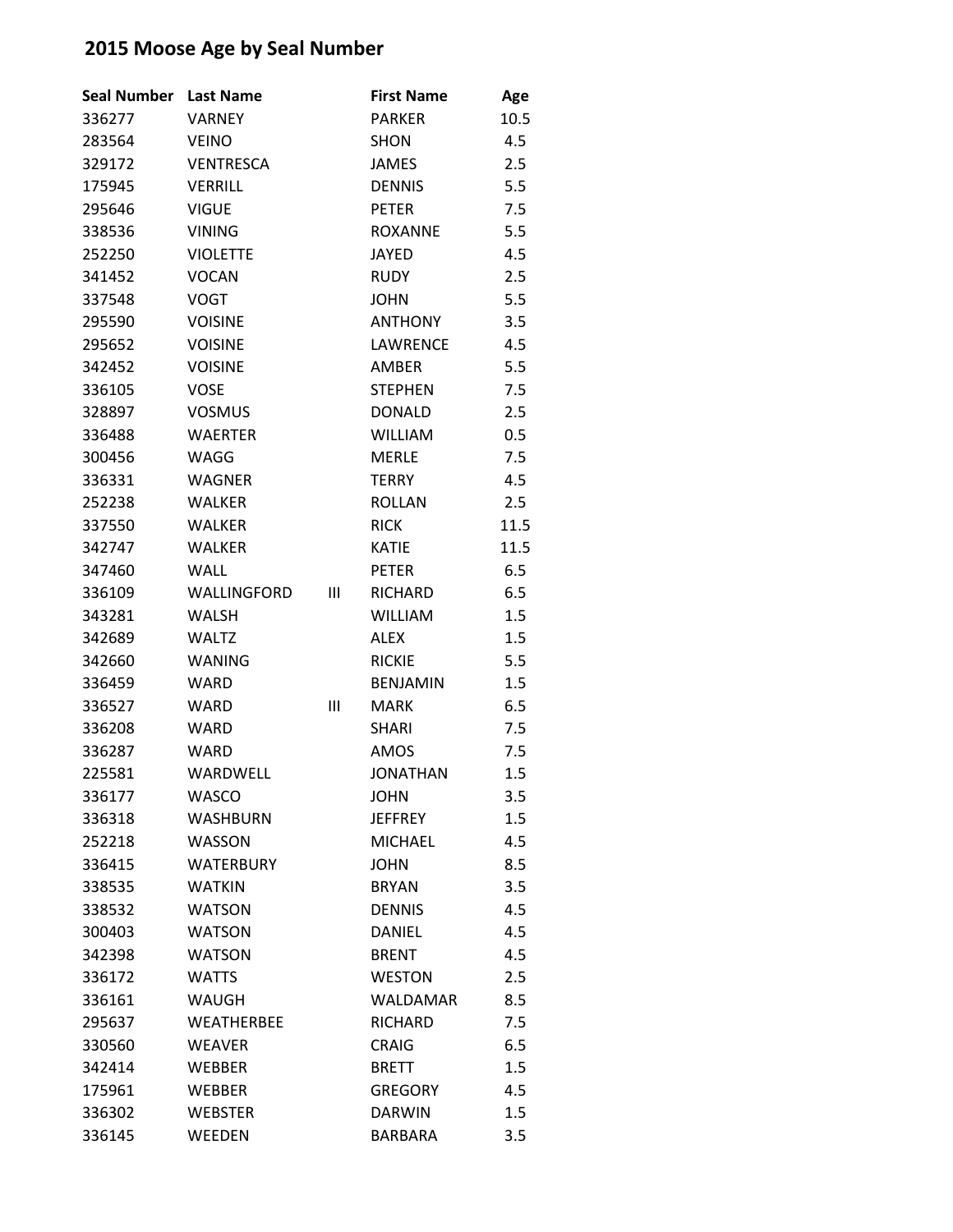| <b>Seal Number</b> | <b>Last Name</b>   |    | <b>First Name</b>  | Age  |
|--------------------|--------------------|----|--------------------|------|
| 336112             | <b>WEISS</b>       |    | <b>JAMES</b>       | 4.5  |
| 342430             | <b>WEISS</b>       |    | <b>CARL</b>        | 8.5  |
| 342403             | <b>WELCH</b>       |    | <b>KENNETH</b>     | 7.5  |
| 347458             | <b>WENTWORTH</b>   |    | <b>CHRISTOPHER</b> | 1.5  |
| 336113             | <b>WENTWORTH</b>   |    | <b>IVAN</b>        | 4.5  |
| 342541             | <b>WEYENETH</b>    |    | <b>IVOR</b>        | 6.5  |
| 309137             | <b>WEYMOUTH</b>    | JR | <b>BRUCE</b>       | 3.5  |
| 330666             | <b>WHALEN</b>      |    | <b>HANNAH</b>      | 2.5  |
| 329894             | <b>WHEATON</b>     |    | <b>DALE</b>        | 1.5  |
| 336523             | <b>WHITCOMB</b>    |    | <b>DANIEL</b>      | 2.5  |
| 336181             | <b>WHITE</b>       | JR | <b>BRUCE</b>       | 3.5  |
| 342731             | <b>WHITING</b>     |    | <b>CAIN</b>        | 5.5  |
| 336158             | <b>WHITMORE</b>    |    | <b>JASON</b>       | 3.5  |
| 342532             | <b>WHITNEY</b>     |    | <b>LORRAINE</b>    | 3.5  |
| 347453             | <b>WHITTEMORE</b>  |    | <b>JOYCE</b>       | 8.5  |
| 342863             | <b>WHITTEN</b>     |    | <b>WILLIAM</b>     | 2.5  |
| 336139             | <b>WHITTEN</b>     |    | <b>JACOB</b>       | 3.5  |
| 252254             | <b>WHITTTEMERE</b> |    | <b>SPENCER</b>     | 4.5  |
| 119941             | <b>WILBUR</b>      |    | <b>JONATHAN</b>    | 3.5  |
| 279613             | <b>WILCOX</b>      |    | <b>RUSSELL</b>     | 3.5  |
| 336371             | <b>WILCOX</b>      | JR | <b>ALDEN</b>       | 6.5  |
| 279542             | <b>WILCOX</b>      |    | <b>PETER</b>       | 7.5  |
| 284069             | <b>WILEY</b>       |    | <b>DANNY</b>       | 3.5  |
| 279585             | <b>WILLARD</b>     |    | JOHN               | 4.5  |
| 295612             | <b>WILLETT</b>     | Ш  | <b>SCOTT</b>       | 2.5  |
| 119780             | <b>WILLETTE</b>    |    | <b>ROBERT</b>      | 1.5  |
| 336396             | <b>WILLEY</b>      |    | PAUL               | 3.5  |
| 342572             | <b>WILLIAMS</b>    |    | <b>BRANDON</b>     | 1.5  |
| 336144             | <b>WILLIAMS</b>    |    | <b>ANDREW</b>      | 2.5  |
| 252243             | <b>WILLIAMS</b>    |    | <b>PETER</b>       | 2.5  |
| 283563             | <b>WILLIAMS</b>    |    | SARAH              | 4.5  |
| 342578             | <b>WILLIAMSON</b>  |    | <b>GALEN</b>       | 2.5  |
| 329128             | <b>WILLINGFORD</b> |    | <b>CRAIG</b>       | 2.5  |
| 119953             | <b>WILLIS</b>      |    | LARRY              | 2.5  |
| 342501             | <b>WILLIS</b>      |    | <b>CHRISTOPHER</b> | 7.5  |
| 342687             | <b>WILSON</b>      |    | <b>CHERYL</b>      | 3.5  |
| 279611             | <b>WINDSOR</b>     |    | <b>JUSTIN</b>      | 12.5 |
| 342659             | <b>WINKLER</b>     |    | <b>ROBERT</b>      | 4.5  |
| 336461             | <b>WINN</b>        |    | <b>MAX</b>         | 10.5 |
| 252245             | <b>WISSEN</b>      |    | <b>STEPHEN</b>     | 3.5  |
| 338583             | <b>WITHEE</b>      |    | <b>CHRISTOPHER</b> | 1.5  |
| 342427             | <b>WITHERELL</b>   |    | <b>KIRT</b>        | 3.5  |
| 343294             | <b>WONG</b>        |    | <b>WILLIAM</b>     | 1.5  |
| 317541             | <b>WOOD</b>        |    | <b>DANNY</b>       | 1.5  |
| 295606             | <b>WOOD</b>        |    | <b>PATRICIA</b>    | 2.5  |
| 279551             | <b>WOOD</b>        |    | <b>RACHEL</b>      | 3.5  |